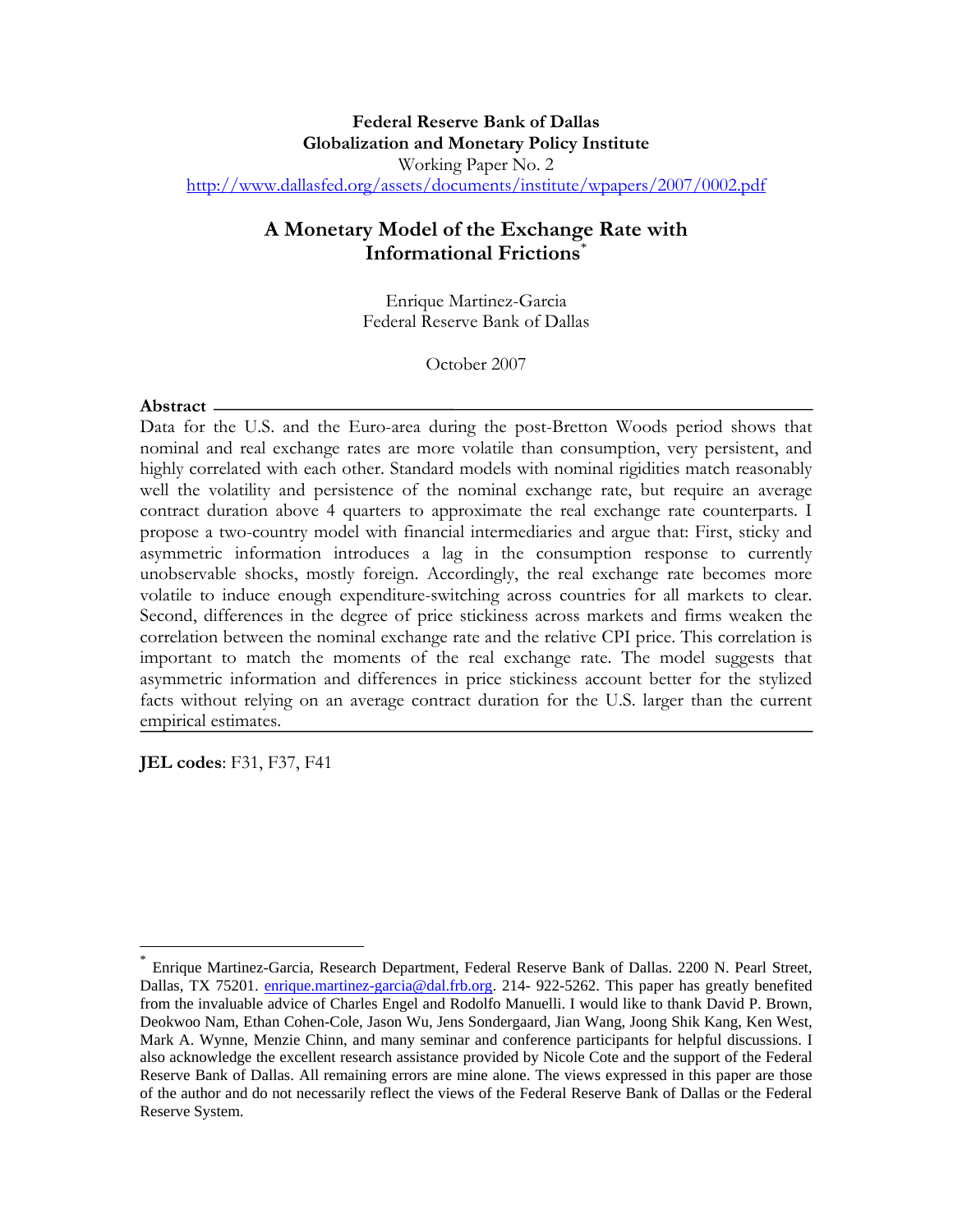## 1 Introduction

The current empirical evidence indicates that the bilateral nominal and real exchange rates have been excessively volatile and highly persistent during the post-Bretton Woods period. Nominal and real exchange rates have also been highly correlated. I use data for the U.S. Dollar and a synthetic aggregate of the Euro-zone to quantify these moments. However, similar patterns have been consistently uncovered between the U.S. and other major OECD countries (e.g., Chari et al., 2002, Selaive and Tuesta, 2003). These facts take their own place among the notable puzzles in international macroeconomics under the tag of the excess volatility-high persistence anomaly.

I develop a two-country, general equilibrium bond economy with traded goods in the spirit of Chari et al. (2002). I investigate the role of frictions in the goods market in the form of sticky prices in local currency (e.g., G. Benigno, 2004) and the role of asset market incompleteness with intermediation (e.g., P. Benigno, 2001). I show that this class of models is capable of replicating the volatility relative to consumption and the first-order autocorrelation of the real exchange rate. Matching these two moments requires an average contract duration of  $4-5$  quarters (alternatively, a Calvo parameter of  $0.75-0.8$ )<sup>1</sup>. Still, this range is significatively above the estimates in the literature for the U.S. and lies at the upper bound for Europe (see, e.g., Galí et al., 2001).

The model predictions are broadly consistent with the existing literature on the real exchange rate, but they are accompanied by counterfactual results along other dimensions. Notably, too much volatility on the nominal exchange rate, the CPI prices, and terms of trade. As with most models in the open economy macroeconomics literature, it presumes that all economic agents agree on their expectations about the future state of the economy (i.e., forecasts are homogeneous). In this paper I conjecture that such an assumption has non-negligible consequences for the determination of the nominal and real exchange rates.

I consider an environment where each agent makes his forecast based on private information about the current state and all public information. Private information differs across agents (is asymmetric). Public information summarizes the state of the world economy, but gets revealed with a short delay. Agents must resolve a non-trivial signal extraction problem and decide their optimal commitment choices simultaneously. Heterogeneity across types of agents based on information content, then, gives rise to forecasting disagreements (i.e., heterogeneous forecasts). In this way, asymmetric information diffusion opens up a new channel for the transmission of shocks in the economy.

My work suggests that asymmetrically-dispersed information explains better the volatility of the real and nominal exchange rates relative to consumption. In other words, it shows that it is possible to place the volatilities in the ballpark for the data with an average contract duration of  $3 - 3.5$  quarters which seems much closer to the empirical estimates. I also find that the correlation between the real and nominal exchange rates is high, although not as much as in the data.

When information becomes scarce, the ability of any agent to adjust its response to current shocks is also more limited. If information is asymmetrically-dispersed, private information acquires a new role as a signal in place of other private information not currently available to the agent. This contributes to create a lagged response to unobservable shocks (which become public information with a delay) and to higher reliance on a subset of observable shocks. In this context, the model generates less volatile consumption,

<sup>&</sup>lt;sup>1</sup>I find support for G. Benigno's (2004) claim that differences in price stickiness across the markets in which a firm operates can be a conduit for higher real exchange rate persistence.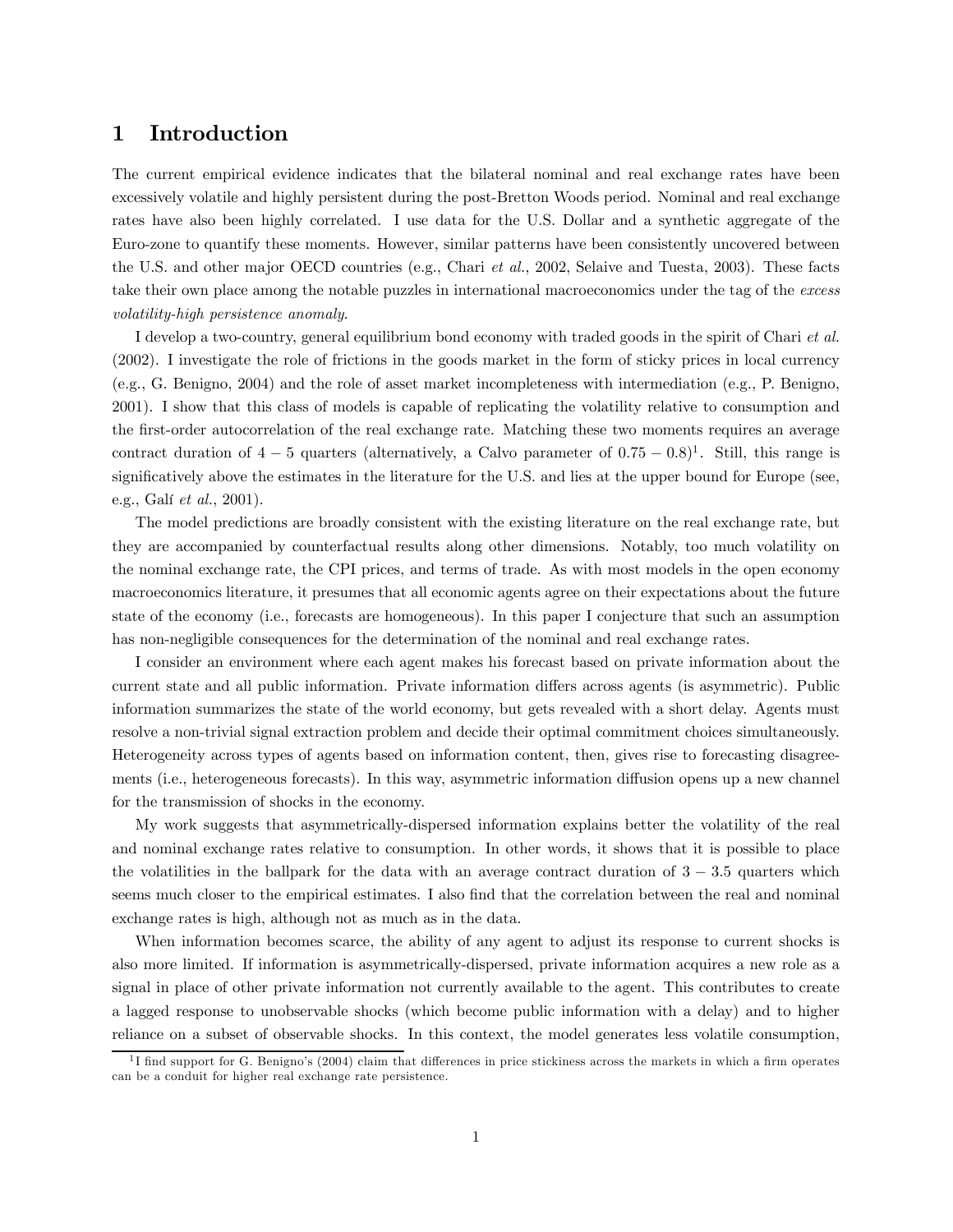while the expenditure-switching effects become less sensitive to relative prices.

Expenditure-switching is important in general equilibrium in order for markets to clear properly whenever the economy is hit with different country-specific shocks. Therefore, the real exchange rate (and terms of trade also) become more volatile to ensure a large enough expenditure-switch to accommodate the current shocks. In crude terms, this is the main channel through which asymmetric information operates on the volatility of the real exchange rate in the model.

I also document empirically a tight relationship between the first-order autocorrelation of the real exchange rate and the degree of price stickiness. The difference between the observed persistence of the real exchange rate and the estimated degree of price stickiness cannot be explained away neither by asymmetric information, nor by habit formation or with risk-averse financial intermediaries. Instead, I show that the price-setting framework introduced by G. Benigno (2004), which allows for differences in price stickiness across markets, offers an alternative to increase the persistence of the real exchange rate without requiring a larger contract average duration.

I argue that models in which each variety is produced in one location and firm's face the same contract duration in all markets (for local consumption or for exports) result in a strong link between the nominal exchange rate and the relative CPI prices. This is the case because: (a) the price-setting rule depends on the same weighting scheme of current and future marginal costs, and (b) marginal costs are identical but selling prices in each market are expressed in the local currency. Hence, pricing differences across markets are reduced to a particular function of the current and future nominal exchange rate.

G. Benigno's (2004) framework changes the weighting scheme across markets and as a result introduces a wedge between the price in each market that is functionally related to the local marginal cost. The persistence coming from marginal costs and the lower correlation between the nominal exchange rate and relative prices feed back into the real exchange rate pushing up its first-order autocorrelation. In this context, asymmetric information has also a small contribution to play. Equilibrium in the labor and output markets ties marginal costs to consumption. Therefore, disagreements in the forecast of consumption as well as the nominal exchange rate become a more relevant friction now.

In summary, in the paper I discuss how asymmetric information and nominal rigidities affect the volatility and persistence of the exchange rates. I explain the constraints that most directly influence the outcomes of the model. I observe that asymmetric information and price rigidities can improve the fit of the model and give an interpretation for the excess volatility-high persistence anomaly. I also discuss other key statistics. For instance, I argue that these two frictions partially account for the systematic and pervasive violations of perfect international risk-sharing (the real exchange rate-relative consumption anomaly). I also explore the complementary role of other features of the model like intermediation through risk-averse firms and habit formation on the consumer side.

The present model indicates that asymmetric information and nominal rigidities are central to understanding the excess volatility-high persistence anomaly, and that the properties of the data are easier to reconcile with the theoretical predictions of the open macro literature if this two frictions are combined together.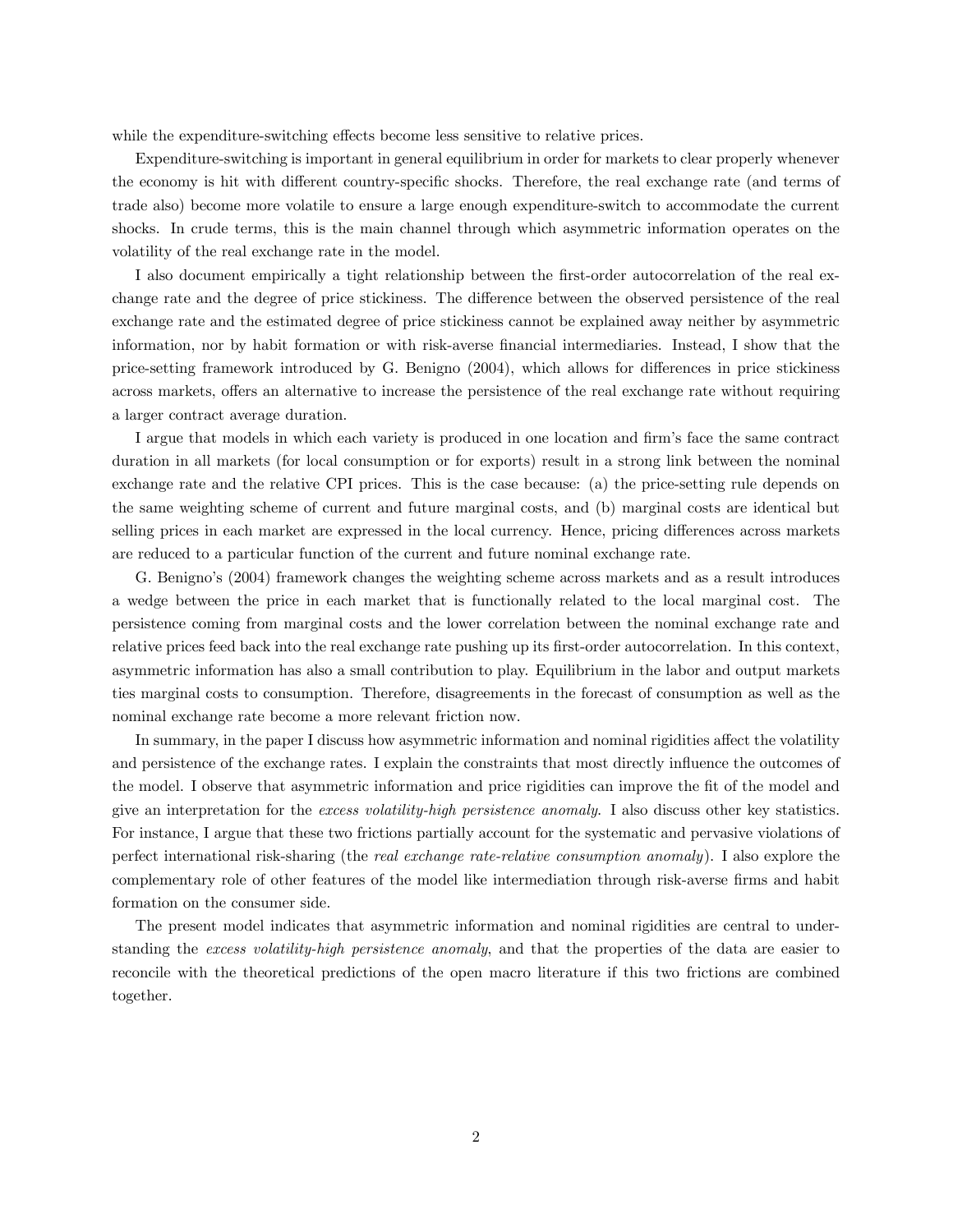## 2 Literature Review

Chari et al. (2002) develop a general equilibrium monetary model with sticky prices, capital accumulation and financial incompleteness to account for the observed volatility and persistence of real exchange rates. They show that if risk aversion is high, preferences are separable in leisure and prices are fixed for 4 quarters, then their model can explain the volatility of real exchange rates but is less persistent than the data. Bergin and Feenstra (2001) argue that translog preferences amplify the persistence of shocks, but they still need to impose an implausibly large contract length of  $8 - 12$  quarters in order to match the empirical autocorrelations.

Kollmann (2001) considers a semi-small open-economy model with Calvo (1983) price- and wage-setting, and no capital. If both prices and wages are fixed over an average of 4 quarters and monetary shocks are the dominant force, his model generates variability in the real and nominal exchange rates that is consistent with the data (and similar to the results of Chari *et al.*, 2002). G. Benigno (2004) uses a two-country general equilibrium model with nominal price stickiness and local-currency pricing to show that a wide range of Taylor-type policy rules can generate real exchange rate autocorrelations around the ones observed in the data. Therefore, the consensus appears to be that the volatility and persistence of the real exchange rate are directly linked to frictions in the goods market.

Motivated by the empirical failure of the law of one price, the reasonable success of staggered prices to explain the real exchange rate, and in particular by widespread local-currency pricing behavior (e.g., Knetter, 1993, Gopinath and Rigobon, 2006), I assume that nominal prices are sticky à la Calvo (1983) and firms are price-discriminating monopolists. Moreover, firms set prices in the local currency and confront a different average contract length in the domestic and foreign markets (e.g., G. Benigno, 2004).

With complete markets, the real exchange rate is equal to the ratio of marginal utilities of consumption in each country (up to a constant). Hence, real exchange rates and relative consumption are tightly linked. Chari et al. (2002) replace the assumption of complete international asset markets with a nominal bond economy to break the connection, but they still find a high positive cross-correlation between the real exchange rate and relative consumption unlike that observed in the data<sup>2</sup>. P. Benigno  $(2001)$  proposes, instead, an alternative characterization of the bond economy with ad hoc costs of international borrowing (recently applied by Selaive and Tuesta, 2003, and G. Benigno and Thoenissen, 2006, among others).

G. Benigno and Thoenissen (2006) explain that costs of borrowing coupled with non-traded goods would explain the negative correlations found in the data. Similarly, Selaive and Tuesta (2003) argue that costs of borrowing and distribution costs for traded goods generate violations of the law of one price (intermediate degrees of pass-through), deviations from uncovered interest rate parity and sensible cross-correlations. Hence, current research seems to favor incomplete markets and borrowing costs as necessary devices to fit the key cross-correlations in the data. The exact role of non-traded goods or non-traded distribution services is, however, still being debated.

My model assumes that all goods are traded based on the empirical evidence that fluctuations of the real exchange rate arise mostly from deviations of the law of one price on traded goods (e.g., Engel, 1999, and Chari et al., 2002). Gagnon's (1996) findings point out a significant and robust long-run link between the real exchange rate and the net foreign asset position. This evidence and its potential impact on the structure

 $2$ I refer to this puzzle as the *real exchange rate-relative consumption anomaly*. Backus and Smith (1993) originally reported this as evidence of lack of international risk-sharing (in a model with non-traded goods). Kollmann (1995), Ravn (2001) and Head et al. (2004) have also found little connection between the real exchange rate and relative consumption.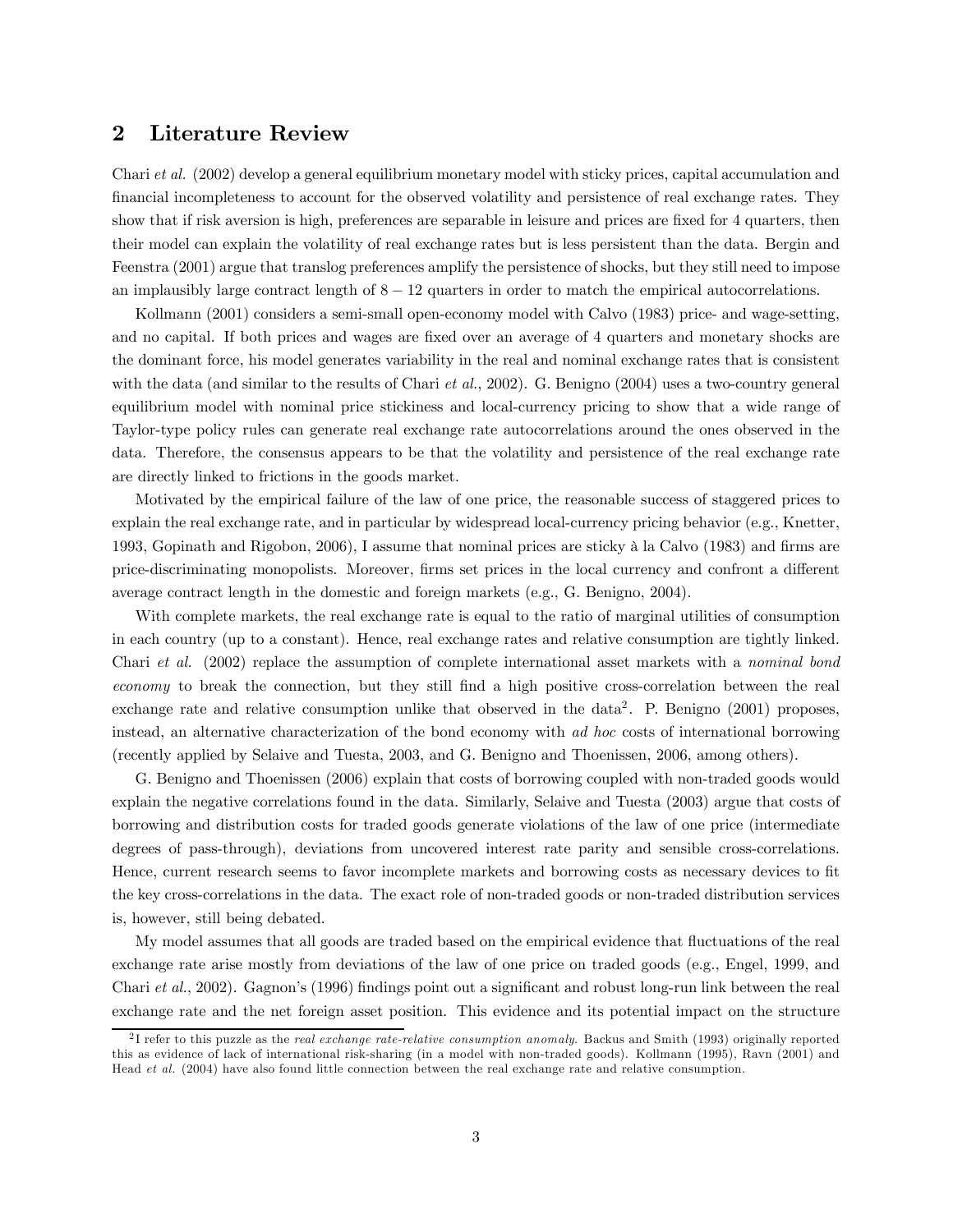of cross-correlations motivates me to also introduce financially-constrained households and international borrowing costs. However, I do not merely impose an ad hoc cost as suggested by P. Benigno (2001). I build up a simple problem of portfolio choice with fully rational financial intermediaries<sup>3</sup>. I model these intermediaries in the spirit of Evans and Lyons (2007), but I view their role simply as that of myopic traders (or currency speculators).

Several recent papers, including Mankiw and Reis (2002, 2006) argue that sticky information resolves some stylized business cycle models (for instance, on the dynamics of inflation). In this paper I conjecture that, indeed, such informational frictions have non-negligible consequences for the determination of the nominal and real exchange rates. I also learn from Evans and Lyons (2007) that fundamental information is not symmetrically observed by all agents. Naturally, this fact can alter the exchange rate dynamics "even controlling for information availability and assuming rational pricing, by changing the way (asset) prices respond to information" (Carlson and Osler, 2000).

Bacchetta and van Wincoop (2004a, 2004b, 2006) rely on two distinct types of noise (noisy signals about fundamentals and ad hoc non-fundamental noise) to model information dissemination, to induce rational confusion about the source of exchange rate fluctuations and to explain heterogeneous forecasting along the equilibrium path<sup>4</sup>. Naturally, they claim that the information structure is essential to explain the nominal exchange rate dynamics (particularly, the excess volatility) and other features of the data.

Bacchetta and van Wincoop (2006) also argue that fundamentals play a small role in the short- and medium-run, but are dominant in the long-run as more information becomes available, and that exchange rates are a weak predictor of future fundamentals. With these results in mind, I am led to consider the role of information diffusion in my general equilibrium model too. The logic being that heterogenous forecasts add an additional channel for the transmission of shocks. Therefore, they alter the second-order moments of the endogenous variables and help replicate the dynamics of the (nominal and real) exchange rates.

However, unlike Kaplan (2005) and Bacchetta and van Wincoop (2006), I do not require non-fundamental noise to induce rational confusion. Instead, in my setup information is asymmetrically-dispersed across agents, and no one is sufficiently well-informed to infer which shocks drive the fluctuations of each endogenous variable at a given point in time. I adapt my model to investigate the role that heterogeneous information plays in the dynamics of the economy (especially the exchange rates) and the correlations of per capita consumption, CPI prices, exchange rates and terms of trade.

#### 2.1 Stylized Facts of the Exchange Rate

Here, I document the properties of the bilateral exchange rate between the United States (home country) and the 12 member country Euro-zone (foreign country). My measure of the nominal exchange rate,  $S_t$ , is U.S. Dollars (USD) per Euro (EUR). Prior to 2001, the synthetic nominal exchange rate is computed as a GDP-weighted function of the USD per National Currency rates. The U.S. real exchange rate relative to the Euro-zone is simply  $RS_t \equiv \frac{S_t P_t^*}{P_t}$ , where  $P_t$  and  $P_t^*$  are the CPI prices in the United States and the Euro-zone, respectively. I proxy the U.S. terms of trade,  $TOT_t$ , as the world import-to-export price ratio in

 $3$ These financial intermediaries allow me to separate the consumption-savings decision of households from the portfolio choice. Most importantly, it permits both decisions to be made under different information sets. Up to a first-order approximation, the equilibrium conditions are identical to those of P. Benigno (2001) except for the different information structure.

<sup>&</sup>lt;sup>4</sup>For more technical details of the partially revealing equilibrium, see also the research of Kasa (2000) and Kasa *et al.* (2005).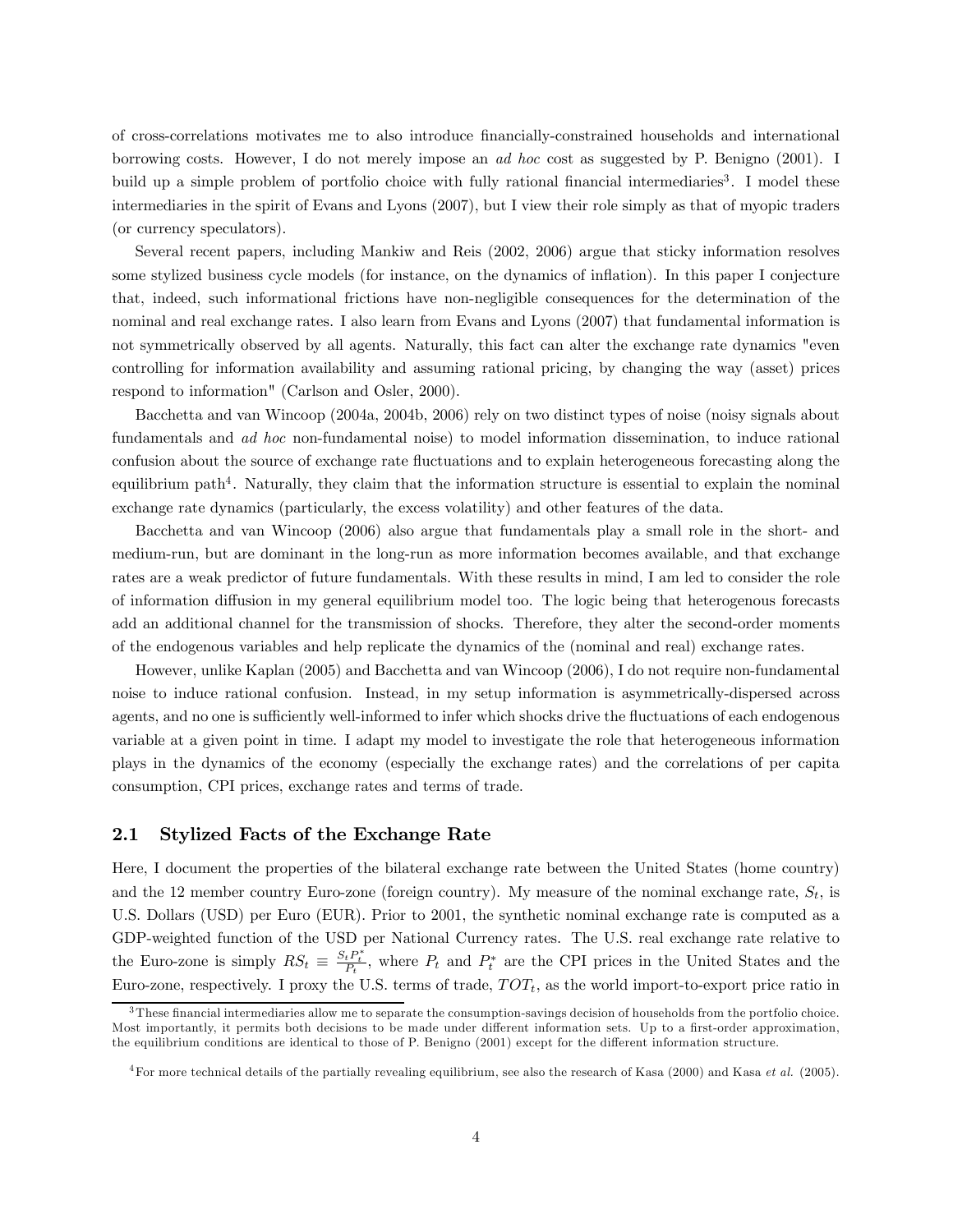USD. Hence, a decrease in the nominal exchange rate means that the USD has appreciated in value relative to the EUR, and U.S. terms of trade improve only if the import-to-export price ratio decreases.

All quarterly series are obtained from the Organization for Economic Cooperation and Development (OECD) and the Board of Governors of the Federal Reserve System/Federal Reserve Bank of New York (FRB/FRBNY), and span the post-Bretton Woods period from 1973:I until 2006:III5 .

Volatility and Persistence. In Tables 1 and 2 I present some statistics on exchanges rates, U.S. terms of trade, CPI prices and per capita consumption for the U.S. and the Euro-zone. The data is expressed in logs, multiplied by 100 and Hodrick-Prescott  $(H-P)$  filtered<sup>6</sup>. I note from Table 1 that the standard deviation of the real and nominal exchange rates is more than 6 times larger than the volatility of the U.S. per capita consumption. In turn, the volatility of U.S. terms of trade and CPI prices is no larger than 2.5 times the volatility of U.S. per capita consumption.

I observe in Table 1 that the real and nominal exchange rates and the U.S. terms of trade are also highly persistent, with autocorrelations of 0.848, 0.859 and 0.817 respectively. Furthermore, the per capita consumption and CPI price series are also very persistent with autocorrelations ranging from 0.800 to 0.933. These numbers are similar to the ones found by Bergin and Feenstra (2001) and Chari et al. (2002) for several European countries. The inability of conventional models to match these standard deviations and autocorrelations constitutes the origin of the excess volatility-high persistence anomaly. My theory focuses specifically on rationalizing this anomaly in the presence of asymmetric diffusion of information and nominal rigidities.

Cross-correlations. From Table 2 I observe that an appreciation of the U.S. bilateral exchange rate or an improvement in the U.S. terms of trade is positively correlated with the U.S. per capita consumption and negatively correlated with the Euro-zone per capita consumption. The cross-correlation between U.S. and Euro-zone per capita consumption is just 0.426, although this is still larger than the value of 0.16 between the U.S. and a weighted aggregate of European countries reported by Selaive and Tuesta (2003). The failure of risk-sharing, however, transpires blatantly in the negative correlation between the exchange rates and the relative per capita consumption between the U.S. and the Euro-zone, with cross-correlations of −0.233 and  $-0.338$  respectively<sup>7</sup>. This is known as the *real exchange rate-relative consumption anomaly*. My model explores the potential contribution of asymmetrically-dispersed information to explain this feature of the data.

Furthermore, I also investigate the impact (if any) that the theory has along other dimensions. First,

 $5$ Chari et al. (2002) explore the bilateral relationships between the U.S. and eleven other major European countries (Austria, Denmark, Finland, France, Germany, Italy, the Netherlands, Norway, Spain, and Switzerland). In my dataset I find evidence of similar patterns between the U.S. and the U.K. as well as between the U.S. and the Euro-zone.

 $6$ Many macroeconomic time series, notably the nominal exchange rate, are suspected of being non-stationary with near-unit roots. In any event, King and Rebelo (1993) show that the H-P filter is capable of rendering stationary any integrated process up to fourth order.

<sup>&</sup>lt;sup>7</sup>The cross-correlation of the (real) exchange rate with relative consumption is often found to be negative in the literature. Chari et al. (2002) show that the median bilateral cross-correlation between the U.S. and the four largest economies in Europe is −0.07. Corsetti et al. (2004) argue that the median estimate for a selection of OECD countries is −0.3. G. Benigno and Thoenissen (2006) compute a median cross-correlation of −0.288 for 14 industrialized nations relative to the U.S., and Selaive and Tuesta (2003) report −0.17 for the U.S. and an aggregate of European countries.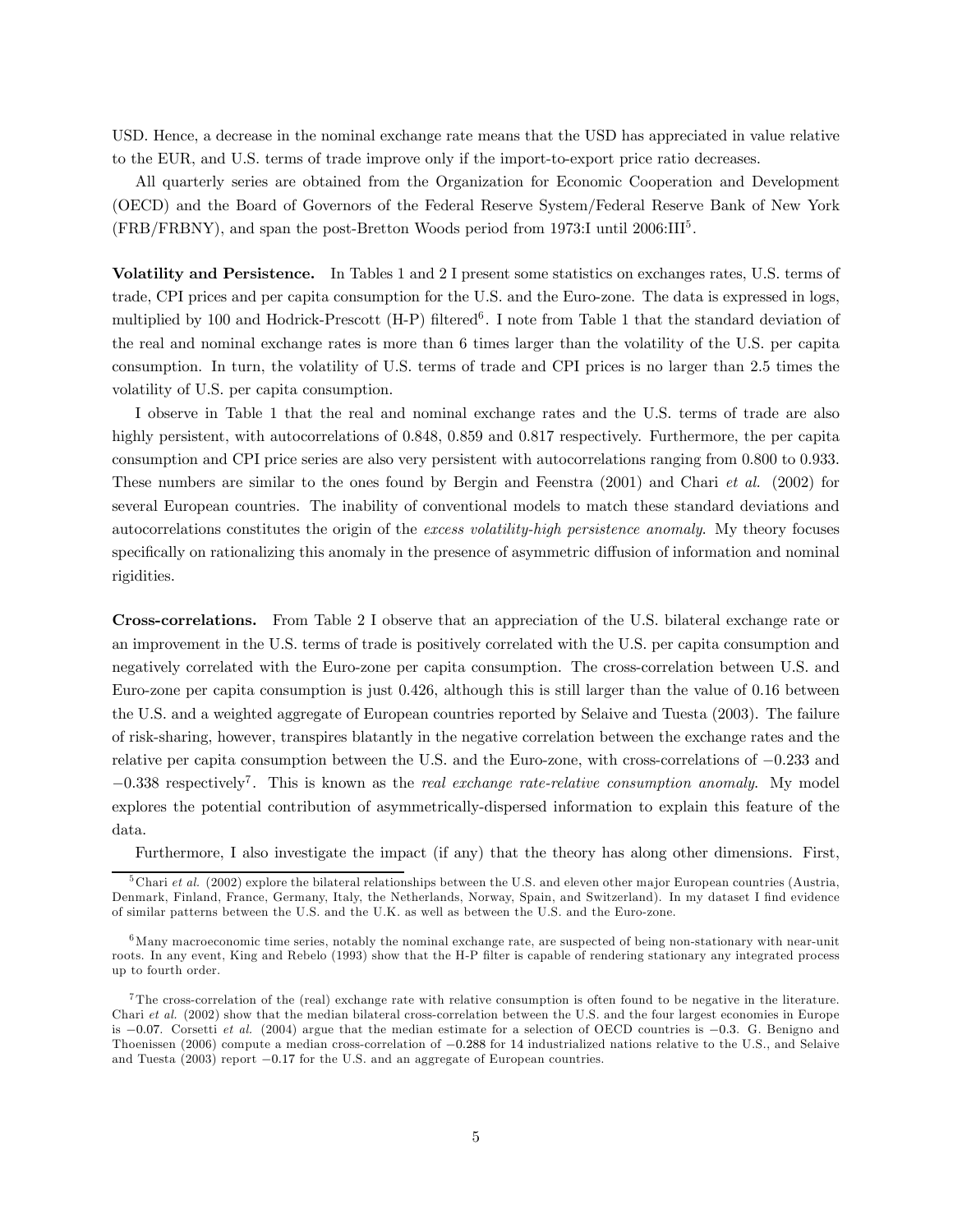the U.S. CPI price is negatively correlated (but small in absolute value) with the USD per EUR nominal exchange rate. The sign is reversed for the USD per U.K. Pound (UKP) rate. In either case, it suggests incomplete pass-through of the nominal exchange rate. Second, the nominal and real exchange rates are highly correlated with each other at 0.987. Third, the nominal exchange rate correlation with the relative consumption prices between the Euro-zone and the U.S. is only −0.314 while it is expected to be −1 under power-purchasing parity (PPP). This shows in a simple way that PPP violations matter. Finally, the nominal and real exchange rates are both positively correlated with the U.S. terms of trade around 0.275 − 0.367. Failure to capture this feature tends to be identified as a *terms of trade anomaly*, which is exacerbated in models of local-currency pricing (e.g., Obstfeld and Rogoff, 2000a).

## 3 Basic Structure of the Monetary Model

I specify a stochastic, two-country general equilibrium model populated by a continuum of infinitely lived households. There is also a continuum of monopolistically competitive firms located in each country, which produce a differentiated, tradable good. Households and firms in the home country lie on the interval  $[0, n]$ , while foreign households and firms are placed on the interval  $(n, 1]$ . The population size n is equal to the range of produced goods. The description is completed with a continuum of financial intermediaries, located in the home country, and indexed on the interval  $[0, n]$ .

Frictions in the goods market are modelled through nominal price stickiness with exogenous partial adjustment rates à la Calvo (1983). Deviations of the real exchange rate from power-purchasing parity (henceforth, PPP) arise because prices are sticky in the local currency and firms can effectively discriminate across markets (e.g., G. Benigno, 2004). Frictions in the assets market are due to incompleteness and intermediation in a way that merges some key insights on foreign exchange microstructure within a fullyfledged macroeconomic model. I postulate a bond economy (e.g., P. Benigno, 2001, Chari et al., 2002, Obstfeld and Rogoff, 2002, and Thoenissen, 2003) where portfolio management is delegated to (myopic and risk-averse) financial intermediaries<sup>8</sup>. This assets market structure provides limited possibilities to pool consumption risks between the two countries, and depends on financial intermediaries to hedge risks internationally.

I model each economic agent as atomistic and informationally-constrained to account for differences in the information set available to households, firms and financial intermediaries. This feature distinguishes my work from other general equilibrium models, and serves me to explore how asymmetrically-dispersed information becomes embedded (and revealed) through the actions of each agent. Here, the timing of actions and information arrival becomes crucial. I assume that the stochastic dynamics of the exogenous shocks are common knowledge. Nonetheless, at time t each agent only observes the realization of a subset of current shocks and the public record of the exogenous and endogenous variables up to time  $t - 1$ .

Based on his own private information set and all publicly-available data, each agent chooses an optimal schedule at time  $t$  to solve his optimization problem. Once the policy rule on the control variables is decided, he is fully committed (or pre-committed) to follow through with it. Then all markets open up, and

 $8$ This framework replaces ad hoc costs of international borrowing (see, e.g., P. Benigno, 2001, Selaive and Tuesta, 2003, and G. Benigno and Thoenissen, 2006) with a simple model of financial intermediation in the spirit of Carlson and Osler (2000) and Evans and Lyons (2007).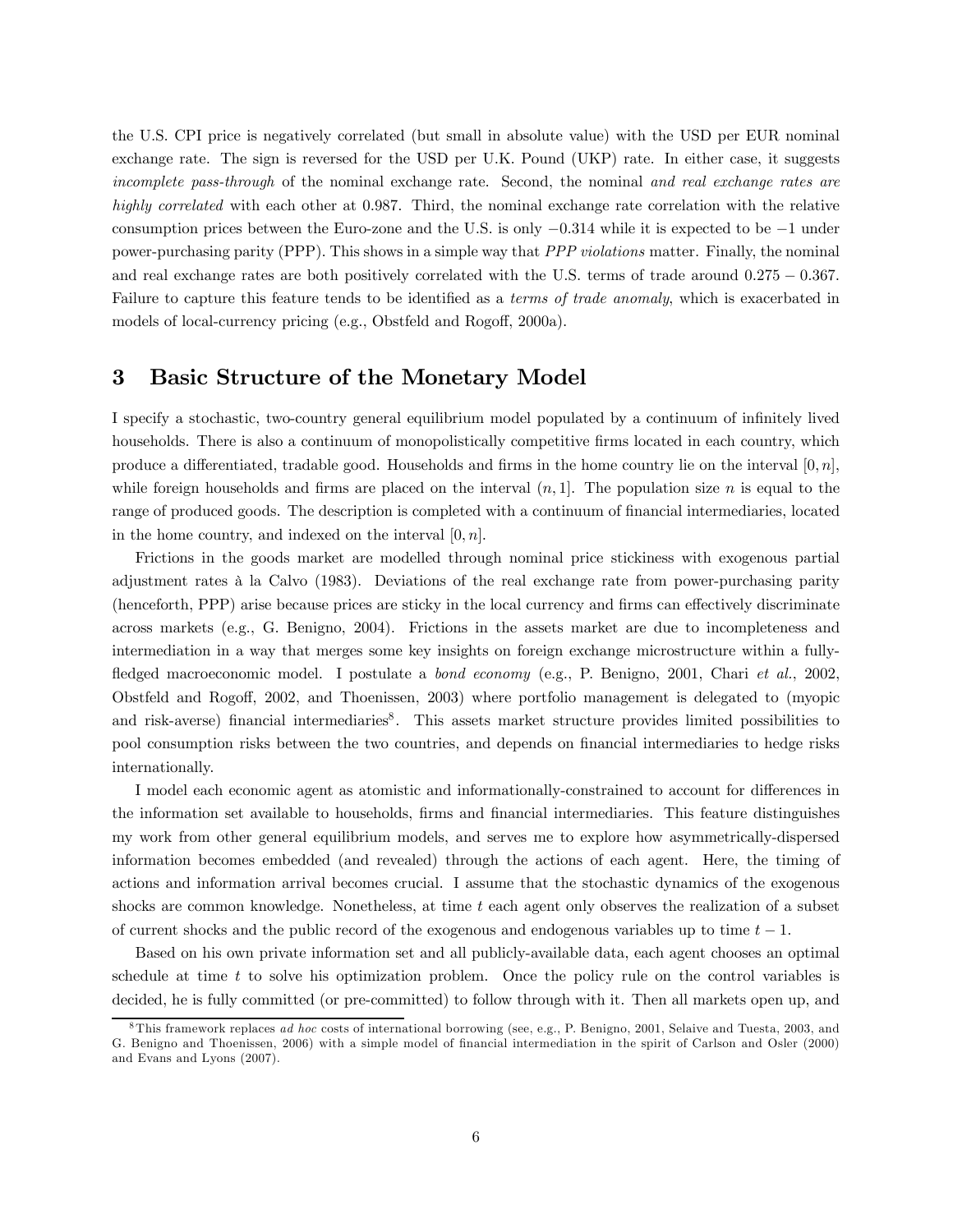the equilibrium prices ensure that demand and supply schedules equate. Simultaneously, the government collects all the information on the time t endogenous variables and the exogenous shocks to be reported from time  $t + 1$  onwards.

#### 3.1 The Intertemporal Consumption and Savings Problem

The lifetime utility for household  $j$  in the home country is additively separable in aggregate consumption,  $C_{j,t}$ , real money balances,  $\frac{M_{j,t}^d}{P_t}$ , and labor supply,  $L_{j,t}^s$ . Each individual household j maximizes,

$$
\sum_{\tau=0}^{\infty} \beta^{\tau} \mathbb{E} \left[ U \left( C_{j,t+\tau}, C_{t+\tau-1}, \xi_{t+\tau} \right) + \chi N \left( \frac{M_{j,t+\tau}^{d}}{P_{t+\tau}}, \xi_{t+\tau} \right) - \kappa V \left( L_{j,t+\tau}^{s}, \xi_{t+\tau} \right) \mid \mathcal{H}_{t} \right], \qquad (1)
$$
  
\n
$$
U \left( C_{j,t+\tau}, C_{t+\tau-1}, \xi_{t+\tau} \right) \equiv \exp \left( -\xi_{t+\tau} \right) \frac{1}{1-\gamma} \left( C_{j,t+\tau} - b C_{t+\tau-1} \right)^{1-\gamma},
$$
  
\n
$$
N \left( \frac{M_{j,t+\tau}^{d}}{P_{t+\tau}}, \xi_{t+\tau} \right) \equiv \exp \left( -\xi_{t+\tau} \right) \frac{1}{1-\gamma} \left( \frac{M_{j,t+\tau}^{d}}{P_{t+\tau}} \right)^{1-\gamma},
$$
  
\n
$$
V \left( L_{j,t+\tau}^{s}, \xi_{t+\tau} \right) \equiv \exp \left( -\xi_{t+\tau} \right) \frac{1}{1+\varphi} \left( L_{j,t+\tau}^{s} \right)^{1+\varphi},
$$

where  $\xi_t$  is a country-specific shock to preferences in logs, and  $\beta \in (0,1)$  is the subjective discount factor. Alternatively,  $\beta$  and  $\xi_t$  can be interpreted as the time-trend and random components of a stochastic discount factor. The conditional expectations operator  $\mathbb{E}[\cdot|\mathcal{H}_t]$  reflects the (public and private) information available at time t to all domestic households. The coefficients of relative risk aversion satisfy  $\gamma > 0$  ( $\gamma \neq 1$ ) and  $\varphi > 0$ , while the coefficients  $\chi$  and  $\kappa$  are nonnegative.

The money-in-the-utility-function approach is based on the idea that the liquidity service of money increases the 'utility' of households by reducing their transaction costs.  $N(\cdot)$  is an increasing and concave function of the real balances,  $\frac{M_{j,t}^d}{P_t}$ . The catching-up-with-the-Joneses external habit is proportional to oneperiod lagged per capita consumption. The parameter b measures the degree of habit persistence<sup>9</sup>.

Households have well-defined preferences over foreign and home varieties of goods. The home and foreign consumption bundles of the domestic household,  $C_{j,t}^H$  and  $C_{j,t}^F$ , are aggregated by means of a CES index as,

$$
C_{j,t}^{H} = \left[ \left( \frac{1}{n} \right)^{\frac{1}{\theta}} \int_{0}^{n} C_{j,t} \left( h \right)^{\frac{\theta-1}{\theta}} dh \right]^{\frac{\theta}{\theta-1}}, \ C_{j,t}^{F} = \left[ \left( \frac{1}{1-n} \right)^{\frac{1}{\theta}} \int_{n}^{1} C_{t} \left( f \right)^{\frac{\theta-1}{\theta}} df \right]^{\frac{\theta}{\theta-1}}, \tag{2}
$$

while aggregate consumption,  $C_{j,t}$ , is defined with another CES index as,

$$
C_{j,t} = \left[ n^{\frac{1}{\sigma}} \left( C_{j,t}^H \right)^{\frac{\sigma-1}{\sigma}} + (1-n)^{\frac{1}{\sigma}} \left( C_{j,t}^F \right)^{\frac{\sigma-1}{\sigma}} \right]^{\frac{\sigma}{\sigma-1}}.
$$
\n(3)

Thus, the elasticity of substitution across varieties produced within a country is  $\theta > 1$ , the elasticity of intratemporal substitution between the home and foreign bundles of varieties is  $\sigma > 0$ , and  $n \in (0,1)$ represents the relative weight on domestically-produced goods (and the population size).

<sup>9</sup>Habit formation alters the coefficient of relative risk aversion on consumption. A more detailed discussion on the role of habits (and other alternative specifications) can be found in Campbell and Cochrane (1999) and Fuhrer (2000).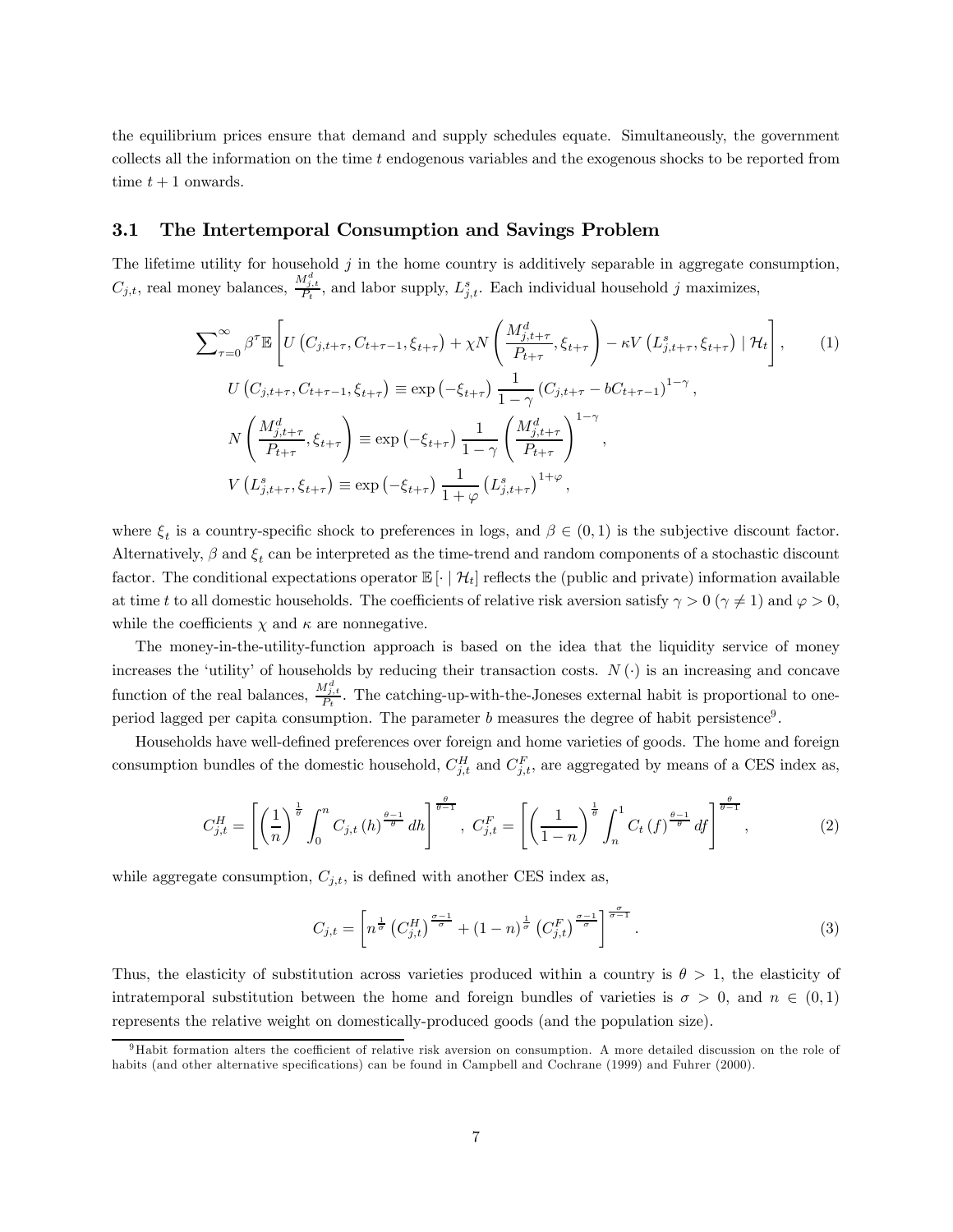The foreign household has identical preferences, with the exception of the preference shock  $\xi_t^*$ . Foreign households consume their own basket of goods among all varieties,  $C_{j,t}^*$ , hold their own real balances,  $\frac{M_{j,t}^{d*}}{P_t^*}$ , and supply their own labor market,  $L_{j,t}^{s*}$ . On top of that, the (private and public) information available to foreign households is collected in the information set  $\mathcal{H}_t^*$ . The asterisk specifically denotes foreign variables (or foreign parameters).

The Consumer Price Indexes, Exchange Rates and Relative Prices. The domestic CPI index,  $P_t$ , is defined as the minimum expenditure needed to buy one unit of the consumption index  $C_{j,t}$ . Under standard results on functional separability, the indexes which correspond to my specification of preferences are,

$$
P_t = \left[ n \left( P_t^H \right)^{1-\sigma} + (1-n) \left( P_t^F \right)^{1-\sigma} \right]^{\frac{1}{1-\sigma}}, \tag{4}
$$

$$
P_t^H = \left[\frac{1}{n} \int_0^n P_t(h)^{1-\theta} dh\right]^{\frac{1}{1-\theta}}, \ P_t^F = \left[\frac{1}{1-n} \int_n^1 P_t(f)^{1-\theta} df\right]^{\frac{1}{1-\theta}}, \tag{5}
$$

where  $P_t^H$  and  $P_t^F$  are the price sub-indexes for the home- and foreign-produced bundle of goods in units of the home currency. Home and foreign households have identical tastes and, therefore, the respective price indexes are symmetric abroad.

Furthermore, I define the terms of trade in both countries as,

$$
T o T_t \equiv \frac{P_t^F}{S_t P_t^{H*}}, \ T o T_t^* \equiv \frac{S_t P_t^{H*}}{P_t^F} = \frac{1}{T o T_t},\tag{6}
$$

and the real exchange rate as,

$$
RS_t \equiv \frac{S_t P_t^*}{P_t},\tag{7}
$$

where  $S_t$  denotes the nominal exchange rate. I represent the relative price in each country<sup>10</sup> by,

$$
T_t \equiv \frac{P_t^F}{P_t^H}, \ T_t^* \equiv \frac{P_t^{H*}}{P_t^{F*}}.\tag{8}
$$

The relative price  $T_t$  represents the value of imported goods (quoted in the domestic market) relative to the value of the domestic good supplied locally. This ratio is the 'local market' cost of replacing one unit of imports with one unit of the domestically-produced good. Instead, terms of trade  $T \sigma T_t$  represents the value of imported goods (quoted in the domestic market) relative to the value of the domestic good exported to the foreign market. but expressed in units of the local currency. This ratio measures the 'foreign market' cost of replacing one unit of imports with one unit of exports. Similarly for  $T_t^*$  and  $ToT_t^*$ .

The Budget Constraint. Household  $j$  in the home country allocates his financial wealth between domestic currency,  $M_{j,t}^d$ , and a nominal risk-free domestic bond,  $B_{j,t}$ . One-period bonds are in zero net-supply, but involve the promise to pay one unit of the local currency at maturity. Each household maximizes its

 $10$ Terms of trade and relative prices are identical and the real exchange rate is equal to one only if the law of one price (LOOP) holds in both countries. Since the LOOP condition fails in the model, fluctuations of the real exchange rate arise and the distinction between terms of trade and relative prices matters.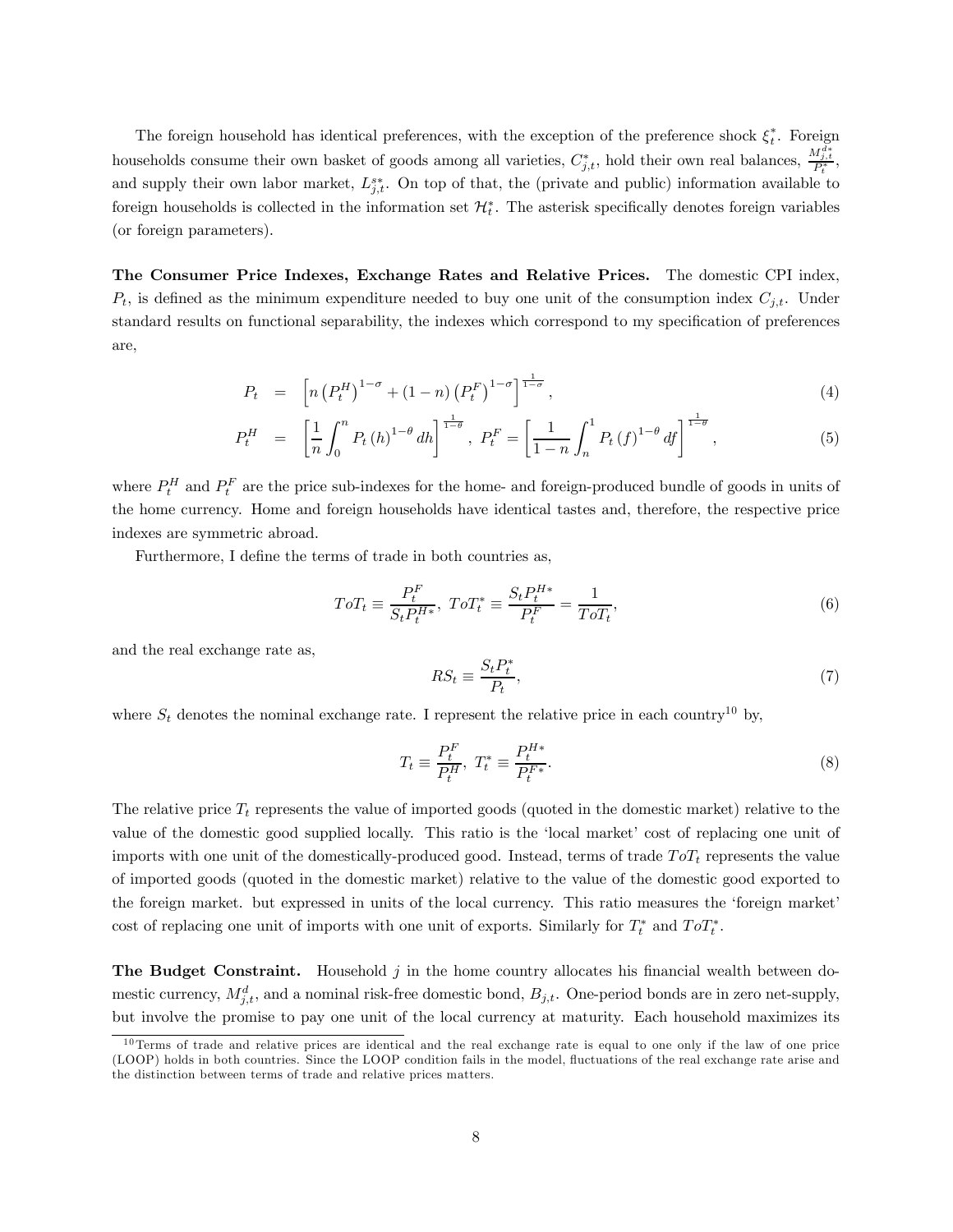lifetime utility subject to the sequence of budget constraints,

$$
\frac{B_{j,t}}{\exp(i_t)} + M_{j,t}^d \le B_{j,t-1} + M_{j,t-1}^d + W_t L_{j,t}^s + \Pi_{j,t} + T R_{j,t} - P_t C_{j,t},\tag{9}
$$

where  $W_t$  is the competitive nominal wage,  $i_t$  is the log nominal interest rate,  $TR_{j,t}$  is a nominal transfer received from the government, and  $\Pi_{j,t}$  are nominal profits. I assume that each domestic household holds an equal share in every local firm, and that there is no trade in shares. Therefore, the aggregate profits of domestic firms, i.e.

$$
\Pi_{j,t} = \frac{1}{n} \int_0^n \left[ P_t(h) n C_t(h) + S_t P_t^*(h) (1 - n) C_t^*(h) \right] dh - W_t \frac{1}{n} \int L_t^d(h) dh,
$$
\n(10)

are distributed equally among domestic households<sup>11</sup>.  $C_t(h)$  and  $C_t^*(h)$  denote the per capita output consumption of variety h in the domestic and foreign market, and  $P_t(h)$  and  $P_t^*(h)$  are the corresponding prices.  $L_t^d(h)$  denotes the domestic labor demand of firm h.

Similarly, household j in the foreign country allocates his wealth on foreign currency,  $M_{j,t}^{d*}$ , and a risk-free nominal bond denominated in the foreign currency,  $B_{j,t}^*$ . I also assume that foreign households receive an aliquot share of profits of all foreign firms,  $\Pi_{j,t}^*$ , and that trade in foreign firms' shares is not allowed. In other words, the model imposes upon the households a strict home bias in asset-holdings.

The Initial Conditions. I assume that the initial conditions are identical across all households within a country, although differences may still arise between the two countries. Households earn a competitive wage, which is equalized in their local labor market, and share equally on the profits of the local producers (for whom they work). Households receive the same type of information. The combination of all these assumptions implies that the maximization problem is identical for all households located in a given country, and therefore they must choose the same optimal consumption, labor supply and money demand paths. Hence, I can drop the index  $j$  and simply consider a representative household in each country.

#### 3.2 The Price-Setting Problem under Sticky Prices

Each firm supplies the home and foreign market, sets prices in the local currency (henceforth, LCP pricing) and, consequently, invoices exports in the currency of the importer. Frictions in the goods market are modelled with nominal price stickiness à la Calvo (1983). Furthermore, firms engage in third-degree price discrimination across markets and enjoy monopolistic power in their own variety. These assumptions require a degree of international market segmentation which prevents the equalization of prices across borders, and opens up an important channel for deviations of the real exchange rate from PPP (e.g., Betts and Devereux, 1996, 2000, Thoenissen, 2003, and G. Benigno, 2004).

Here, I focus on fluctuations in real exchange rates arising solely from deviations of the law of one price (henceforth, LOOP) on traded goods. I abstract from non-traded goods altogether to be consistent with the evidence documented by Engel (1999) and Chari et al. (2002). I also do without the iceberg-type trading costs proposed by Obstfeld and Rogoff (2000b), and the home-product bias preferences favored by Warnock

<sup>1 1</sup>Domestic households also own the stock of financial intermediaries. However, by construction financial intermediaries generate no dividend for their shareholders.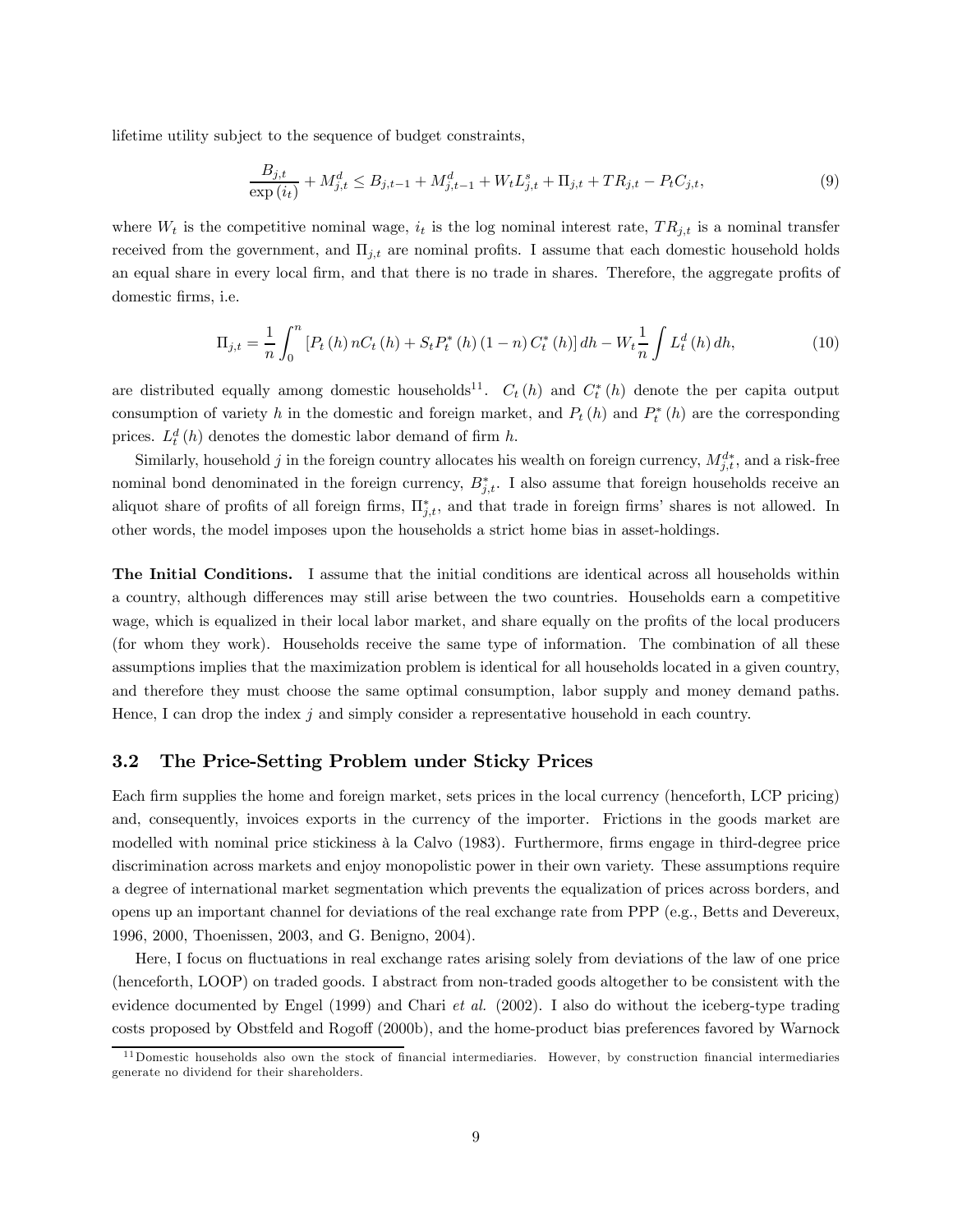(2003). Since consumption baskets between the U.S. and Europe are quite similar and vary little over time, I cannot entirely rely on composition effects to account for all the real exchange rate fluctuations.

The Technology and the Net Discounted Profits. With probability  $\alpha^H, \alpha^{H*} \in [0, 1]$ , at time t the domestic firm h is forced to maintain its previous period prices in the domestic and foreign markets<sup>12</sup>. respectively. With probability  $(1 - \alpha^H)$  at home and  $(1 - \alpha^{H*})$  abroad, the firm receives a signal to optimally reset each price. Firm  $h \in [0, n]$  produces a differentiated (and tradable) variety with a linear-in-labor technology, i.e.

$$
Y_{t}^{s}(h) = \exp(a_{t}) L_{t}^{d}(h), \qquad (11)
$$

where  $a_t$  is a country-specific productivity shock (or TFP shock) in logs. The labor market is perfectly competitive, the labor force is homogeneous and immobile across borders, and wages equalize in each country.

Households are charged a different price for the same variety in each country, but they still face a constant price within a country for all units of output purchased. Re-selling across borders is banned. A domestic firm h has to choose the price charged domestically,  $\tilde{P}_t(h)$ , and the price charged abroad (in units of the foreign currency),  $P_t^*(h)$ . The objective is to maximize the expected discounted value of its net profits subject to a demand constraint in each goods market,

$$
n\sum_{\tau=0}^{\infty} \left(\beta \alpha^{H}\right)^{\tau} n \mathbb{E}\left[\Xi_{t,t+\tau} \widetilde{Y}_{t,t+\tau}^{d}\left(h\right) \left(\widetilde{P}_{t}\left(h\right)-\frac{W_{t+\tau}}{\exp\left(a_{t+\tau}\right)}\right) \mid \mathcal{F}_{t}\right]+\n+ (1-n)\sum_{\tau=0}^{\infty} \left(\beta \alpha^{H*}\right)^{\tau} \mathbb{E}\left[\Xi_{t,t+\tau} \widetilde{Y}_{t,t+\tau}^{d*}\left(h\right) \left(S_{t+\tau} \widetilde{P}_{t}^{*}\left(h\right)-\frac{W_{t+\tau}}{\exp\left(a_{t+\tau}\right)}\right) \mid \mathcal{F}_{t}\right],
$$
\n(12)

where

$$
\beta^{\tau} \Xi_{t,t+\tau} \equiv \beta^{\tau} \exp\left(-\left(\xi_{t+\tau} - \xi_{t}\right)\right) \left(\frac{C_{t+\tau} - bC_{t+\tau-1}}{C_{t} - bC_{t-1}}\right)^{-\gamma} \frac{P_{t}}{P_{t+\tau}},\tag{13}
$$

is the corresponding intertemporal marginal rate of substitution for the domestic representative household. The conditional expectations operator  $\mathbb{E}[\cdot|\mathcal{F}_t]$  reflects the (private and public) information available to all domestic firms at time t.  $\tilde{Y}_{t,t+\tau}^d(h)$  and  $\tilde{Y}_{t,t+\tau}^d(h)$  indicate the demand for any variety h respectively at home and abroad, given that prices  $P_t(h)$  and  $P_t^*(h)$  remain unchanged between time t and  $t + \tau$ . Thus, each firm faces a downward-sloping demand curve for its output.

The problem for foreign firm  $f$  is analogous. The degree of nominal price stickiness of the foreign firm's contract is determined by  $\alpha^F$  and  $\alpha^{F*}$ , while the discount factor for profits is the intertemporal marginal rate of substitution of the foreign representative household. Wages and TFP shocks,  $W_t^*$  and  $a_t^*$  respectively, are country-specific. The information set available to foreign firms is denoted  $\mathcal{F}_t^*$ .

The Initial Conditions. I assume that initial conditions are identical for firms within a country, but may differ across countries. Firms pay a competitive wage, and distribute profits among the local households. In addition, firms within a country share the same information. These assumptions imply that the maximization problem is symmetric for all firms in a given country. Therefore, they should choose the same optimal price-

<sup>&</sup>lt;sup>12</sup>Under the Calvo specification, the probability of setting a new price,  $1 - \alpha^i$ , is the same for all firms of type i and is independent of the time elapsed since the last price change. Hence, the average time under fixed prices is equal to  $\frac{1}{1-\alpha^i}$ . Wolman (1999) discusses a variant of the model where probabilities are state-dependent. Golosov and Lucas (2007) derive similar predictions with a menu-cost model.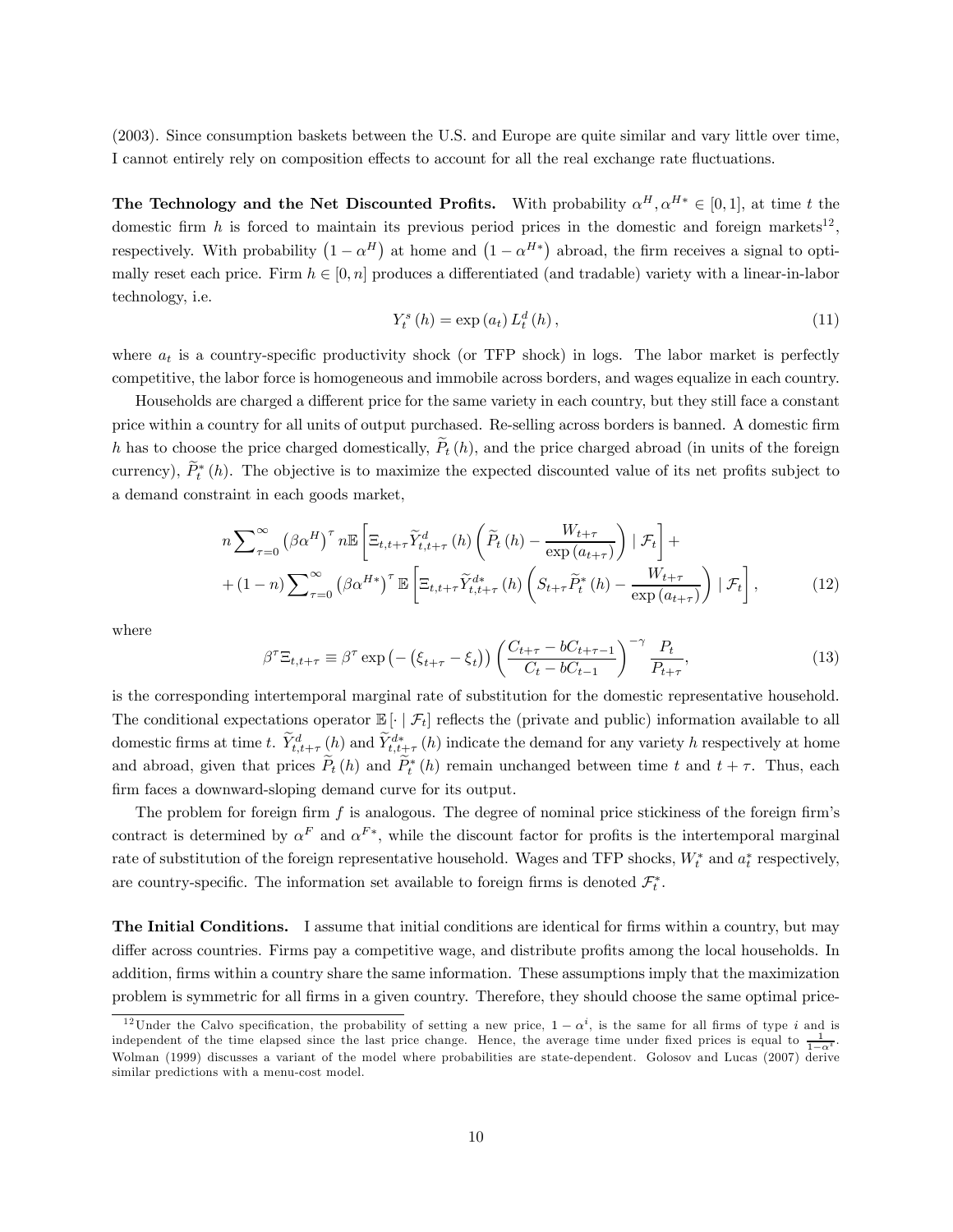setting rule. Hence, I can drop the indexes h and f among the firms that re-optimize their prices at a given period.

#### 3.3 The Portfolio Choice Problem with Myopic Intermediaries

The portfolio choice is entirely delegated to rational financial intermediaries (e.g., Evans and Lyons, 2007). Moreover, portfolio allocations become insulated from the consumption-savings decision of households. Intermediaries are all located in the home country, an assumption loosely based on the patterns of geographical specialization that can be observed in the current financial markets. Financial intermediation can be conducted by a broad class of agents which includes interbank traders, foreign-exchange dealers, mutual fund managers, or managers of international bond and portfolio funds. However, I model my financial intermediaries simply as currency speculators who exploit nominal exchange rate fluctuations and arbitrage opportunities in the asset markets for profit.

The pre-eminent characteristics of these speculators are: (i) they invest internationally and thereby incur an exchange rate risk, (ii) they get compensated on the basis of net profits, and (iii) they are impatient in the short-run and tend to implement (quasi-) myopic portfolio strategies. These currency speculators provide a convenient (and natural) alternative to the ad hoc notion of borrowing costs introduced by P. Benigno (2001).

The Expected Profits. Myopic intermediaries are firms that maximize next-period expected profits minus a quadratic disutility term. Hence, the problem for currency speculator  $z$  at time  $t$  is to maximize,

$$
\mathbb{W}_{z,t} \equiv \mathbb{E}\left[\pi_{z,t+1}^I - \frac{\lambda}{2} \left(S_t B_{z,t}^F\right)^2 \mid \mathcal{I}_t\right],\tag{14}
$$

where  $B_{z,t}^F$  denotes the nominal asset position taken in the foreign bonds market, and  $\mathbb{E}[\cdot | \mathcal{I}_t]$  is the expectations operator conditional on the (private and public) information available at time t. I denote  $\pi^I_{z,t+1}$  the nominal profits of intermediation for z. Nominal profits are naturally defined as,

$$
\pi_{z,t+1}^I \equiv X_{z,t+1} - \exp(i_t) X_{z,t},
$$
\n(15)

and are calculated as the nominal wealth at time  $t+1$ ,  $X_{z,t+1}$ , minus the opportunity cost of simply holding the time t wealth domestically for one period.

The management of a portfolio with a non-negligible foreign asset position reduces the 'utility' of currency speculators because it increases the risk in their transactions. I model this disutility effect as a quadratic function of the foreign asset position (expressed in units of the domestic currency), to penalize the exposure of the firm to exchange rate (and other foreign) risks. The coefficient of the quadratic disutility term is  $\lambda \geq 0$ .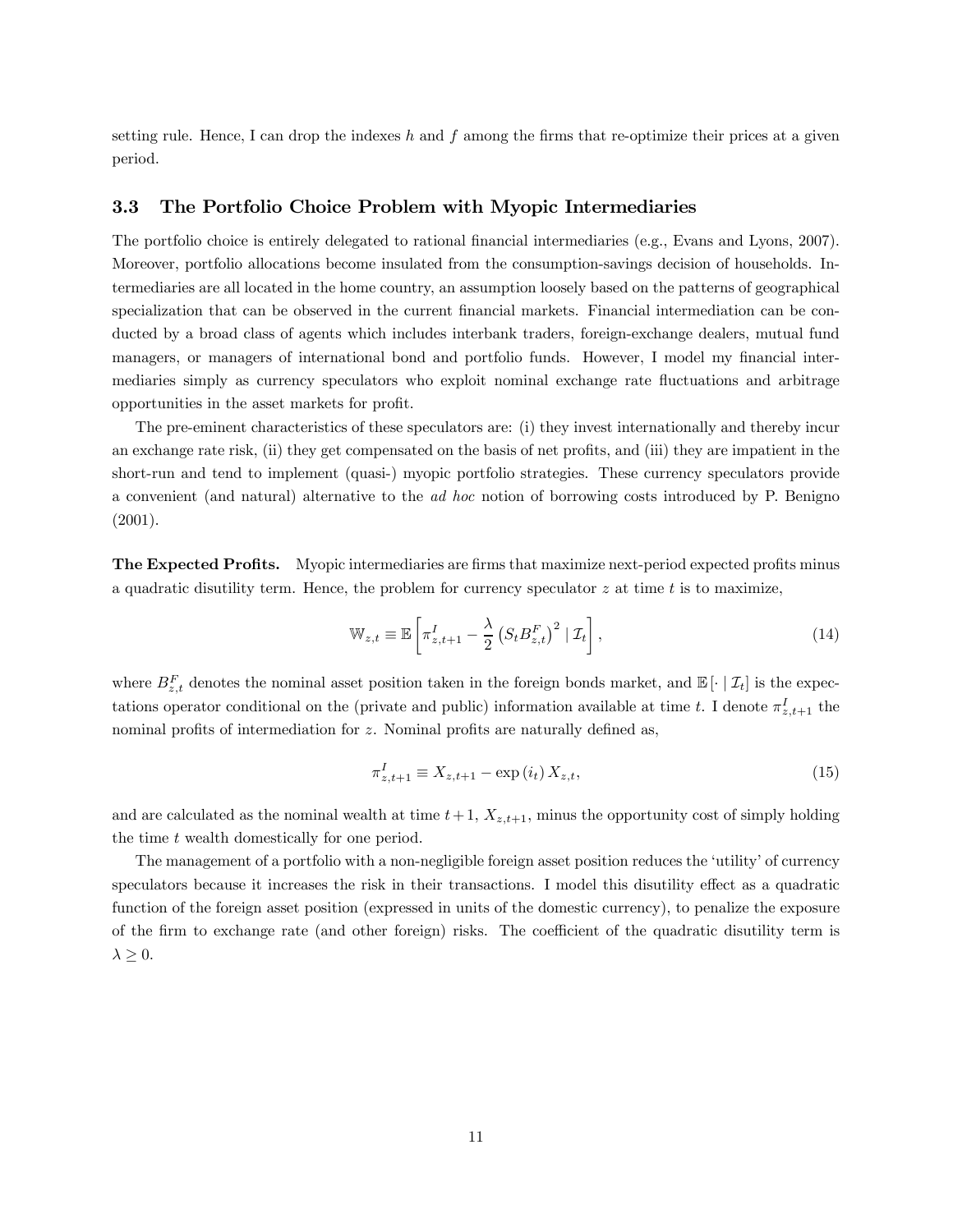The Budget Constraint. I define the per-period budget constraints of a financial intermediary z between time t and  $t + 1$  as follows,

$$
\frac{B_{z,t}^H}{\exp(i_t)} + \frac{S_t B_{z,t}^F}{\exp(i_t^*)} \leq X_{z,t},
$$
\n(16)

$$
X_{z,t+1} \leq B_{z,t}^H + S_{t+1} B_{z,t}^F. \tag{17}
$$

Here,  $B_{z,t}^H$  and  $B_{z,t}^F$  denote the nominal position taken by a given intermediary in the domestic and foreign bond markets, respectively. As a result, the intertemporal budget constraint faced by currency speculator z can be summarized as,

$$
X_{z,t+1} \le \exp(i_t) \, X_{z,t} + S_t B_{z,t}^F \left[ \frac{S_{t+1}}{S_t} - \exp(i_t - i_t^*) \right]. \tag{18}
$$

Unlimited *short-selling* is allowed every period with full use of the proceeds, and all investments are fully reversible. Intermediaries do not receive any outside source of income (or transfer) to complement their revenues. Hence, if the budget constraints hold with equality, the following relationship must be satisfied in the aggregate,

$$
\left[\frac{1}{\exp(i_t)} \int_0^n B_{z,t}^H dz - \int_0^n B_{z,t-1}^H dz\right] = -S_t \left[\frac{1}{\exp(i_t^*)} \int_0^n B_{z,t}^F dz - \int_0^n B_{z,t-1}^F dz\right].
$$
 (19)

Equation (19) indicates that there is a precise reciprocal link between the net investment in foreign bonds (expressed in units of the local currency) and the net investment in domestic bonds.

The management protocol of the currency speculators requires them to re-invest every period the wealth accumulated one period before. Because wealth is continuously re-invested ex post net profits are zero, and the domestic households who own the stock on these intermediaries receive no dividends. Moreover, households cannot make deposits or withdraw part of their wealth as they would in a conventional bank. Therefore, currency speculators are reduced to be merely asset market 'arbitrageurs'. They trade in international asset markets and in doing so they allow for some degree of cross-country risk sharing. This trading service is what makes intermediation relevant to households, anyway.

The Initial Conditions. I assume that the same initial amount of wealth (in domestic and foreign bonds) is equally endowed to each intermediary. Financial intermediaries earn profits from arbitraging the difference between the market interest rate spread and the expected nominal exchange rate depreciation. They also obtain the same information in each period. These assumptions guarantee that all financial intermediaries solve an identical problem, and choose the same optimal bond portfolio allocation. Hence, I can drop the index z and simply consider the case of a representative (myopic) currency speculator.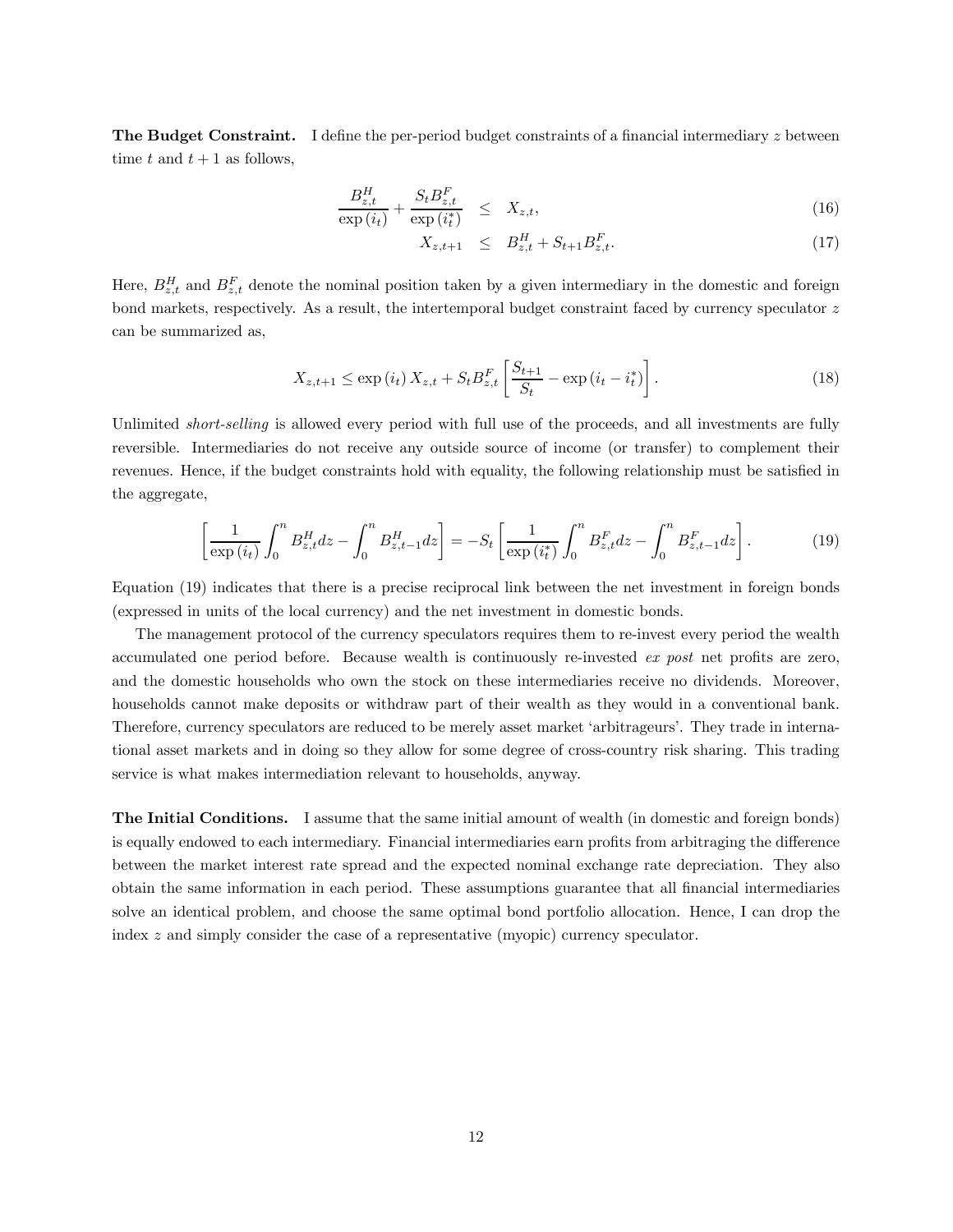#### 3.4 The Exogenous Monetary Policy Rules

The government does not issue bonds, but supplies the local currency through the central bank<sup>13</sup>. Fiat money is an unbacked asset that serves as a unit of account, and promises one unit of the local currency in period  $t + 1$  in exchange for one unit of the local currency in period t. The money market clearing condition requires that,

$$
n \exp(m_t) = \int_0^n M_{j,t}^d dj,
$$
\n(20)

where  $m_t$  denotes the domestic per capita money supply in logs.

The domestic government's consolidated budget constraint is such that total transfers to the households,  $TR_{j,t}$ , are exactly equal to seigniorage revenues in every period,

$$
n\left[\exp\left(m_{t}\right)-\exp\left(m_{t-1}\right)\right]=\int_{0}^{n}TR_{j,t}dj.\tag{21}
$$

In a pure float regime, monetary policy is set independently from developments in the foreign exchange market. Hence, to be consistent with the implicit assumption that the exchange rate floats freely, I treat the monetary policy variable,  $m_t$ , as an exogenously given, stochastic process. For a discussion of alternative policy regimes (target zones, fixed exchange rates, etc.) and their implications for exchange rate volatility, see Jeanne and Rose (2002).

This set-up characterizes the government's role as fully exogenous instead of building up anew a pair of informationally-constrained, non-atomistic agents. This simplification, though convenient, does not suffice to close down the model. I also assume that the government correctly observes all endogenous variables and exogenous shocks at time t. Then, after one period, the government reveals all the information collected up to time t. It must be noted, however, that a public record of the exogenous shocks is necessary only whenever the economic agents have asymmetric and private information about them.

The setting for the foreign government is similar. Accordingly, the foreign monetary policy is identified with the money supply rule  $m_t^*$ , which is only legally tendered in the foreign country. Foreign bonds are also in zero-net supply, and the foreign government's budget is balanced each period. The public record of the foreign government is the obvious counterpart to the domestic one.

## 4 Methodology of the Market Solution

An equilibrium in this model is described by: (i) a consumption-savings decision that maximizes the expected utility of the households in both countries<sup>14</sup>; (ii) a pair of price-setting rules that maximizes discounted profits for the monopolistic firms, subject to the demand constraints and a linear-in-labor technology; (iii) a portfolio choice that maximizes next-period net profits and accounts for foreign risk exposure for the financial intermediaries; (iv) a set of prices, interest rates and a nominal exchange rate that clears all markets, given the optimal strategies of the households, firms, and financial intermediaries; and (v) rational expectations

<sup>&</sup>lt;sup>13</sup>This assumption, however, simplifies the model at the expense of ruling out a role for government debt in the dynamics of the economy.

<sup>&</sup>lt;sup>14</sup>Also a commitment to optimal labor supply and money demand rules, given the prevailing CPI prices and wages.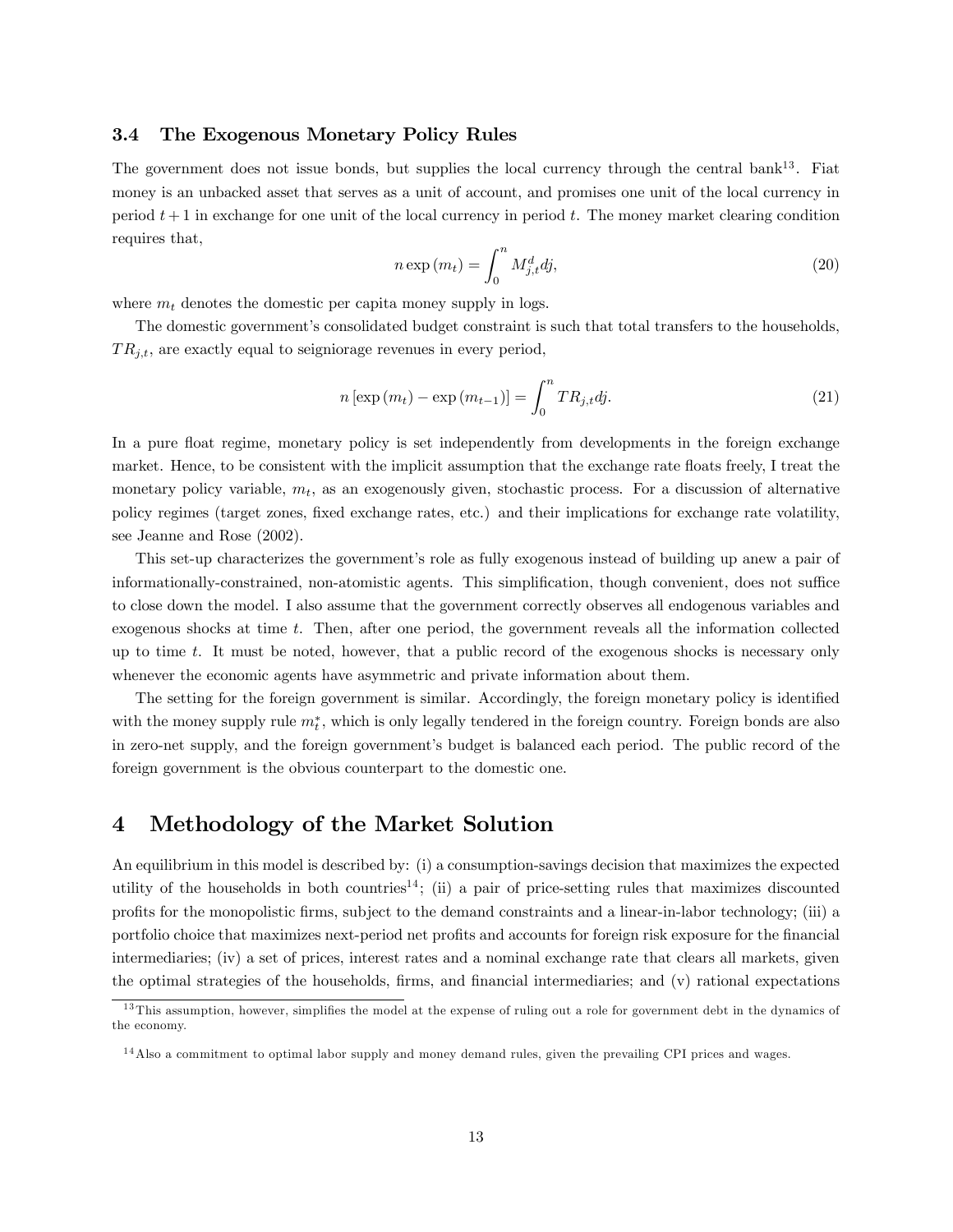based on the information available to each agent, and consistent with the laws of motion for the endogenous variables and the exogenous shocks.

The mathematical derivation of the equilibrium conditions of the model is discussed in the appendix and a companion technical note. I linearize those equations around the deterministic zero-inflation, zero-current account steady state (see also King et al., 1988). In the steady state, exchange rate depreciation is also zero, PPP holds and consumption is equalized across countries. I approximate all variables in logs, except the real net foreign asset position of financial intermediaries (in levels) (e.g., P. Benigno, 2001, and Thoenissen 2003). I denote  $\hat{x}_t \equiv \ln X_t - \ln \overline{X}$  the deviation of a variable in logs from its steady state, and  $\hat{X}_t \equiv \frac{X_t - X}{\overline{C}}$ the deviation of a variable in levels from its steady state relative to steady state consumption.

The appendix summarizes the first-order approximation of the model in the IS, MM, AS, RP, RS, CA and UIP equations. This system fully determines the dynamics of per capita consumption, interest rates, CPI prices, relative prices, exchange rates and the (real) net foreign asset position in the presence of sticky prices, incomplete asset markets and asymmetrically-informed agents. I adapt the undetermined coefficients methodology of Townsend (1983) and Christiano (2002) to handle the added complexity of the signal extraction problem for households, firms and financial intermediaries.

#### 4.1 The Dynamic System

The original system is composed of 13 different equations. If I replace the MM equations and the RP and RS definitions inside the IS, AS, CA and UIP equations, I reduce the size of the system to just 8 fundamental equations. Let me denote the proper  $(8 \times 1)$  vector of endogenous variables<sup>15</sup> determined at time t as  $\hat{z}_t$ , i.e.

$$
\widehat{z}_t = \left(\widehat{c}_t, \widehat{c}_t^*, \widehat{p}_t^H, \widehat{p}_t^{H*}, \widehat{p}_t^F, \widehat{p}_t^{F*}, \widehat{s}_t, \widehat{B}_t^{RF}\right)^T.
$$
\n(22)

Let  $\hat{x}_t$  be the  $(r \times 1)$  vector of all exogenous variables, which may include current and lagged observations of the TFP, the monetary, and the preference shocks. The elements in  $\hat{z}_t$  and  $\hat{x}_t$  are expressed in deviations relative to their deterministic steady state values. Note that the composition of  $\hat{x}_t$  depends on the information structure of the problem, while the elements pertaining to  $\hat{z}_t$  are unchanged.

The linearized equilibrium conditions fit into a vector system of 8 linear stochastic difference equations of order 2, and take the canonical form,

$$
\mathcal{E}_t \left[ \alpha_0 \hat{z}_{t+1} + \alpha_1 \hat{z}_t + \alpha_2 \hat{z}_{t-1} + \beta_0 \hat{x}_{t+1} + \beta_1 \hat{x}_t \right] = 0,\tag{23}
$$

for all  $t = 0, 1, 2, ...$  and  $\hat{z}_{-1}$  given. The law of motion of  $\hat{x}_t$  is,

$$
\widehat{x}_t = P\widehat{x}_{t-1} + \epsilon_t,\tag{24}
$$

where  $\epsilon_t$  has zero-mean and is uncorrelated with  $\epsilon_{t-\tau}$ ,  $\hat{x}_{t-\tau}$  for all  $\tau > 0$ . The symbol  $\mathcal{E}_t$  in (23) represents a conditional expectations operator, which allows the conditioning information set to vary across equations. I view  $\alpha_i$ ,  $\beta_i$ , and P as given matrices of dimensions  $(8 \times 8)$ ,  $(8 \times r)$  and  $(r \times r)$ , respectively. I assume that

<sup>&</sup>lt;sup>15</sup>The vector  $\hat{z}_t$  is a complete and sufficient description of all the endogenous variables at time t. There are other endogenous variables not included in the vector that are of interest (e.g., nominal interest rates, real exchange rates, relative prices, etc.), but all such variables are known functions of  $\hat{z}_t$ .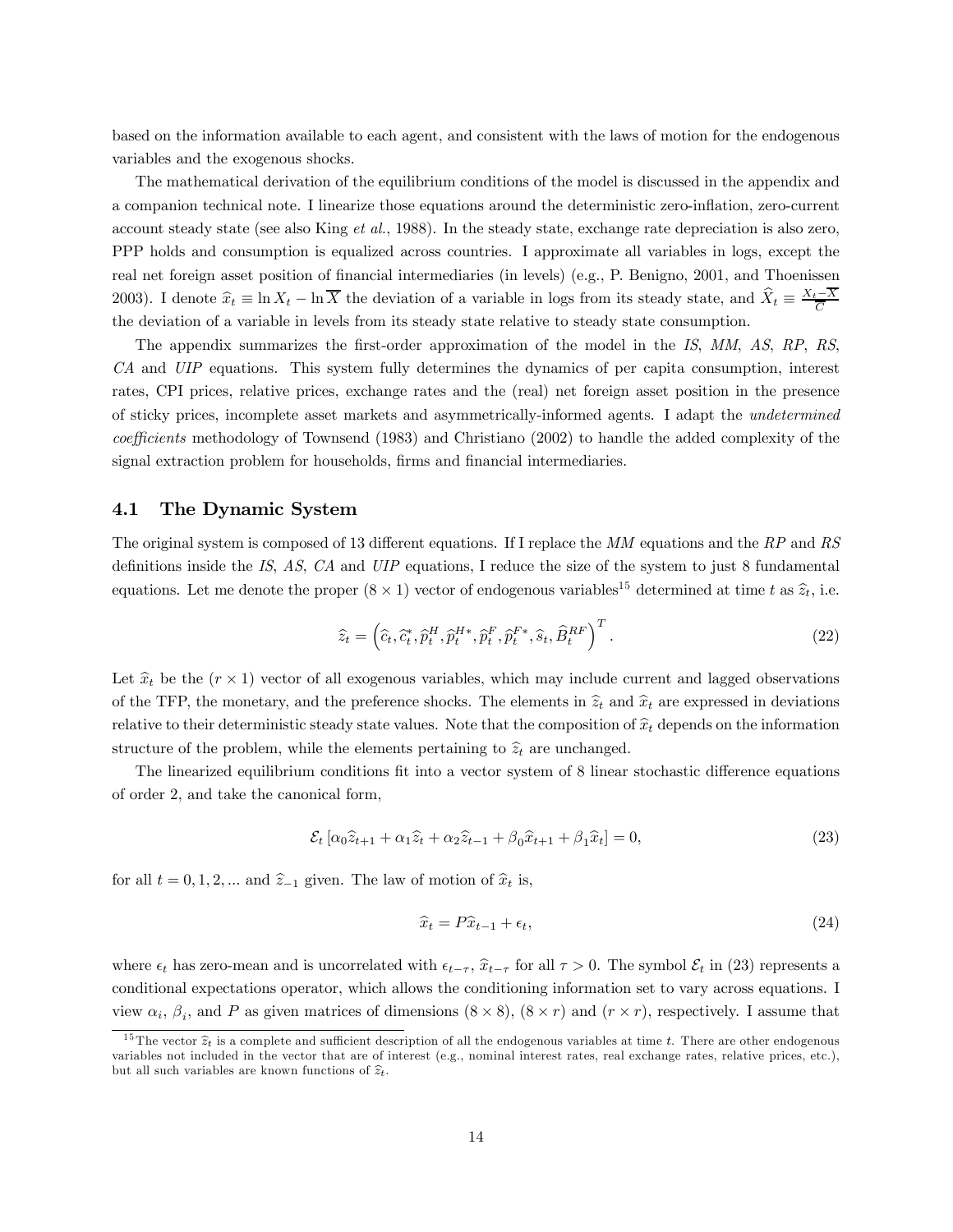the rank of  $\alpha_0$  is greater than zero and that the  $(8 \times 24)$  matrix  $[\alpha_0, \alpha_1, \alpha_2]$  has full row rank. The matrix P varies depending on the information structure.

The Exogenous Variables and the Information Sets. I define the collection of 6 exogenous shocks driving the economy as follows,

$$
\widehat{\theta}_t = \left(\widehat{m}_t, \widehat{m}_t^*, \Delta \widehat{\xi}_t, \Delta \widehat{\xi}_t^*, \widehat{a}_t, \widehat{a}_t^*\right)^T,\tag{25}
$$

each one of them expressed in deviations from the steady state. I conjecture that the dynamics of the exogenous shocks in the model follow a proper  $VAR(1)$  process. I assume that the time series representation for  $\hat{\theta}_t$  is given by  $16$ ,

$$
\widehat{\theta}_t = \rho \widehat{\theta}_{t-1} + \varepsilon_t, \ \mathbb{E}\left[\varepsilon_t \varepsilon_t^T\right] = \Omega,\tag{26}
$$

where the zero-mean random vector of innovations  $\varepsilon_t$  is uncorrelated with  $\varepsilon_{t-\tau}$ ,  $\widehat{\theta}_{t-\tau}$  for all  $\tau > 0$ . Obviously, the autoregressive component,  $\rho$ , and the covariance,  $\Omega$ , are both  $(6 \times 6)$  matrices.

In the standard case with only *public information* all the information sets are identical, i.e.

$$
\mathcal{H}_t = \mathcal{H}_t^* = \mathcal{F}_t = \mathcal{F}_t^* = \mathcal{I}_t = \left\{ \widehat{z}_{t-1}, \widehat{\theta}_t \right\}.
$$

Therefore, the vector of exogenous variables  $\hat{x}_t$  only contains the current shocks. I can identify,

$$
\widehat{x}_t = \widehat{\theta}_t, \ P = \rho, \ \epsilon_t = \varepsilon_t, \ r = 6,
$$
\n
$$
(27)
$$

and find the market solution. This is the typical informational structure for linear rational expectations models in international macroeconomics, where all exogenous shocks are perfectly observable to all economic agents before they choose their optimal actions. I argue that to make this specification consistent I need to rely on a public mechanism to record and reveal macroeconomic information at all times. But, if the diffusion of information on the exogenous shocks is neither instantaneous nor symmetric across agents, this solution is no longer valid.

My claim that information diffusion is inherently asymmetric is based on the notion that private information (on a subset of exogenous shocks) and delays in the release of public data are intrinsic characteristics of financial investments and economic activity. If any of the information sets in (23) does not contain the whole of  $\theta_t$ , then the vector of exogenous variables  $\hat{x}_t$  must be constructed in a slightly different way (from current and lagged realizations of  $\theta_t$ ).

In the benchmark case with *private asymmetric information* (exotic information sets), governments release the information always with a one-period (one-quarter) delay. In other words, exogenous shocks are treated essentially as private information to some agents at time t, but information on all of them is only made public at time  $t + 1$ . I assume that local households observe their corresponding preference shocks. local firms know their TFP shocks and financial intermediaries have direct knowledge of the monetary supply

<sup>&</sup>lt;sup>16</sup>For more details on how to extend the methodology to any stochastic  $ARMA(p,q)$  process, see Christiano (2002, footnote 8).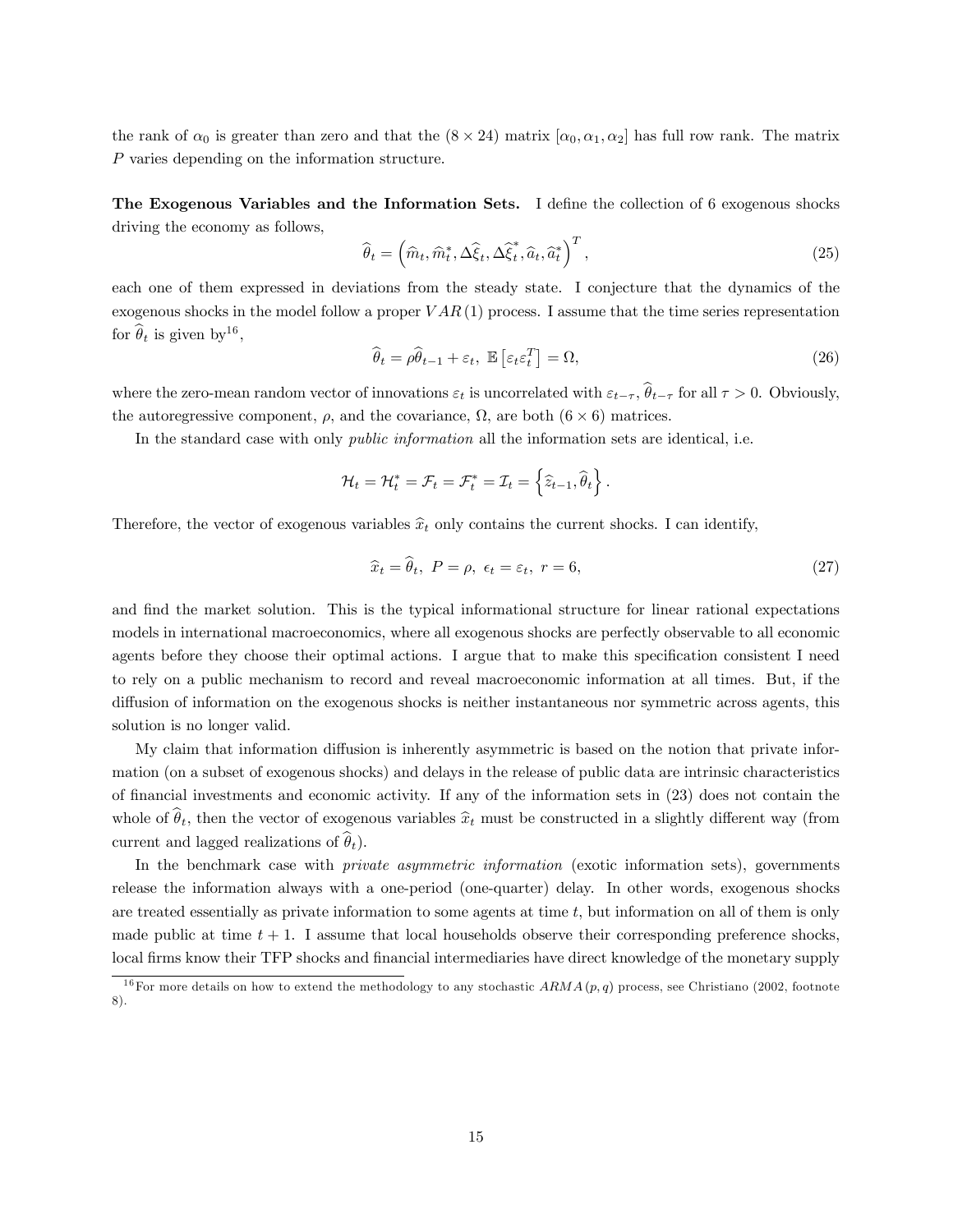shocks. Hence, I can say that

$$
\mathcal{H}_{t} = \left\{ \widehat{z}_{t-1}, \Delta \widehat{\xi}_{t}, \widehat{\theta}_{t-1} \right\}, \mathcal{H}_{t}^{*} = \left\{ \widehat{z}_{t-1}, \Delta \widehat{\xi}_{t}^{*}, \widehat{\theta}_{t-1} \right\}, \n\mathcal{F}_{t} = \left\{ \widehat{z}_{t-1}, \widehat{a}_{t}, \widehat{\theta}_{t-1} \right\}, \ \mathcal{F}_{t}^{*} = \left\{ \widehat{z}_{t-1}, \widehat{a}_{t}^{*}, \widehat{\theta}_{t-1} \right\}, \n\mathcal{I}_{t} = \left\{ \widehat{z}_{t-1}, \widehat{m}_{t}, \widehat{m}_{t}^{*}, \widehat{\theta}_{t-1} \right\},
$$

reflects the information available to each type of agent. I also explore several alternatives to this benchmark in my simulations.

No economic agent has complete information on the current realization of the exogenous shocks whenever he forecasts the endogenous variables of the system and makes his choices. Therefore, a non-trivial signal extraction problem arises. In this setting, the vector of exogenous variables  $\hat{x}_t$  is

$$
\widehat{x}_t = \left(\begin{array}{c}\widehat{\theta}_t\\\widehat{\theta}_{t-1}\end{array}\right),\ P = \left[\begin{array}{cc}\rho & 0\\I_6 & 0\end{array}\right],\ \epsilon_t = \left(\begin{array}{c}\epsilon_t\\0\end{array}\right),\ r = 12,\tag{28}
$$

where  $I_6$  denotes the 6−dimensional identity matrix. Obviously, the dimensionality of the solution becomes more difficult to handle the longer it takes for private information to turn into public (or common knowledge) data.

#### 4.2 The Solution of the Dynamic System

The solution I postulate for the model is a linear feedback rule relating current endogenous variables to a set of state variables<sup>17</sup> (i.e.,  $\widehat{z}_{t-1}$  and  $\widehat{x}_t$ ),

$$
\widehat{z}_t = A\widehat{z}_{t-1} + B\widehat{x}_t,\tag{29}
$$

where the  $(8 \times 8)$  matrix A (the *feedback* part) and the  $(8 \times r)$  matrix B (the *feedforward* part) are the 'coefficients to be determined'. Matrix A characterizes the impact of lagged endogenous variables, while matrix B determines the influence of current and lagged exogenous shocks. The solution is a sequence  $\{\hat{z}_t\}$ which is consistent with: (i) the system  $(23)-(24)$  for all  $\hat{z}_{t-1}, \hat{x}_t$ , and the initial condition  $\hat{z}_{-1}$ , and (ii) the transversality condition  $\lim_{\epsilon \to \infty} \mathcal{E}_t \hat{z}_{t+\tau} = 0$ . The transversality condition arises naturally from these linearized equilibrium conditions, since the model I propose is stationary and should converge towards the steady state in the long-run.

The Method of Undetermined Coefficients. In order to verify the conjecture in  $(29)$ , I need to solve the restrictions that the model imposes on the coefficients  $A$  and  $B$ . First, I get that the feedback matrix  $A$ must be the zero of a particular matrix polynomial. That is, A satisfies that

$$
\alpha(A) \equiv \alpha_0 A^2 + \alpha_1 A + \alpha_2 = \mathbf{0}_{8 \times 8},\tag{30}
$$

<sup>&</sup>lt;sup>17</sup>Given this solution, each economic agent can infer all the contemporaneous endogenous variables  $\hat{z}_t$  from the state variables (i.e.,  $\hat{z}_{t-1}$  and  $\hat{x}_t$ ) under public information. Notice, however, that this is not true under private asymmetric information.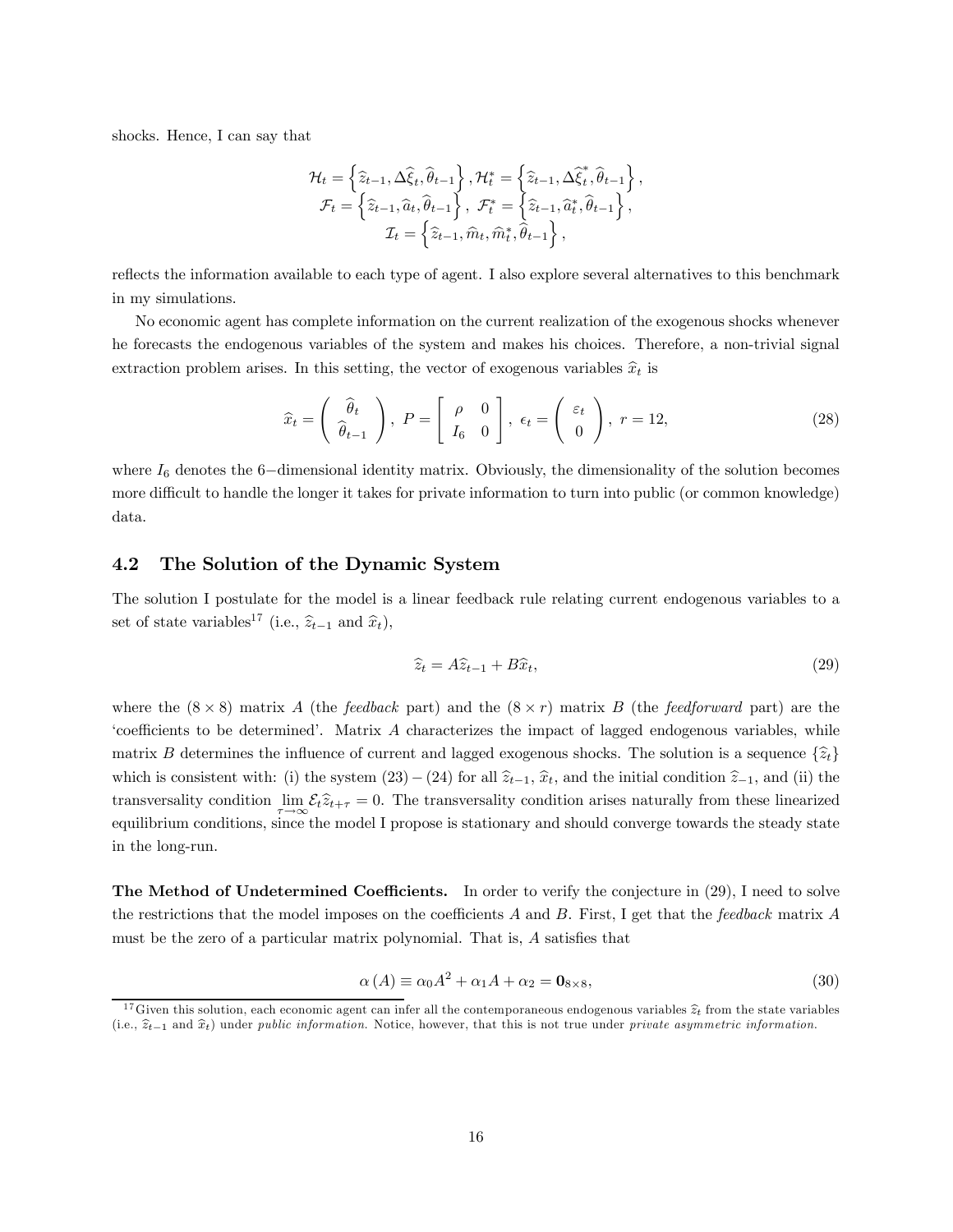where  $\alpha(A)$  is a second-order matrix polynomial in A. An important question is whether any of the many roots of this polynomial satisfies the eigenvalue restriction needed to obtain a stable (no-bubbles) solution and, if so, how many. Finding the eigenvalues of a polynomial equation  $\alpha(A) = \mathbf{0}_{8\times8}$  is a fairly standard problem. For details on how to obtain the coefficient A whose eigenvalues are less than one in absolute value, see Anderson and Moore (1985) and Christiano (2002).

Secondly, the *feedforward* matrix  $B$  is the solution to a linear system of equations conditional on  $A$ . Let me define the matrix  $F$  as,

$$
F = [\beta_0 + \alpha_0 B] P + [\beta_1 + (\alpha_0 A + \alpha_1) B] I_r,
$$
\n(31)

where  $I_r$  is the  $(r \times r)$  identity matrix. In the benchmark case of *private asymmetric information*, I define  $F_{\rm}$  by

$$
\mathcal{E}_t\left[F\hat{x}_t\right] = \widetilde{F}\hat{x}_t,\tag{32}
$$

while  $F = \widetilde{F}$  in the standard case of *public information*. Then, the  $(8 \times r)$  matrix B must solve the restriction,

$$
\widetilde{F} = \mathbf{0}_{8 \times r}.\tag{33}
$$

Christiano (2002) shows that the system of equations defined in (33) is linear in the non-zero components of B, and has a solution. The matrix  $\Omega$  is needed for this mapping whenever some elements of  $\hat{\theta}_t$  are observed contemporaneously and others not. In that case, the elements that are not observed must be projected onto the ones that are, and these projection formula requires the covariance between the various shock innovations.

In other words, the solution to the model is obtained under the assumption that rational agents recognize the signal extraction problem they face and act accordingly to exploit all the information they have about the shocks and the stochastic processes driving the economy.

## 5 Model Simulation

I calibrate the model in two steps. First, I employ micro estimates to pin down the structural parameters. In Table 3 I describe my benchmark parameterization, which follows to a degree the calibrations of Chari et al. (2002), Selaive and Tuesta (2003), G. Benigno (2004) and G. Benigno and Thoenissen (2006). I choose the structural parameters to be broadly consistent with the current empirical evidence. Also to highlight the effects of frictions in the goods and assets markets, and the role of asymmetrically-dispersed (macroeconomic) information.

Second, I proxy the exogenous shocks using observable variables. I derive a time series realization which is consistent with the basic structure of the model, and I fit the series to a  $VAR(1)$  process. Finally, I estimate the parameters for the shocks driving the economy (i.e., the autocorrelation matrix,  $\rho$ , and the variance-covariance matrix,  $\Omega$ ). The literature provides only limited guidance to calibrate the productivity, money supply and preference shocks simultaneously. Solving the signal extraction problem that arises whenever current information is private and asymmetrically-dispersed depends crucially on these parameters. Therefore, the approach described here identifies the autocorrelation matrix and the correlations between innovations directly from the data. This suffices to simulate the model and compute the key moments of interest.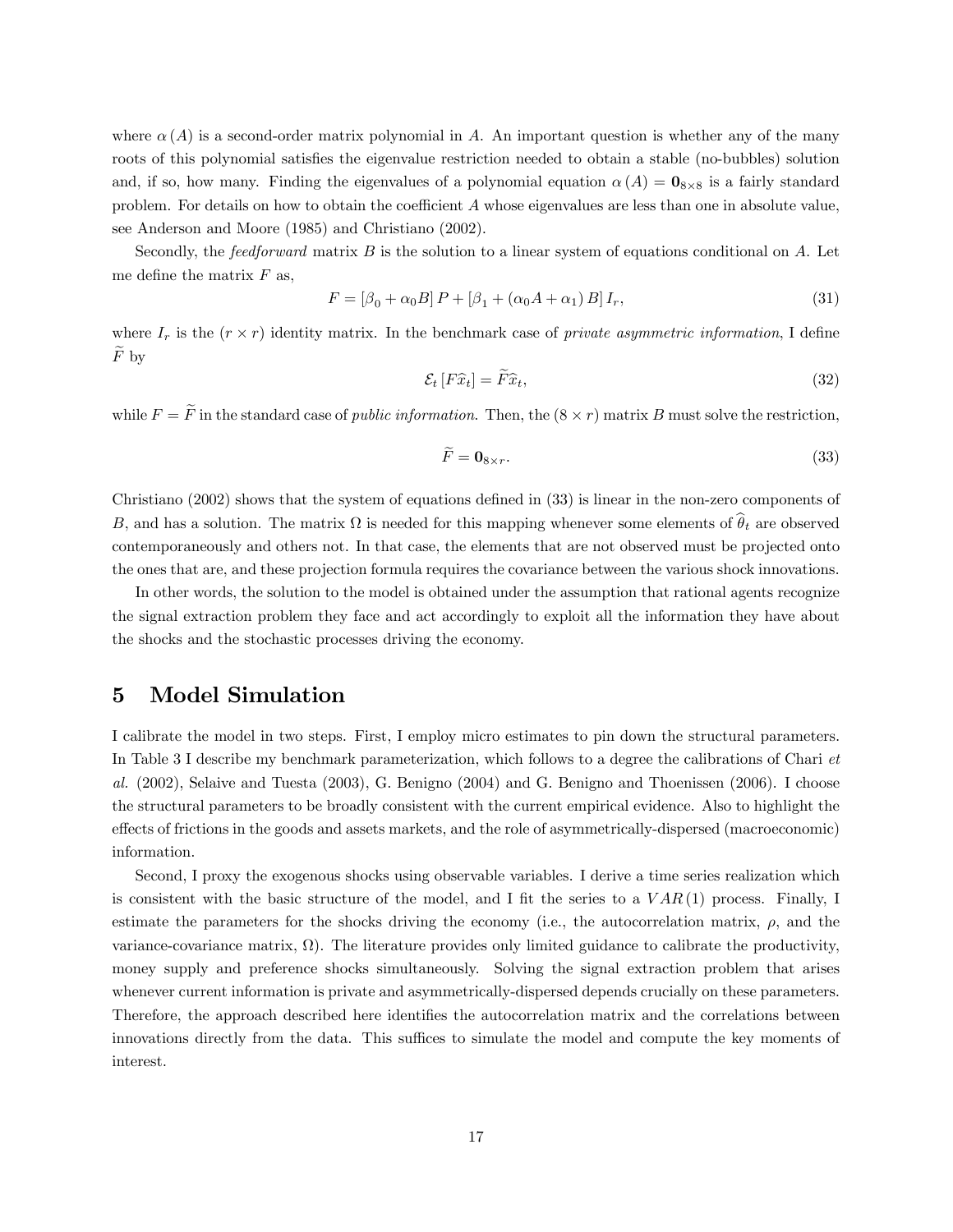#### 5.1 The Benchmark Parameterization

Table 3 summarizes my choice of structural parameters. I set the quarterly discount factor,  $\beta$ , equal to 0.99264. This implies an annualized real rate of return of 3% in steady state. I calibrate the model assuming that the home country is the U.S. and the foreign country is the Euro-zone. Hence, I assume a symmetric population size,  $n$ , equal to 0.5.

I use the value of 1.5 for the elasticity of intratemporal substitution,  $\sigma$ , and the value of 5 for the coefficient of relative risk aversion,  $\gamma$ , already applied by Chari et al. (2002) and Selaive and Tuesta (2003). The value of the coefficient  $\gamma$  is somewhat of a compromise since the parameter choices range between 0.5 and 3 in Eichenbaum et al. (1988), between 2.81 and 4.69 in Lubik and Schorfheide (2006), and larger than 5 in Hall (1998).

Bergin and Feenstra (2001) suggest that the elasticity of substitution across varieties,  $\theta$ , must be equal to 3 in order to approximate the  $60\%$  average mark-up estimated by Domowitz *et al.* (1988). Chari *et al.* (2002) and G. Benigno (2004), instead, propose a value as high as 10. They target a mark-up of merely 11% based on the findings of Basu (1996). Following the estimates of Rotemberg and Woodford (1998a, 1998b), I choose a degree of monopolistic competition equal to 7.88 for an average mark-up of 14.53%.

I use the value of 0.47 proposed by Selaive and Tuesta for the inverse of the Frisch elasticity of labor supply,  $\varphi$ . However, this parameter is not an easy pick. On one hand, Rotemberg and Woodford (1998a, 1998b) explain that the inverse of the Frisch elasticity needs to be as low as 0.1052 to match the relatively weak observed-response of real wages to monetary disturbances and other macro features of the labor market. On the other hand, this is at odds with the empirical micro literature (e.g., Card, 1994, and Browning et al., 1999). Micro studies indicate that the inverse of the Frisch elasticity lies significatively above 1. This evidence has compelled Bergin and Feenstra (2001) and Lubik and Schorfheide (2006) to choose a value of 1, Gust et al. (2006) to select 1.5 and G. Benigno (2004) to favor 2. Instead, my selection emphasizes the macroeconomic role of the parameter.

A composite of the Bayesian estimates in Lubik and Schorfheide  $(2006)^{18}$  suggests that a reasonable rate of habit formation, b, ranges between 0.0098 and 0.3358. Boldrin et al. (2001), instead, defend that habit persistence should be as high as 0.73. In the benchmark, I select the habit rate to be equal to 0 in order to avoid excessive consumption smoothing. I also experiment with values between 0 and 0.7 to assess the significance of habits for the dynamics of the real and nominal exchange rates.

Galí et al. (2001) report that the degree of nominal price rigidity in the U.S. lies in the interval between 0.407 and 0.66 (the average is 0.5335) for the sample period 1970:I-1998:II. They also locate the price rigidity for the E.M.U. in the interval between 0.67 and 0.77 (the average is 0.72) for the same period range<sup>19</sup>. In the benchmark, I fix the price rigidity of contracts to be equal across firms and markets, setting its value to 0.62. This parametric choice is the equally-weighted average of the mean price rigidity in the U.S. and the E.M.U. based on Galí et al.'s (2001) findings. Accordingly, the corresponding contract average duration

<sup>&</sup>lt;sup>18</sup>The rate of habit formation in Lubik and Schorheide  $(2006)$  is decomposed into the product of habit persistence, h, and the steady state growth rate of a world-wide technology shock,  $\gamma$ .

<sup>&</sup>lt;sup>19</sup>Galí et al.'s (2001) estimates are broadly consistent with the current consensus in the literature which suggests that the Calvo-parameter in the U.S. is consistently lower than in Europe. Other references include Bils and Klenow (2004), Galí and Rabanal (2005), Schorfheide (2005), and Rabanal and Rubio-Ramírez (2003, 2005) for the U.S. For European estimates of the degree of price stickiness I should also mention the works of Benigno and López-Salido (2002), Angeloni et al. (2004), and Rabanal and Rubio-Ramírez (2003, 2005).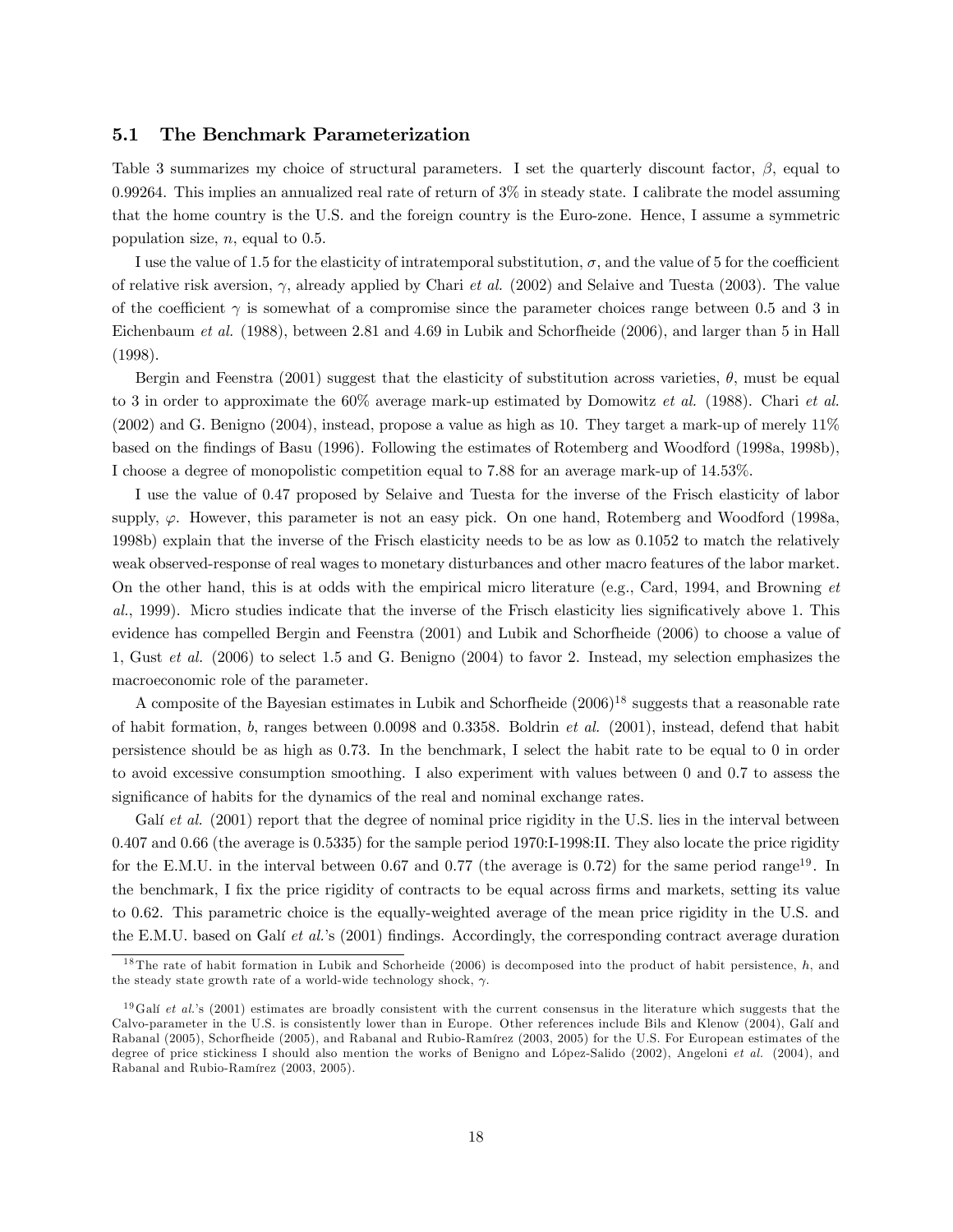is of 2.63 quarters (or 7.89 months). I also explore different degrees of price rigidity based on Galí et al.'s (2001) range of estimates for each market.

P. Benigno (2001), Selaive and Tuesta (2003) and G. Benigno and Thoenissen (2006) among others favor a value of 0.001 for the cost of borrowing,  $\delta \equiv \lambda \frac{1}{1-b} \left( \frac{1-\beta}{\chi} \right)$  $\int_{0}^{\frac{1}{\gamma}}$ , which corresponds to a 10 basis points spread (per quarter) of the domestic interest rate in the foreign currency over the foreign rate. Still, this is slightly lower than the Bayesian estimate of 0.007 provided by Rabanal and Tuesta (2006). In the benchmark, I choose a conservative value of 0 to ensure that financial intermediaries are risk-neutral. I also study the response of the model under values as high as 0.007.

#### 5.2 The Dynamics of the Exogenous Shocks

To simulate the model, I still need to calibrate the parameters of the  $VAR(1)$  process for  $\hat{\theta}_t$ . I do so by relying on proxies for the shocks to estimate (26). The time series data used in these calculations is described in the appendix, and the estimation results are summarized in Tables 4  $(a)$ , 4  $(b)$  and 4  $(c)$ .

A Time Series Realization of Proxies. I identify three different types of exogenous shocks. First, the monetary policy shocks,  $\hat{m}_t$  and  $\hat{m}_t^*$ . The time series realization of the (per capita) money supply or money with zero maturity is obtained directly from the data. Second, the so-called TFP shocks,  $\hat{a}_t$  and  $\hat{a}_t^*$ . Since I assume that the production technology is linear-in-labor, the TFP series is constructed as (per capita) real GDP relative to (per capita) employment.

Finally, I interpret the preference shocks,  $\Delta \hat{\xi}_t$  and  $\Delta \hat{\xi}_t^*$ , as unanticipated changes in the subjective discount factor. I assume these shocks are proportional to ex post deviations of the (gross) real interest rate from its long-run trend (i.e., from its steady state). Hence, it follows that,

$$
\exp\left(-\xi_{t+\tau}\right) \quad \propto \quad \left[\frac{\left(\frac{P_{t+\tau}}{P_{t-1}}\right) \prod_{j=0}^{\tau-1} \exp\left(-i_{t+\tau-1}\right)}{\exp\left(-\overline{i}\tau\right)}\right]^\mu, \ \forall \tau \ge 0,
$$
\n
$$
\exp\left(-\xi_{t+\tau}^*\right) \quad \propto \quad \left[\frac{\left(\frac{P_{t+\tau}^*}{P_{t-1}^*}\right) \prod_{j=0}^{\tau-1} \exp\left(-i_{t+\tau-1}^*\right)}{\exp\left(-\overline{i}^*\tau\right)}\right]^\mu, \ \forall \tau \ge 0,
$$

where  $\mu \in (0,1)$  is a constant scaling factor, and  $\beta = \exp(-\overline{i}) = \exp(-\overline{i})$ . Taking logs on both expressions and re-writing the variables in deviations from their steady state values, I describe the preference shocks simply as,

$$
\Delta \hat{\xi}_{t+1} \approx \mu \left( \hat{i}_t - \hat{\pi}_{t+1} \right), \tag{34}
$$

$$
\Delta \hat{\xi}_{t+1}^* \approx \mu \left( \hat{i}_t^* - \hat{\pi}_{t+1}^* \right). \tag{35}
$$

I anticipate the subjective discount factor shocks to be very persistent, but of low volatility. I pick a small scaling factor of  $\mu = 0.1$  to dampen the magnitude of the fluctuations. The specification in equations  $(34) - (35)$  implicitly treats the preference shocks,  $\hat{\xi}_t$  and  $\hat{\xi}_t^*$ , as a pair of  $I(1)$  random processes.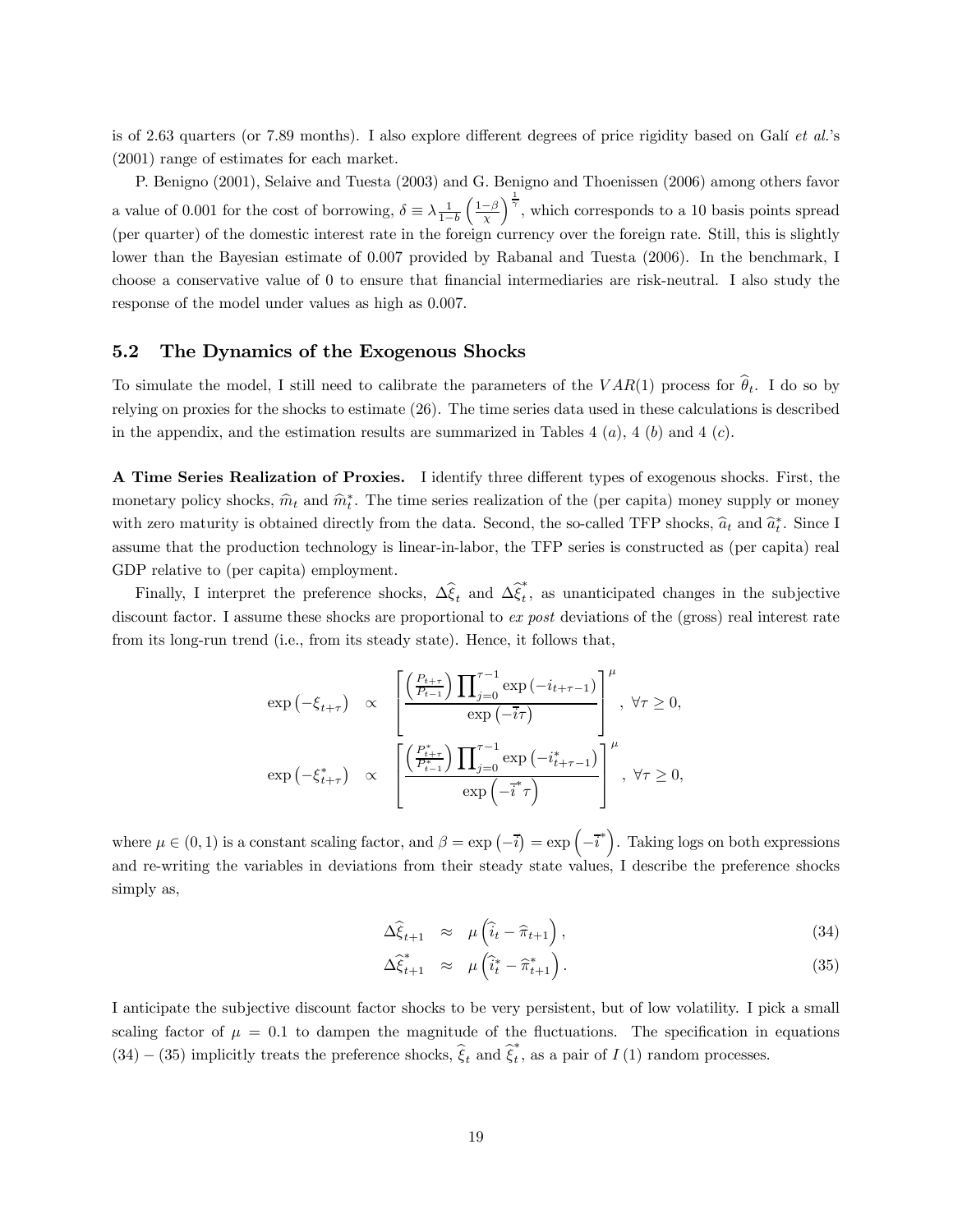**Estimation of the Exogenous Vector of Shocks**  $\hat{\theta}_t$ . I collect the transformed data proxying for the shocks in the vector  $\hat{\theta}_t = (\hat{m}_t, \hat{m}_t^*, \Delta \hat{\xi}_t, \Delta \hat{\xi}_t^*, \hat{a}_t, \hat{a}_t^*)^T$ . Consistent with the specification in equation (26), I argue that the time series representation of  $\widehat{\theta}_t$  is given by,

$$
\widehat{\theta}_t = \rho \widehat{\theta}_{t-1} + \varepsilon_t, \ \mathbb{E}\left[\varepsilon_t \varepsilon_t^T\right] = \Omega,\tag{36}
$$

where the zero-mean random variable  $\varepsilon_t$  is uncorrelated with  $\varepsilon_{t-\tau}$ ,  $\hat{\theta}_{t-\tau}$  for all  $\tau > 0$ . I use E-views 6 to estimate this unrestricted, stationary  $VAR(1)$  with a sample ranging between 1974:I and 2006:III, and no constant term. This allows me to directly estimate the matrix  $\hat{\rho}$ . I compute the matrix of variancecovariances,  $\hat{\Omega}$ , from the residual series. Then, I assume that both  $\hat{\rho}$  and  $\hat{\Omega}$  correspond to the true matrices  $ρ$  and Ω that characterize the dynamics of the exogenous shocks<sup>20</sup>.

## 6 Quantitative Findings<sup>21</sup>

Figure 1 plots the volatility relative to domestic consumption and the first-order autocorrelation of the real exchange rate under the assumption that price stickiness is identical across markets and firms (i.e.,  $\alpha^{H} = \alpha^{H*} = \alpha^{F} = \alpha^{F*} = \alpha$ . I calibrate all parameters according to my benchmark parameterization, except for  $\alpha$  that takes different values along the unit interval (horizontal axis). I report the predictions of the model for the benchmark of asymmetric information and the alternative of symmetric information. I also interpolate the approximate contour of the volatility ratio and the autocorrelation as if it was a function of  $\alpha$ .

The first-order autocorrelation of the real exchange rate is almost identical under either symmetric or asymmetric information. Furthermore, the mapping of the autocorrelation function lies on top of the 45 degree line for values of  $\alpha$  up to 0.60 – 0.65, and is only slightly lower for Calvo parameters above that. Further exploration reveals that this tight link survives in the presence of other frictions (e.g., habit formation or risk-averse financial intermediaries) and even if nominal rigidities vary across firms depending on their location. This may explain why models that rely on Calvo (1983) price-setting firms have a difficult time matching the persistence of the real exchange rate, because matching the persistence requires  $\alpha > 0.84$  (or an average contract duration above 6.25 quarters).

Table 5 indicates that differences in the degree of price stickiness across markets and firms (e.g., G. Benigno, 2004) provide a way to increase the persistence of the real exchange rate without requiring a degree of price stickiness well above the estimates in Galí et al. (2001) and others. For example, in columns SSM and DSFM of Table 5 the average degree of price stickiness is somewhere around 0.62, and yet the model generates significatively more real exchange rate persistence (between 0.695 and 0.796). These findings clearly suggests that differences in price stickiness across markets are crucial to generate the desired persistence<sup>22</sup>.

<sup>&</sup>lt;sup>20</sup>I tried alternative ways to infer the dynamics of  $\hat{\theta}_t$ , for instance, using other proxies for the preference shocks. Naturally, the coefficients  $\rho$  and  $\Omega$  vary depending on the choice of proxies.

 $^{21}$ I exclude habit formation on the part of households and treat the financial intermediaries as risk-neutral firms in the benchmark model. In this sense, the structure of the bond economy is somewhat comparable to that of Chari et al. (2002).

<sup>&</sup>lt;sup>22</sup> For instance, the autocorrelation of the real exchange rate is as high as 0.93 whenever  $\delta = 0.001$ ,  $\alpha^H = 0.407$ ,  $\alpha^F = 0.69$ .  $\alpha^{H*} = 0.66$  and  $\alpha^{F*} = 0.75$ . This calibration produces very persistent series across the board.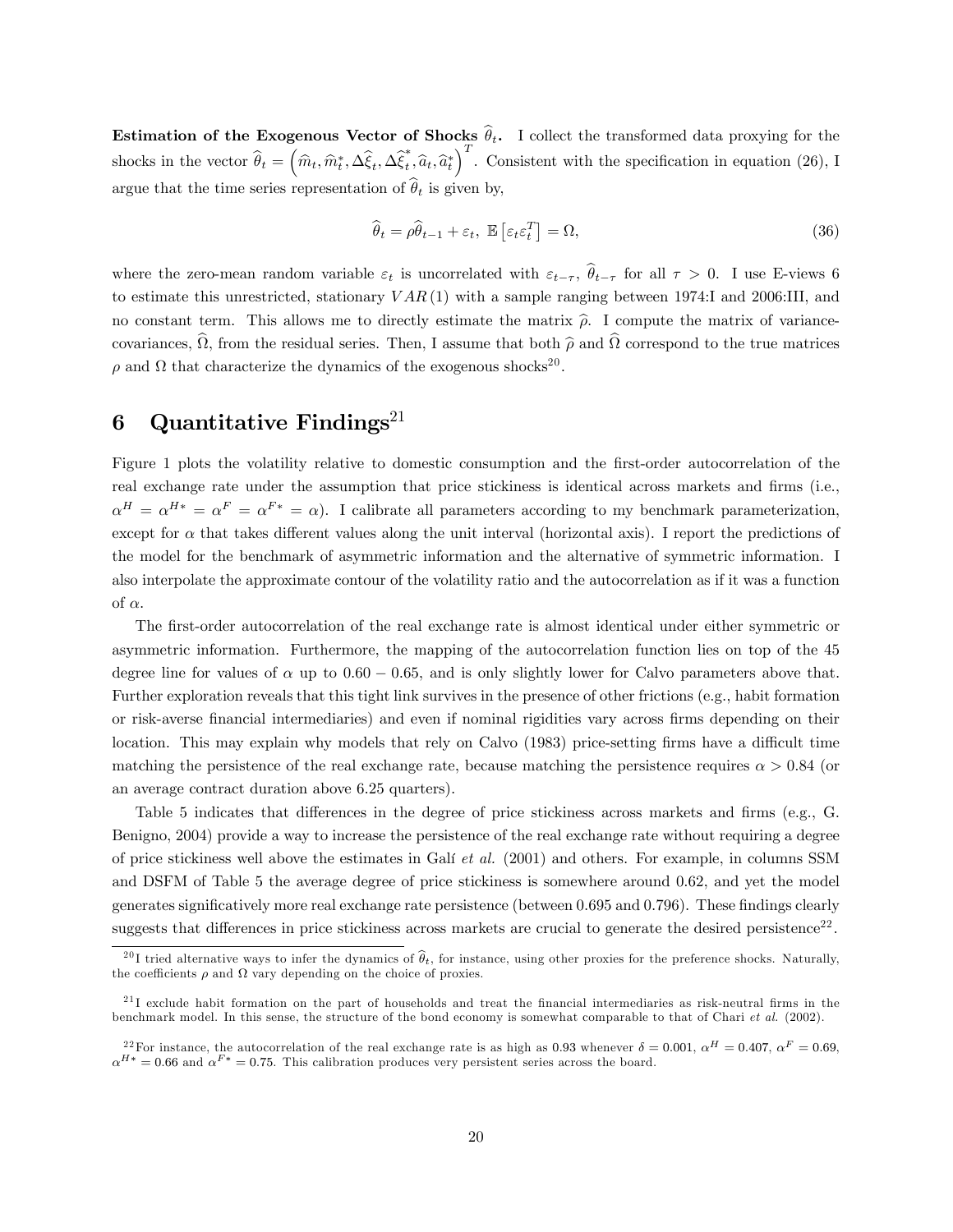Figure 1 also shows that the real exchange rate volatility relative to consumption is non-linear in the degree of price stickiness  $\alpha$ . The volatility of the nominal exchange rate remains stable for most  $\alpha$ 's. For low values of  $\alpha$ , instead, the volatility on consumption tends to be quite high and decreasing rapidly, while the volatility of the real exchange rate is low and grows more gradually. The raise in the volatility ratio seen in Figure 1 is mostly due to the drop in the volatility of consumption. For middle values of  $\alpha$ , the reduction in the volatility of consumption becomes smaller and the increase in the volatility of the real exchange rate picks up some speed. For high values of  $\alpha$ , the volatility of the real exchange rates stabilizes while the volatility of consumption slightly edges up. This explains the levelling of the volatility ratio in Figure 1.

Seemingly, the model insulates fluctuations of the nominal exchange rate from nominal rigidities. Therefore, changes in the degree of price stickiness are absorbed mostly by increases in the volatility of the real exchange rate, and reductions in the volatility of per capita consumption and relative CPI prices. Nonetheless, matching the volatility ratio still requires  $\alpha > 0.75$  (or an average contract duration above 4 quarters). However, the message of Figure 1 is that asymmetric information introduces more real exchange rate volatility relative to consumption for any given  $\alpha$ . For example, in column SSFM of Table 5 the degree of price stickiness is 0.62 (my benchmark calibration), and the model generates a volatility ratio of 5.029 under asymmetric information compared against 3.634 under symmetric information. This evidence clearly suggests that informational frictions are crucial to generate the desired exchange rate volatility.

Table 5 contains other interesting predictions. The model attains a high correlation between the nominal and the real exchange rates, except in cases where the contract average duration is asymmetric across markets. Most first-order autocorrelations remain largely unaffected by the structure of the information set except for terms of trade. The drop in the persistence of terms of trade can be as high as 20 percent relative to the case of symmetric information. The model produces encouraging results for different measures of international risk-sharing too. Most specifications match well the volatility and persistence of relative consumption and the correlation between consumption in each country. Moreover, the model produces a very low correlation between relative consumption and the real exchange rate. The correlation tends to be larger when the degree of price stickiness varies across markets, but lower under asymmetric information<sup>23</sup>.

Hence, the model predictions appear to fit the data better and are either consistent with or improve upon the findings of Bergin and Feenstra (2001), Chari et al. (2002) and Selaive and Tuesta (2003).

#### 6.1 The Role of Asymmetric Information<sup>24</sup>

Asymmetric information makes households less responsive to current shocks, other than preference shocks. That means that consumption responses come with a lag, although they could be very sensitive to random shifts in preferences. The portfolio allocation of the financial intermediaries is essentially responsible for the determination of the nominal exchange rate. The model retains the feature that nominal exchange rates

<sup>&</sup>lt;sup>23</sup>The less public information there is about current shocks, the worst agents are in forecasting the state of the economy. Therefore, agents are less likely to find ways to share risks across countries by trading. For instance, the benchmark of asymmetric information induces a correlation between the real exchange rate and relative consumption which is as much as 34 percent lower than in the case of symmetric information. This finding supports the notion that informational frictions are a relevant part in the explanation of the real exchange rate-relative consumption anomaly.

 $24$ Further exploration not reported here indicates that the predictions under either asymmetric information or asymmetric information plus common knowledge about productivity shocks are quite similar. This suggets that lack of current information on preference shocks and particularly on monetary policy dominates the findings.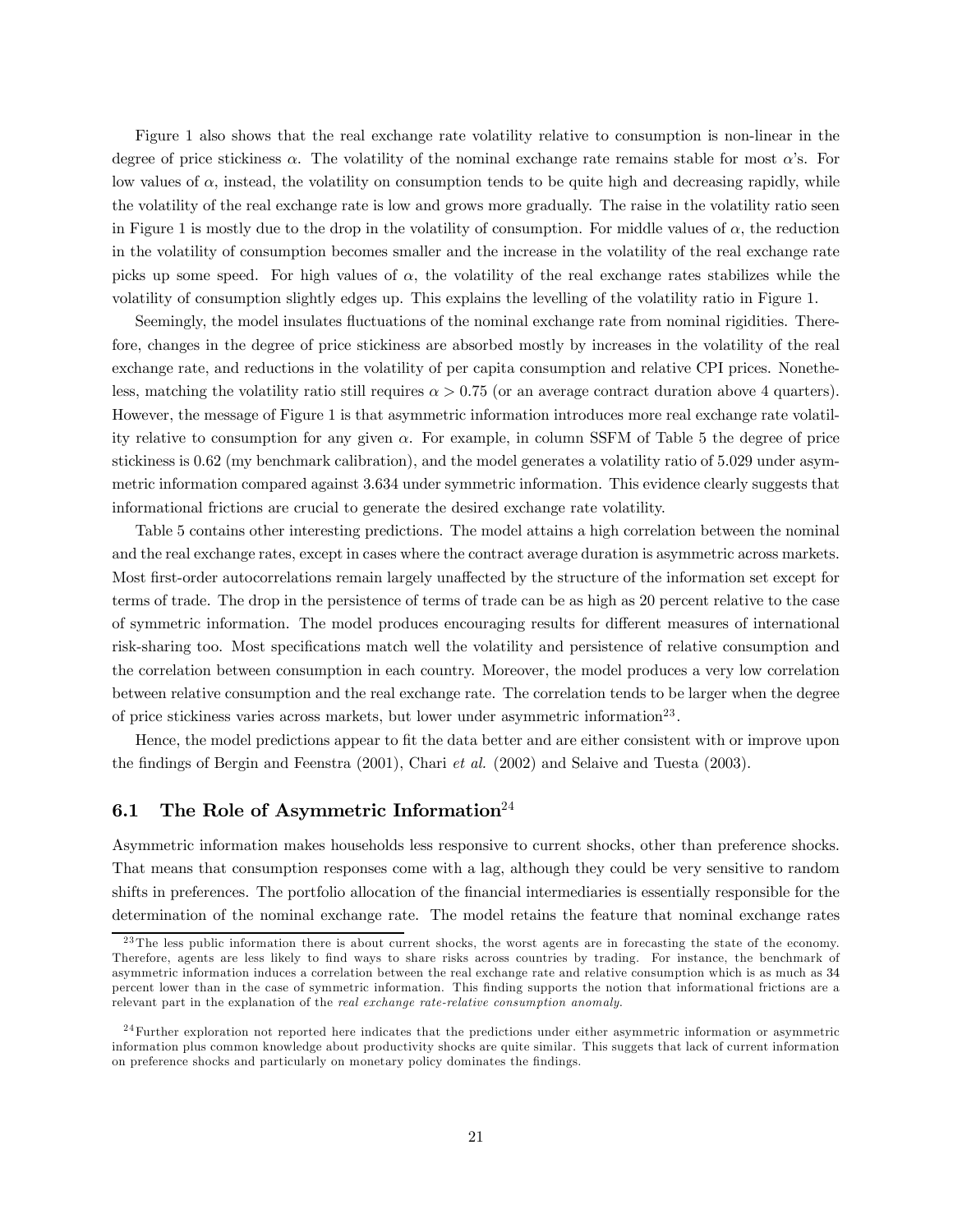are primarily driven by monetary supply shocks<sup>25</sup>. Arguably, the volatility of the nominal exchange rate does not vary too much because intermediaries have full access to current information on monetary policy shocks under the benchmark of asymmetric information. Similarly, the pricing rules of the re-optimizing firms become less responsive too.

The evidence on prices shows, for instance, that the volatility of the relative CPI price over domestic consumption in Table 5 drops by as much as 10 percent under asymmetric information. Nonetheless, the dynamics of equilibrium prices are much more complex than what this number alone reveals. The volatility of the real exchange rate relative to consumption is up to 38 percent higher and the volatility of terms of trade relative to consumption is up to 28 percent higher under asymmetric information. These predictions reflect the increasing reliance on terms of trade and the real exchange rate to switch expenditures across countries and adjust the current account in response to country-specific shocks.

These expenditure-switching effects acquire a larger role whenever informational frictions make consumption less responsive. I describe the linearization of the resource constraint in the appendix and the companion technical note. Simple algebra with the  $CA$ ,  $RS$  and  $RP$  equations in the appendix allows me to re-write the constraint as follows,

$$
\beta \widehat{B}_t^{RF} \approx \widehat{B}_{t-1}^{RF} + (1-n) \left[ (\sigma - 1) \widehat{tot}_t + \sigma \widehat{rs}_t - (\widehat{c}_t - \widehat{c}_t^*) \right],\tag{37}
$$

where  $\sigma$  denotes the elasticity of intratemporal substitution,  $\widehat{B}_t^{RF} \equiv \frac{S_t B_t^F}{P_t} \frac{1}{\overline{C}}$  represents the (real) per capita net foreign asset position instrumented by the representative financial intermediary relative to steady state consumption, and the expression within the brackets determines the current account in real terms.

One robust feature of the model is that the real net foreign asset position tends to be very persistent. Then, not surprisingly, most of the adjustment of the current account required for the goods markets in both countries to clear has to come from fluctuations of terms of trade and/or the real exchange rate. In other words, the higher volatility of the real exchange rate and terms of trade has to do with the fact that both variables respond more in order to ensure that the less sensitive household's demands remain optimal at equilibrium and all markets clear.

Why Relative CPI prices (and Terms of Trade) are so Volatile? My interpretation is that Calvo staggered prices may be less restrictive than we thought. The high volatility of relative CPI prices, also noted by Chari et al. (2002), partly indicates that consumption prices provide a great deal of the adjustment needed to hedge against shocks<sup>26</sup>. This is so even in the presence of nominal rigidities and informational frictions. Calvo (1983) imposes a "restriction" on the timing of price adjustments, but it does not constraint the size or the sign of the price adjustment when it occurs. This is probably what matters most, because due to the inherent symmetry of their problem and the unconstrained nature of their choice, the action of individual re-optimizing firms can compensate in the aggregate for the firms who cannot change prices (if need be).

CPI prices and terms of trade can be accommodated by the actions of the subset of re-optimizing firms in

<sup>&</sup>lt;sup>25</sup>A variance decomposition for the benchmark of asymmetric information shows that monetary policy shocks account for approximately 50% of the volatility of the nominal exchange rate.

 $^{26}$ A subtle implication is that because trade in the goods market (and the corresponding movement of prices) provides sufficient insurance to households, the benefits of participating in the asset market are greatly reduced. Consequently, asset market frictions often have quantitatively small effects.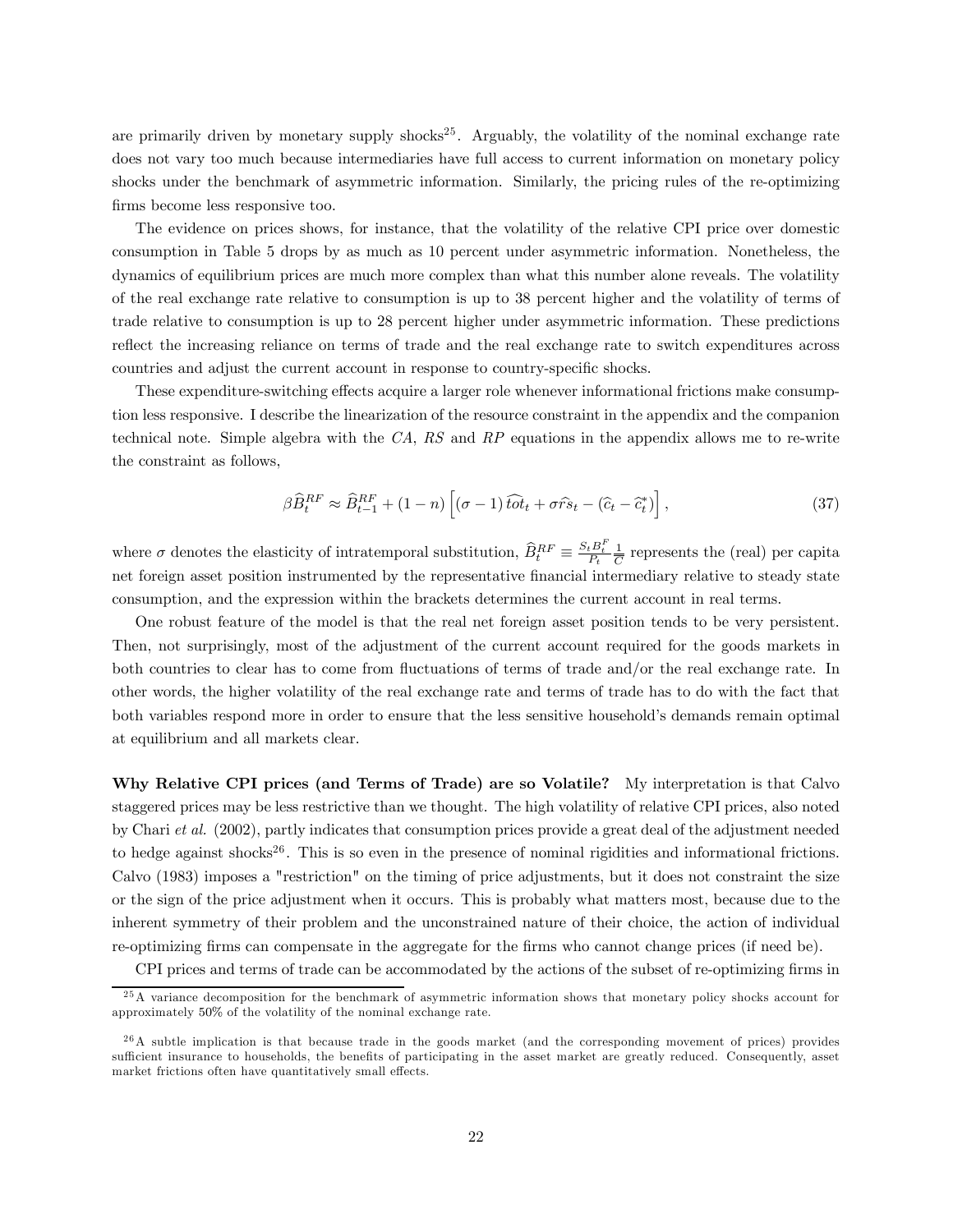order to help consumers attain an "appropriate" consumption path. This, in turn, ensures an optimal profile of profits for each firm. Aggregate consumption in both countries influences the equilibrium in the labor market, and hence the wages paid by each firm. Re-optimizing firms set their prices, aggregate prices respond in kind, and their fluctuations provide households with some degree of "insurance" in the goods markets against country-specific shocks. As a result, firms obtain a smoother profile of wages and marginal costs over time. Firms are aware that re-optimization events are infrequent, but they internalize their influence on aggregate variables (particularly, consumption and CPI prices) in their expectations and act accordingly.

In summary, firms are capable of moving aggregate prices as much as it is required to accomplish their goals, and they greatly depend on large movements in relative prices (real exchange rate, terms of trade, etc.) to induce the appropriate expenditure switches across markets. These expenditure-switching effects (for instance, on the current account) are needed for all markets to clear given the optimal plans of each agent. Hence, I would argue that the channel through which asymmetric information operates to increase the real exchange rate volatility depends crucially on the particular model of nominal rigidities devised by Calvo (1983).

#### 6.2 The Role of Nominal Rigidities

The excessive volatility of relative CPI prices (even under symmetric information) reveals a deeper issue about nominal rigidities. Based on equation RS in the appendix, the variance of the real exchange rate relative to consumption can be decomposed as,

$$
\frac{\sigma^2(\hat{r}\hat{s})}{\sigma^2(\hat{c})} \approx \frac{\sigma^2(\hat{s})}{\sigma^2(\hat{c})} + \frac{\sigma^2(\hat{p}^* - \hat{p})}{\sigma^2(\hat{c})} + 2\rho(\hat{s}, \hat{p}^* - \hat{p})\frac{\sigma(\hat{s})}{\sigma(\hat{c})}\frac{\sigma(\hat{p}^* - \hat{p})}{\sigma(\hat{c})},\tag{38}
$$

which holds true up to a first-order approximation on CPI prices (and rounding-up error). Similarly, I approximate the correlation between the nominal and real exchange rates as,

$$
\rho\left(\hat{rs},\hat{s}\right) \approx \frac{\sigma\left(\hat{s}\right)}{\sigma\left(\hat{rs}\right)} + \rho\left(\hat{s},\hat{p}^* - \hat{p}\right) \frac{\sigma\left(\hat{p}^* - \hat{p}\right)}{\sigma\left(\hat{rs}\right)},\tag{39}
$$

while the theoretical first-order autocorrelation of the real exchange rate can be expressed in the following  $terms<sup>27</sup>$ ,

$$
\rho(\hat{r}\hat{s}) \approx \frac{\sigma^2(\hat{s})}{\sigma^2(\hat{r}\hat{s})}\rho(\hat{s}) + \frac{\sigma^2(\hat{p}^* - \hat{p})}{\sigma^2(\hat{r}\hat{s})}\rho(\hat{p}^* - \hat{p}) + 2\rho(\hat{s}, \hat{p}^* - \hat{p})\frac{\sigma(\hat{s})\sigma(\hat{p}^* - \hat{p})}{\sigma^2(\hat{r}\hat{s})}\frac{\sigma(\hat{s}, \hat{p}^* - \hat{p}_{-1})}{\sigma(\hat{s}, \hat{p}^* - \hat{p})}.\tag{40}
$$

Notice that the correlation between the nominal exchange rate and the relative CPI price appears in all three equations.

If the law of one price holds, then the nominal exchange rate equals  $\widehat{s} = \widehat{p}^* - \widehat{p} \equiv -\widehat{p}^R$ , and the correlation with the relative CPI price becomes  $\rho(\widehat{s}, \widehat{p}^* - \widehat{p}) = -1$ . The law fails due to LCP pricing coupled with nominal rigidities. However, Table 5 indicates that the correlation still ranges between −0.728 and −0.929. The model gets the sign right, and is capable of reducing the absolute value of the correlation by more than 20 percent for certain specifications. But these numbers are too far apart from the correlation of −0.314

 $27$  Equation (40) is derived based on the fact that if a solution to the model exists, then the vector of endogenous variables given by (29) is covariance-stationary.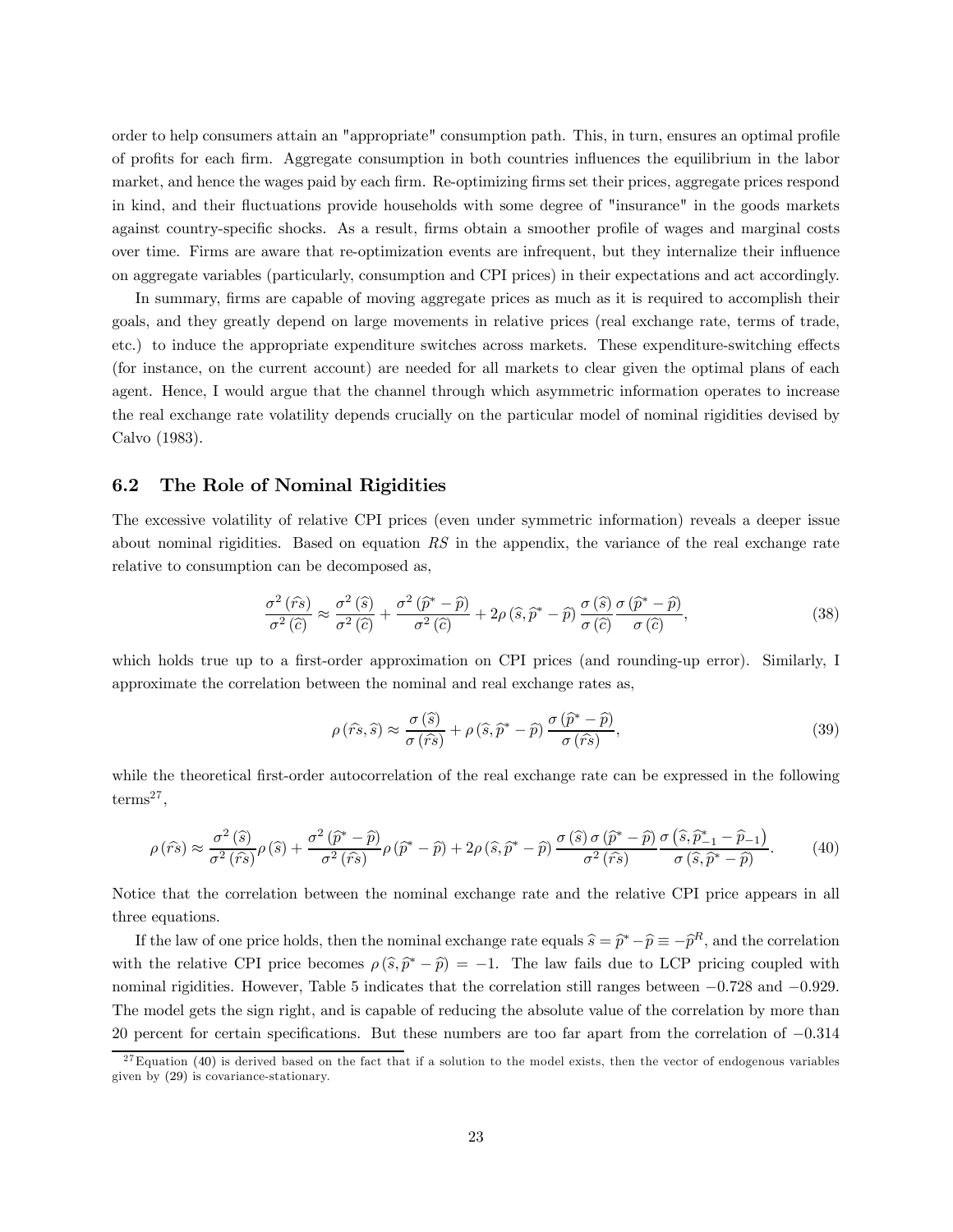found in the data28 . Mechanically, the model approximates the variance of the exchange rates relative to consumption by balancing out a highly negative cross-correlation with an excessively large volatility of the relative CPI price. The correlation between the nominal exchange rate and the current (and lagged) relative CPI price has also a non-negligible impact on the measured and predicted values of  $\rho(r\hat{s}, \hat{s})$  and  $\rho(r\hat{s})$ .

The bottom line is that in order to produce realistic second-order moments is critical to match certain correlations too. In turn, this means that it is necessary to understand how nominal rigidities affect the dynamics of CPI prices in this class of models. I describe the linearization of the first-order conditions of the firm and the corresponding coefficients in the appendix and the companion technical note. After simple algebra on equations  $AS^H$ ,  $AS^{H*}$ ,  $AS^F$ , and  $AS^{F*}$  in the appendix, it can be shown that the pricing discrepancy across markets for an average firm located in the home country satisfies that,

$$
\widehat{\pi}_t^H - \widehat{\pi}_t^{H*} \approx \beta \mathbb{E} \left[ \widehat{\pi}_{t+1}^H - \widehat{\pi}_{t+1}^{H*} \, | \, \mathcal{F}_t \right] + \Phi^{H*} \left[ \mathbb{E} \left[ \widehat{s}_t \, | \, \mathcal{F}_t \right] - \left( \widehat{p}_t^H - \widehat{p}_t^{H*} \right) \right] + \mathbb{E} \left[ \Omega^H \left( \widehat{\pi}_t^H, \widehat{\pi}_t^{H*}, \widehat{c}_t, \widehat{c}_{t-1}, \widehat{c}_t^*, \widehat{r}_{st}, \widehat{t}_t, \widehat{t}_t^*, \widehat{a}_t; \alpha^H - \alpha^{H*} \right) \, | \, \mathcal{F}_t \right], \tag{41}
$$

while the pricing difference for an average firm located in the foreign market satisfies that,

$$
\widehat{\pi}_t^F - \widehat{\pi}_t^{F*} \approx \beta \mathbb{E} \left[ \widehat{\pi}_{t+1}^F - \widehat{\pi}_{t+1}^{F*} \mid \mathcal{F}_t^* \right] + \Phi^F \left[ \mathbb{E} \left[ \widehat{s}_t \mid \mathcal{F}_t^* \right] - \left( \widehat{p}_t^F - \widehat{p}_t^{F*} \right) \right] + \mathbb{E} \left[ \Omega^F \left( \widehat{\pi}_t^F, \widehat{\pi}_t^{F*}, \widehat{c}_t, \widehat{c}_t^*, \widehat{c}_{t-1}^*, \widehat{r}_{t}, \widehat{t}_t, \widehat{t}_t^*, \widehat{a}_t^*; \alpha^F - \alpha^{F*} \right) \mid \mathcal{F}_t^* \right]. \tag{42}
$$

The functions  $\Omega^i$  ( $\cdot; \alpha^i - \alpha^{i*}$ ) for  $i = H, F$  are linear in the variables, reflect local marginal costs in the location of the producer, and satisfy that  $\Omega^H(\cdot;0) = \Omega^F(\cdot;0) = 0$ .

As noted by G. Benigno (2004), these functions imply that the difference in the firms' price-setting rules across markets no longer depends solely on fluctuations of the nominal exchange rate. Assuming that nominal rigidities are the same across firms (i.e.,  $\alpha^H = \alpha^{H*}$  and  $\alpha^F = \alpha^{F*}$ ) implies that the equilibrium path of the pricing differential becomes tied down to the fluctuations of the equilibrium nominal exchange rate. Assuming that the nominal rigidities are the same across firms (i.e.,  $\alpha^H = \alpha^{H*}$  and  $\alpha^F = \alpha^{F*}$ ), the pricing differential of each firm can be re-stated as follows,

$$
\widehat{p}_t^{H*} - \widehat{p}_t^H \quad \approx \quad \frac{1}{1 + \beta + \Phi^H} \left[ \widehat{p}_{t-1}^{H*} - \widehat{p}_{t-1}^H \right] + \frac{\beta}{1 + \beta + \Phi^H} \mathbb{E} \left[ \widehat{p}_{t+1}^{H*} - \widehat{p}_{t+1}^H \mid \mathcal{F}_t \right] - \frac{\Phi^H}{1 + \beta + \Phi^H} \mathbb{E} \left[ \widehat{s}_t \mid \mathcal{F}_t \right] \tag{43}
$$

$$
\widehat{p}_t^{F*} - \widehat{p}_t^F \approx \frac{1}{1 + \beta + \Phi^F} \left[ \widehat{p}_{t-1}^{F*} - \widehat{p}_{t-1}^F \right] + \frac{\beta}{1 + \beta + \Phi^F} \mathbb{E} \left[ \widehat{p}_{t+1}^{F*} - \widehat{p}_{t+1}^F \mid \mathcal{F}_t^* \right] - \frac{\Phi^F}{1 + \beta + \Phi^F} \mathbb{E} \left[ \widehat{s}_t \mid \mathcal{F}_t^* \right] (44)
$$

This formula is somewhat unusual because it involves a forecast of the current nominal exchange rate, instead of the nominal exchange rate itself. Arguably, asymmetries of information may have an impact on the firm's forecast and, consequently, also on the ex post observed degree of pass-through. If the forecasts are systematically less volatile than the nominal exchange rate, this may induce a lower pass-through. This is a finer point that I will not pursue further because it goes beyond the purpose of the paper. In any event, the equilibrium path of the pricing differential is clearly tied down to the fluctuations of the equilibrium nominal exchange rate.

 $^{28}$ My experiments suggest that asymmetric information plays a role, albeit a limited one, in toning down the correlation between the nominal exchange rate and the relative CPI price.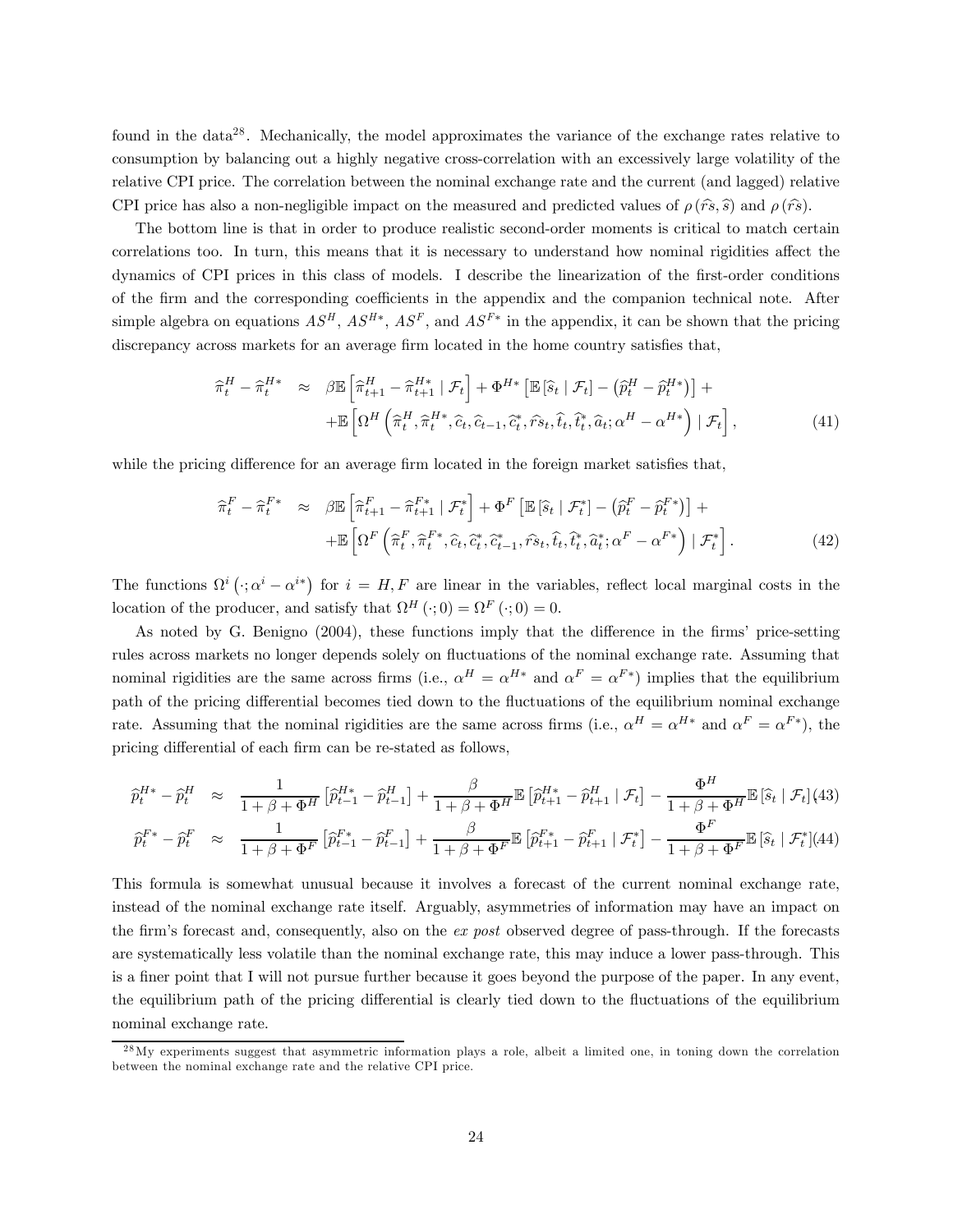For expositional purposes, let me further simplify things by assuming that all current information is public (i.e.,  $\mathcal{H}_t = \mathcal{H}_t^* = \mathcal{F}_t = \mathcal{F}_t^* = \mathcal{I}_t$ ) and that price stickiness is identical across firms and markets (i.e.,  $\alpha^{H} = \alpha^{H*} = \alpha^{F} = \alpha^{F*} = \alpha$ . Hence, using equation RS in the appendix, equations (41) and (42), and the log-linearization of the CPI index in (4), I can write the relative CPI price and the real exchange rate as follows,

$$
\hat{p}_t^R \approx \frac{1}{1+\beta+\Phi} \hat{p}_{t-1}^R + \frac{\beta}{1+\beta+\Phi} \mathbb{E} \left[ \hat{p}_{t+1}^R \mid \mathcal{F}_t \right] + \frac{\Phi}{1+\beta+\Phi} \hat{s}_t, \tag{45}
$$
\n
$$
\hat{r}_{st} \approx \frac{1}{1+\beta+\Phi} \hat{r}_{st-1} + \frac{\beta}{1+\beta+\Phi} \mathbb{E} \left[ \hat{r}_{st+1} \mid \mathcal{F}_t \right] + \frac{1}{1+\beta+\Phi} \left[ \hat{s}_t - \hat{s}_{t-1} \right] - \frac{\beta}{1+\beta+\Phi} \left[ \mathbb{E} \left[ \hat{s}_{t+1} \mid \mathcal{F}_t \right] - \hat{s}_t \right], \tag{46}
$$

where  $\Phi \equiv \left(\frac{(1-\beta\alpha)(1-\alpha)}{\alpha}\right)$ ). These pair of equations reveal the strong linkage that exists between the relative CPI price and the real exchange rate with the nominal exchange rate. Asymmetric information and differences in price stickiness across firms are bound to have an impact. However, the dramatic break occurs only when the nominal rigidities differ across at least one market. In that case, the function  $\Omega^i$   $(\cdot; \alpha^i - \alpha^{i*})$  is no longer equal to zero for some  $i = H, F$ , and the implicit relationship between the nominal exchange rate and the pricing differential no longer holds tightly.

Indeed, the evidence from Tables 5, 6 and 7 suggests that this pricing "wedge" lowers (in absolute value) the correlations with the nominal exchange rate. However, in most instances the change in the correlation between the real and nominal exchange rate is proportionally greater. The effects introduced by this pricing "wedge" are mixed. On one hand, it improves the ability of the model to match the persistence and, most importantly, the volatility of the real exchange rate as can be seen in Table 5. For comes from lowering the correlation of the relative CPI price with the nominal exchange rate (see equations (38) and (40)). On the other hand, it often generates another anomaly in the form of too little correlation between the nominal and the real exchange rates because it reduces the volatility of the nominal exchange rate while increasing the relative CPI price<sup>29</sup> (see equation  $(39)$ ).

Once more, the approach to model nominal rigidities in the spirit of Calvo (1983) in the version proposed by G. Benigno (2004) proves to have far reaching implications for the exchange rate predictions of the model.

## 7 Sensitivity Analysis

The Contribution of Risk-Averse Financial Intermediaries. I describe the linearization of the firstorder condition of the representative financial intermediary in the appendix and the companion technical note. In the presence of risk-averse financial intermediaries (i.e., if  $\delta > 0$ ), deviations of the uncovered interest rate parity (UIP) condition occur and are proportional to the real net position in foreign assets  $\widehat{B}_t^{RF}$ , i.e.

$$
\mathbb{E}\left[\Delta\widehat{s}_{t+1} - \widehat{i}_t^R - \delta\widehat{B}_t^{RF} \mid \mathcal{I}_t\right] \approx 0. \tag{47}
$$

 $29$ Table 5 shows that the correlation may be better approximated if the uncovered interest rate parity condition fails in the presence of risk-averse financial intermediaries.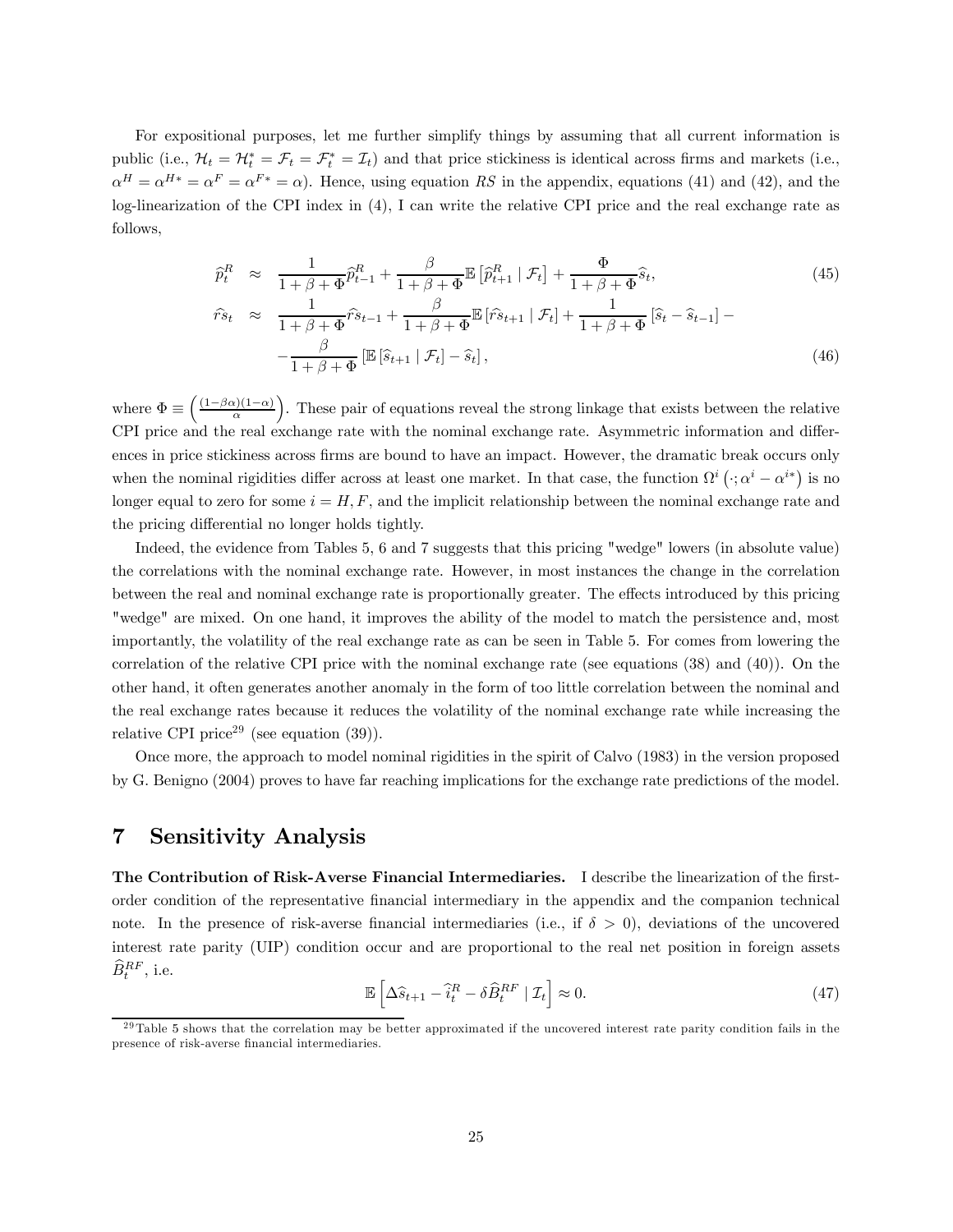This corresponds to equation UIP in the appendix. A natural conjecture would be that the persistence of  $\widehat{B}_{t}^{RF}$  may carry over to the nominal exchange rate. In fact, the evidence reported in Table 6 indicates that the choice of the  $\delta$  parameter has little to do with the persistence of the nominal exchange rate partially because it is already quite high when  $\delta = 0$ .

However, the volatility of the exchange rates, the relative CPI price and the terms of trade relative to consumption tends to be lower for larger values of  $\delta$ . The more risk averse financial intermediaries are (or conversely, the larger  $\delta$  is), the costlier it gets for financial intermediaries to bear the exchange rate risk. Hence, financial markets become closer to "autarky" and the nominal exchange rate becomes less volatile. The downward bias of the real exchange rate and the relative CPI price comes from the linkages to the nominal exchange rate explored in equations  $(41) - (42)$ .

I describe the linearization of the Euler equations of the representative households in the appendix and the companion technical note. I use equation RS in the appendix and the assumption of symmetric information across households (i.e.,  $\mathcal{H}_t = \mathcal{H}_t^*$ ) to describe the dynamics of relative consumption in a slightly simpler equation, i.e.

$$
\frac{\gamma}{1-b} \mathbb{E}\left[\Delta \hat{c}_{t+1}^R - b\Delta \hat{c}_t^R \mid \mathcal{H}_t\right] \approx -\mathbb{E}\left[\Delta \hat{\xi}_{t+1} - \Delta \hat{\xi}_{t+1}^* \mid \mathcal{H}_t\right] + \underbrace{\mathbb{E}\left[\Delta \hat{r}_{t+1} \mid \mathcal{H}_t\right]}_{PPP \; \text{fails}} + \underbrace{\mathbb{E}\left[\hat{i}_t^R - \Delta \hat{s}_{t+1} \mid \mathcal{H}_t\right]}_{UIP \; \text{fails}}.
$$
 (48)

The *international risk-sharing* condition in (48) can be combined with the UIP equation in (47) as follows,

$$
\frac{\gamma}{1-b} \mathbb{E} \left[ \Delta \hat{c}_{t+1}^R - b \Delta \hat{c}_t^R \mid \mathcal{H}_t \right] + \mathbb{E} \left[ \Delta \hat{\xi}_{t+1} - \Delta \hat{\xi}_{t+1}^* \mid \mathcal{H}_t \right] \approx \mathbb{E} \left[ \Delta \hat{r}_{t+1} \mid \mathcal{H}_t \right] - \delta \mathbb{E} \left[ \hat{B}_t^{RF} \mid \mathcal{I}_t \right] + \left[ \mathbb{E} \left[ \Delta \hat{s}_{t+1} - \hat{i}_t^R \mid \mathcal{I}_t \right] - \mathbb{E} \left[ \Delta \hat{s}_{t+1} - \hat{i}_t^R \mid \mathcal{H}_t \right] \right].
$$
\n
$$
\text{forecasting disappears}
$$
\n(49)

Independently of the information structure, consumption fails to equalize across countries in expectations whenever preference shocks are asymmetric, PPP fails or the UIP condition is violated. Equation (48) shows that a weakened link between the real exchange rate and relative consumption can be rationalized with forecasting disagreements arising from asymmetrically-informed households and financial intermediaries or with risk-averse intermediaries (i.e.,  $\delta > 0$ ).

Table 6 shows that the contribution of  $\delta$  to explain the real exchange rate-relative consumption anomaly is very modest. In most of my experiments, the real net foreign asset position tends to be very persistent over time. This means that movements in  $\widehat{B}^{RF}_{t}$  are not very sensitive to the dynamics of the other endogenous variables. Therefore, this channel becomes not very relevant in practice (see also Selaive and Tuesta, 2003).

The Contribution of Habit Formation on Consumption. Table 7 shows that habit formation plays only a limited role. As the parameter b raises, the volatility of relative consumption goes down, the correlation between domestic and foreign consumption goes up, and the volatility of the exchange rate and the terms of trade increases. A natural conjecture is that habits increase the persistence of consumption and this has spillover effects on other endogenous variables. In practice, the model already generates very persistent series for consumption without requiring habits. Therefore, there is little room for this channel to work. In the end, habit formation has mainly the effect of increasing the correlation of the business cycle across countries.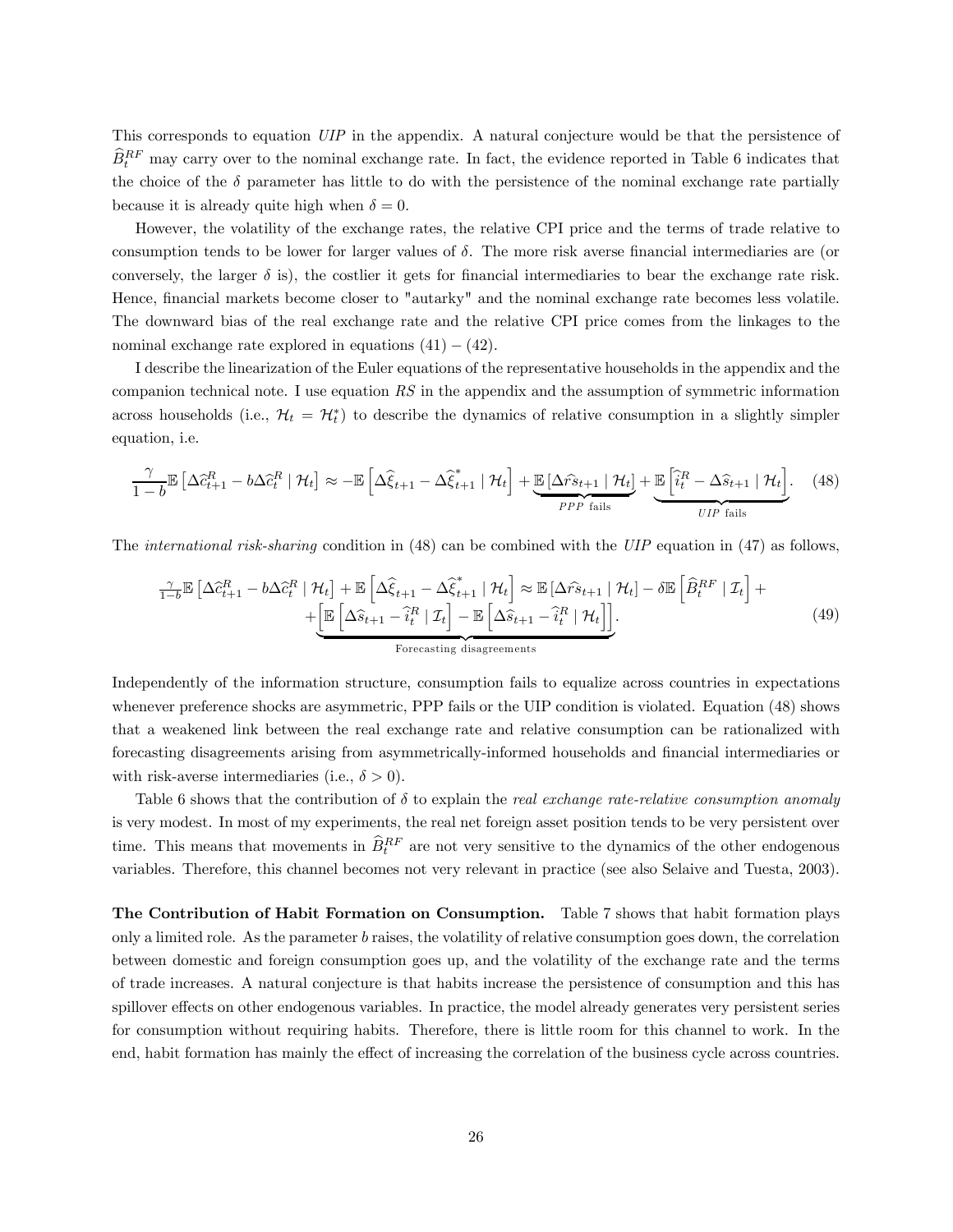## 8 Concluding Remarks

I show that access to information plays a critical role in shaping the second-order moments of the model. Neither goods market frictions (sticky prices and LCP pricing) nor asset market frictions (incomplete markets coupled with intermediation) fully replicate the dynamics of the exchange rates. In fact, the international borrowing costs of intermediation (see also P. Benigno, 2001) play only a marginal role in my benchmark of asymmetric information. The pricing wedge in LCP pricing postulated by G. Benigno (2004) has, however, a notable effect on persistence, the correlation of the nominal exchange rate with the relative CPI price and other key correlations.

I find that the model with frictions on both assets and goods markets, but no informational friction, approximates the volatility and persistence of the real exchange rate only for large degrees of price stickiness corresponding to an average contract duration above 4 quarters. These predictions are comparable to those of Chari et al. (2002), Selaive and Tuesta (2003) and Benigno and Thoenissen (2006). However, the model fails to replicate the volatilities of the nominal exchange rate, the CPI price and the terms of trade. Among other counterfactual predictions, it also generates evidence of risk-sharing across countries beyond the values found in the data and a slightly lower correlation between the nominal and real exchange rates.

In response to these observations, I adapt the model to account for sticky and asymmetric information across agents. These frictions are relevant to explain the data precisely along the dimensions where the standard model fails allowing me to better understand the dynamics of the exchange rates. I argue that the model operates the way it does because whenever agents are informationally-constrained, their responses are lagged and re-balancing consumption expenditures across countries requires a more volatile exchange rate.

G. Benigno's (2004) framework of asymmetric price stickiness between the local and the exports markets is shown to have a direct impact on the persistence of the real exchange rate and other key correlations. This also allows forecasting disagreements due to asymmetric information to play an indirect role in the formation of prices and, therefore, in the persistence of the exchange rates and the correlation with each other. Arguably, the most notable contribution of this approach is to weaken the link between the nominal exchange rate and the relative CPI price embedded in most models of Calvo price-setting.

My investigation shows that informational frictions or limited diffusion of information can closely approximate the volatility, the persistence and the correlation of the exchange rates. Moreover, it can be accomplished without imposing an average contract duration that is well above the best-known estimates in the empirical literature (see, e.g., Galí et al., 2001). It also simultaneously produces sensible predictions for the structure of cross-correlations among the endogenous variables. Nevertheless, two major challenges remain largely unresolved.

On one hand, the model with asymmetric information improves in terms of the real exchange rate-relative consumption anomaly, although it does not provide a complete answer to the puzzle. On the other hand, I still detect the strong effects of the terms of trade anomaly under LCP pricing (see Obstfeld and Rogoff, 2000a). I leave these two elusive problems for future research. A possible extension to deal with these two puzzles could be to augment the model with distribution services (e.g., Corsetti et al., 2004) and to move from a LCP pricing framework to a mix of PCP (or producer-currency) pricing and LCP pricing (e.g., Devereux and Engel, 2006).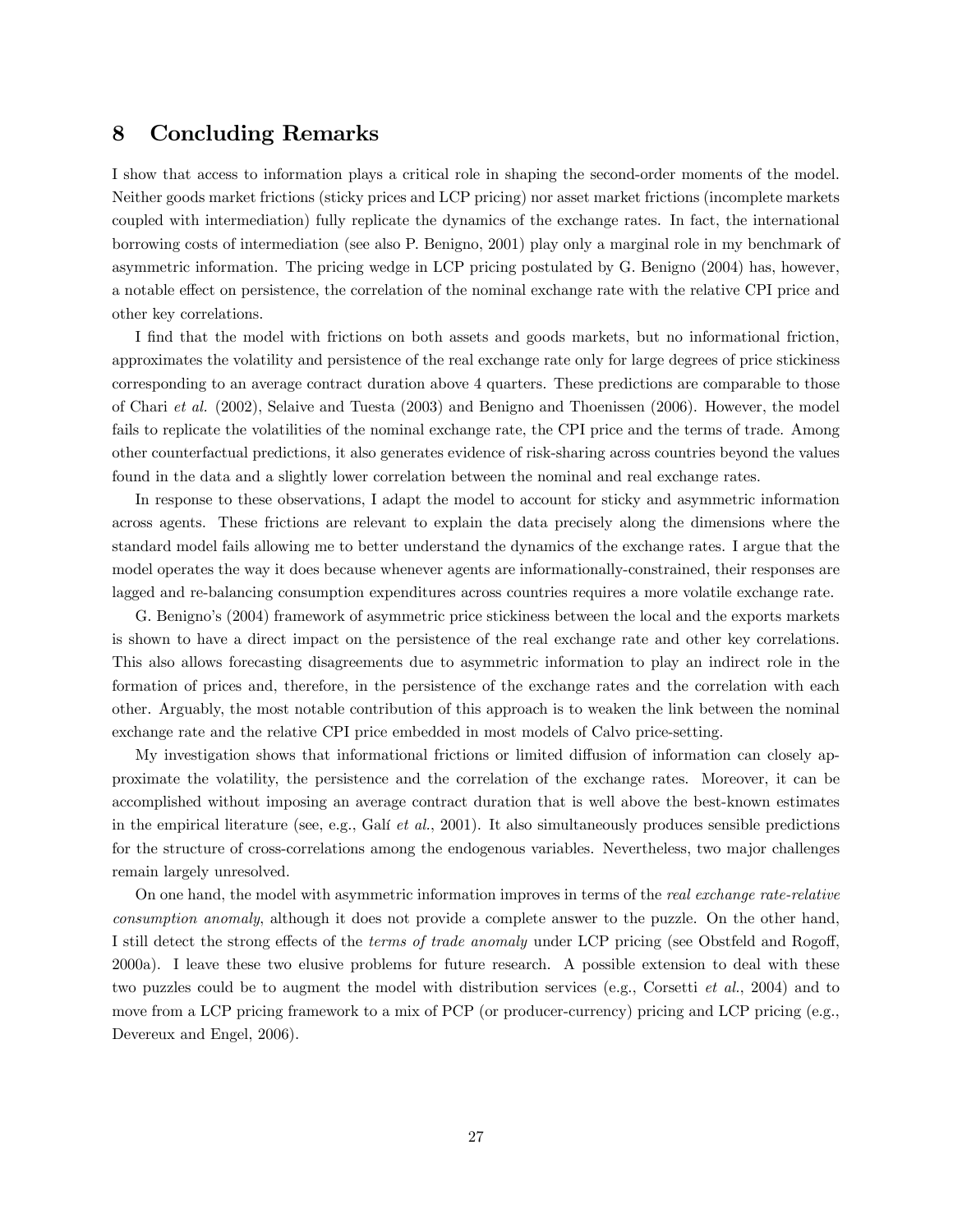## References

- [1] Anderson, Gary S. and George Moore (1985): "A Linear Algebraic Procedure for Solving Linear Perfect Foresight Models". Economic Letters, vol. 17, pp. 247-252.
- [2] Angeloni, Ignazio, Luc Aucremanne, Michael Ehrmann, Jordi Galí, Andrew Levin and Frank Smets (2004): "Inflation Persistence in the Euro Area: Preliminary Summary of Findings". Inflation Persistence Network (IPN) Working Papers, European Central Bank.
- [3] Bacchetta, Philippe and Eric van Wincoop (2004a): "Higher Order Expectations in Asset Pricing". Mimeo, Study Center Gerzensee, University of Lausanne.
- and (2004b): "A Scapegoat Model of Exchange Rate Fluctuations". American Eco- $\overline{nomic \; Review, vol. 94}$  (2), pp. 114-118.
- [5] and  $\frac{1}{2}$  and  $\frac{2006}{2}$ : "Can Information Heterogeneity Explain the Exchange Rate Determination Puzzle?". American Economic Review, vol. 96 (3), pp. 552-576.
- [6] Backus, David and G. Smith (1993): "Consumption and Real Exchange Rates in Dynamic Economies with Non-Traded Goods". Journal of International Economics, vol. **35**, pp. 297-316.
- [7] Basu, S. (1996): "Procyclical Productivity: Increasing Returns or Cyclical Utilization?". Quarterly Journal of Economics, vol. 111, pp. 719-751.
- [8] Benigno, Pierpaolo (2001): "Price Stability with Imperfect Financial Integration". CEPR Working Paper, No. 2854.
- [9] (2004): "Optimal Monetary Policy in a Currency Area". Journal of International Economics, vol.  $\overline{63}$  (2), pp. 293-320.
- [10] and David López-Salido (2002): "Inflation Persistence and Optimal Monetary Policy in the Euro Area". International Finance Discussion Papers, No. 749, Board of Governors of the Federal Reserve System.
- [11] Benigno, Gianluca (2004): "Real Exchange Rate Persistence and Monetary Policy Rules". Journal of Monetary Economics, vol. **51**, pp. 473-502.
- [12] and Christoph Thoenissen (2006): "Consumption and Real Exchange Rates with Incomplete Markets and Non-Traded Goods". CEPR, International Macroeconomics Series, Discussion Paper No. 5580.
- [13] Bergin, P. R. and R. C. Feenstra (2001): "Pricing to Market, Staggered Contracts, and Real Exchange Rate Persistence". Journal of International Economics, vol. 54, pp. 333-359.
- [14] Betts, Caroline and Michael B. Devereux (1996): "The Exchange Rate in a Model of Pricing to Market". European Economic Review, vol. 40, pp. 1007-1021.
- [15] and  $\frac{1}{\sqrt{2\pi}}$  and  $\frac{2000}{\sqrt{2\pi}}$ : "Exchange Rate Dynamics in a Model of Pricing to Market". *Journal of* International Economics, vol. 50 (1), pp. 215-244.
- [16] Bils, Mark and Peter Klenow (2004): "Some Evidence on the Importance of Sticky Prices". Journal of Political Economy, vol. 112, pp. 947-985.
- [17] Boldrin, Michele, Lawrence J. Christiano and Jonas D. M. Fisher (2001): "Habit Persistence, Asset Returns, and the Business Cycle". American Economic Review, vol. 91 (1), pp. 149-166.
- [18] Browning, Martin, Lars Peter Hansen and James J. Heckman (1999): "Micro Data and General Equilibrium Models", in J. B. Taylor and M. Woodford (eds.) Handbook of Macroeconomics, vol. 1. Elsevier Science B.V.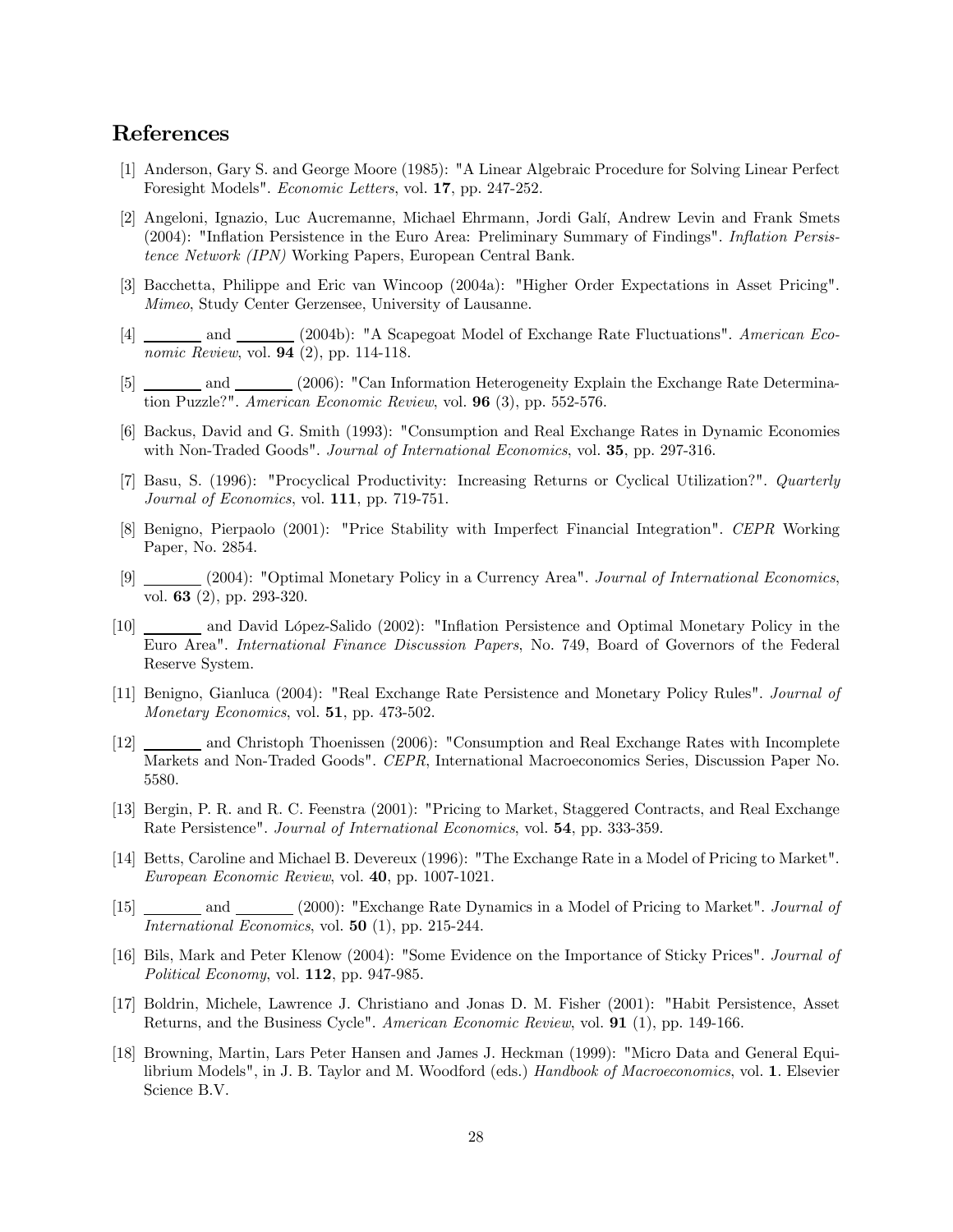- [19] Calvo, Guillermo A. (1983): "Staggered Prices in a Utility-Maximizing Framework". Journal of Monetary Economics, vol. 12, pp. 383-398.
- [20] Campbell, John Y. and John H. Cochrane (1999): "By Force of Habit: A Consumption-Based Explanation of Aggregate Stock Market Behavior". Journal of Political Economy, vol. 107 (2), pp. 205-251.
- [21] Card, David (1994): "Intertemporal Labor Supply: An assessment", in Chris Sims (ed.) Advances in Econometrics. Cambridge University Press: New York, USA.
- [22] Carlson, John A. and C. L. Osler (2000): "Rational Speculators and Exchange Rate Volatility". European Economic Review, vol. 44, pp. 231-253.
- [23] Chari, V.V., Patrick J. Kehoe and Ellen R. McGrattan (2002): "Can Sticky Price Models Generate Volatile and Persistent Real Exchange Rates?". Review of Economic Studies, vol. 69, pp. 533-563.
- [24] Christiano, Lawrence J. (2002): "Solving Dynamic Equilibrium Models by a Method of Undetermined Coefficients". Computational Economics, vol. 20, pp. 21-55.
- [25] Cole, Harold L. and Maurice Obstfeld (1991): "Commodity Trade and International Risk Sharing: How Much Do Financial Markets Matter?". Journal of Monetary Economics, vol. 28, pp. 3-24.
- [26] Corsetti, Giancarlo and P. Pesenti (2001): "Welfare and Macroeconomic Interdependence". Quarterly Journal of Economics, 116, pp. 421-446.
- [27] , Luca Dedola and Sylvain Leduc (2004): "International Risk Sharing and the Transmission of Productivity Shocks". CEPR Discussion Papers, No. 4746.
- [28] Devereux, Michael B. and Charles Engel (2006): "Expenditure Switching vs. Real Exchange Rate Stabilization: Competing Objectives for Exchange Rate Policy". NBER Working Paper, No. 12215, National Bureau of Economic Research, Inc.
- [29] Domowitz, Ian, R. Glenn Hubbard and Bruxe C. Petersen (1988): "Market Structure and Cyclical Fluctuations in U.S. Manufacturing". Review of Economics and Statistics, vol. 70 (1), pp. 55-66.
- [30] Eichenbaum, Martin, P. Hansen and K. Singleton (1988): "A Time Series Analysis of Representative Agent Models of Consumption and Leisure Choice Under Uncertainty". Quarterly Journal of Economics, vol. 103, pp. 51-78.
- [31] Engel, Charles (1999): "Accounting for U.S. Real Exchange Rate Changes". Journal of Political Economy, vol. 107, pp. 507-538.
- [32] Evans, Martin D. D. and Richard K. Lyons (2007): "Exchange Rate Fundamentals and Order Flow". NBER Working Paper, No. 13151, National Bureau of Economic Research, Inc.
- [33] Fuhrer, Jeffrey C. (2000): "Habit Formation in Consumption and its Implications for Monetary-Policy Models". American Economic Review, vol. 90 (3), pp. 367-390.
- [34] Gagnon, Joseph (1996): "Net Foreign Assets and Equilibrium Exchange Rates: Panel Evidence". International Finance Discussion Paper, No. 574, Board of Governors of the Federal Reserve System.
- [35] Galí, Jordi, M. Gertler and David López-Salido (2001): "European Inflation Dynamics". European Economic Review, vol. 45, pp. 1237-1270.
- [36] and Pau Rabanal (2005): "Technology Shocks and Aggregate Fluctuations: How Well Does the RBC Model Fit the Postwar U.S. Data", in Mark Gertler and Kenneth Rogoff (eds.) NBER Macroeconomics Annual 2004, vol. 19, pp. 225-288. MIT University Press: Cambridge, Massachusetts, USA.
- [37] Golosov, Mikhail and Robert E. Lucas (2007): "Menu Costs and Phillips Curves". Journal of Political *Economy*, vol. **115** (2), pp. 171-199.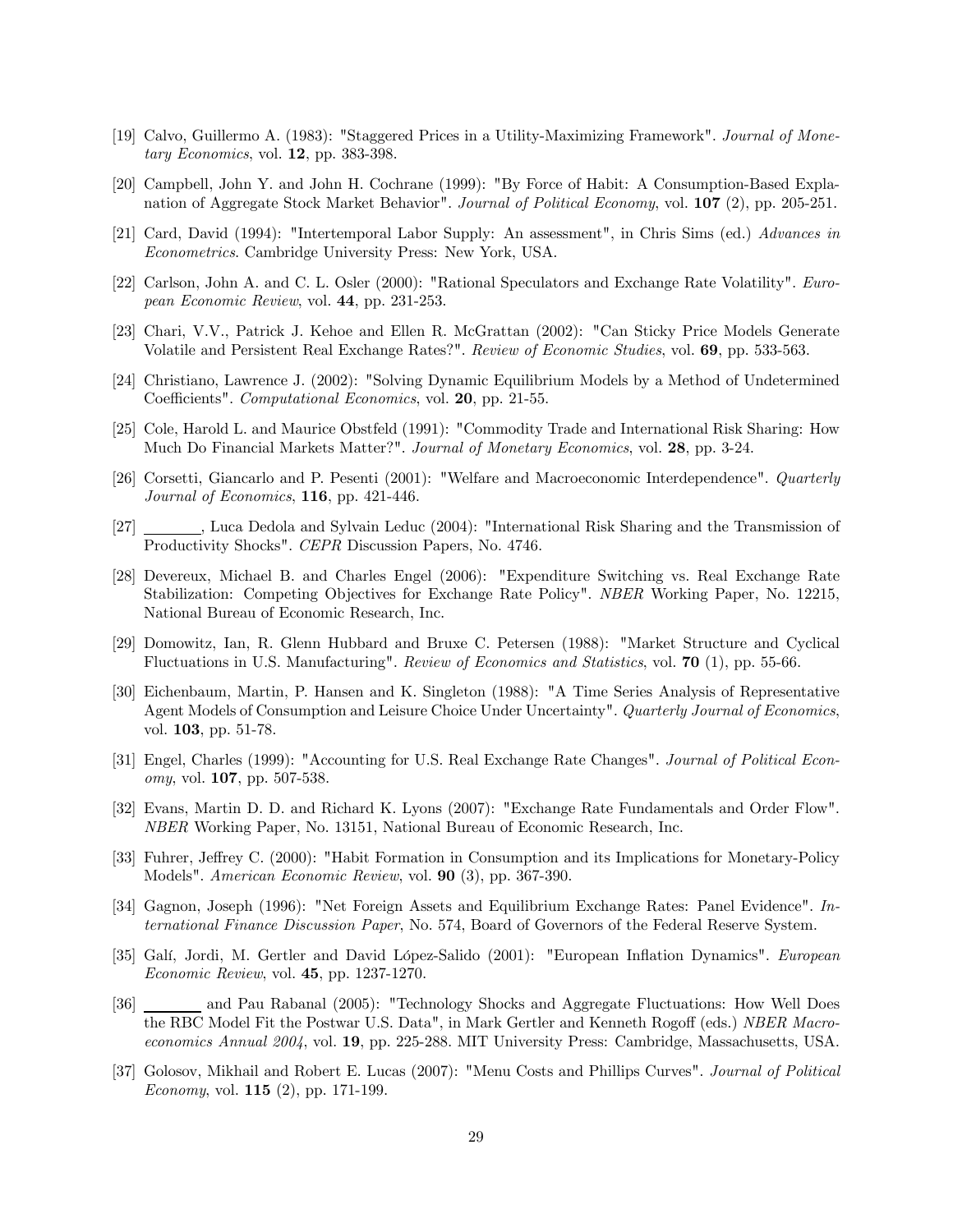- [38] Gopinath, Gita and Roberto Rigobon (2006): "Sticky Borders". NBER Working Paper, No. 12095, National Bureau of Economic Research, Inc.
- [39] Gust, Christopher, Sylvain Leduc and Robert J. Vigfusson (2006): "Trade Integration, Competition, and the Decline in Exchange-Rate Pass-Through". International Finance Discussion Papers, No. 864, Board of Governors of the Federal Reserve System.
- [40] Hall, Robert (1998): "Intertemporal Substitution in Macroeconomics". Journal of Political Economy, 96, pp. 339-357.
- [41] Hamilton, James D. (1994): "Time Series Analysis". Princeton University Press, Princeton, New Jersey.
- [42] Head, Allen, Todd Mattina and Gregor W. Smith (2004): "Real Exchange Rates, Preferences, and Incomplete Markets: Evidence, 1961-2001". Canadian Journal of Economics, vol. 37 (3), pp. 782-801.
- [43] Jeanne, Olivier and Andrew K. Rose (2002): "Noise Trading and Exchange Rate Regimes". Quarterly Journal of Economics, vol. 117 (2), pp. 537-569.
- [44] Kaplan, Ethan (2005): "Imperfect Common Knowledge and Exchange Rate Determination". Mimeo, Department of Economics, University of California at Berkeley.
- [45] Kasa, Kenneth (2000): "Forecasting the Forecast of Others in the Frequency Domain". Review of Economics Dynamics, vol. 3, pp. 726-756.
- [46] , Todd B. Walker and Charles H. Whiteman (2005): "Asset Pricing with Heterogeneous Beliefs: A Frequency-Domain Approach". Mimeo, Simon Fraser University.
- [47] King, Robert G., C. Plosser, and Sergio T. Rebelo (1988): "Production, Growth and Business Cycles: I The Basic Neoclassical Model". Journal of Monetary Economics, vol. 21, pp. 195-232.
- [48] and Sergio T. Rebelo (1993): "Low Frequency Filtering and Real Business Cycles". Journal of Economic Dynamics and Control, vol. 17, pp. 207-231.
- [49] Knetter, M. (1993): "International Comparison of Pricing to Market Behavior". American Economic Review, vol. 83, pp. 473—486.
- [50] Kollmann, Robert (1995): "Consumption, Real Exchange Rates and the Structure of International Asset Markets". Journal of International Money and Finance, vol. 14, pp. 191-211.
- [51] (2001): "The Exchange Rate in a Dynamic Optimizing Current Account Model with Nominal Rigidities: A Quantitative Investigation". Journal of International Economics, vol. 55, pp. 243-262.
- [52] Lubik, Thomas A. and Frank Schorfheide (2006): "A Bayesian Look at New Open Economy Macroeconomics", in Mark Gertler and Kenneth Rogoff (eds.) *NBER Macroeconomics Annual 2005*, vol. 20, pp. 313-366. MIT University Press: Cambridge, Massachusetts, USA.
- [53] Mankiw, N. Gregory, and Ricardo Reis (2002): "Sticky Information versus Sticky Prices: A Proposal to Replace the New Keynesian Phillips Curve". Quarterly Journal of Economics, vol. 117, pp. 1295-1328.
- $[54]$  and  $[2006]$ : "Pervasive Stickiness". American Economic Review, vol. **96** (2), pp. 164-169.
- [55] Obstfeld, Maurice and Kenneth Rogoff (1996): "Foundations of International Macroeconomics". MIT University Press: Cambridge, Massachusetts, USA.
- [56] and  $\Box$  and  $\Box$  (2000a): "New Directions for Stochastic Open Economy Models". *Journal of* International Economics, vol. 50, pp. 117-153.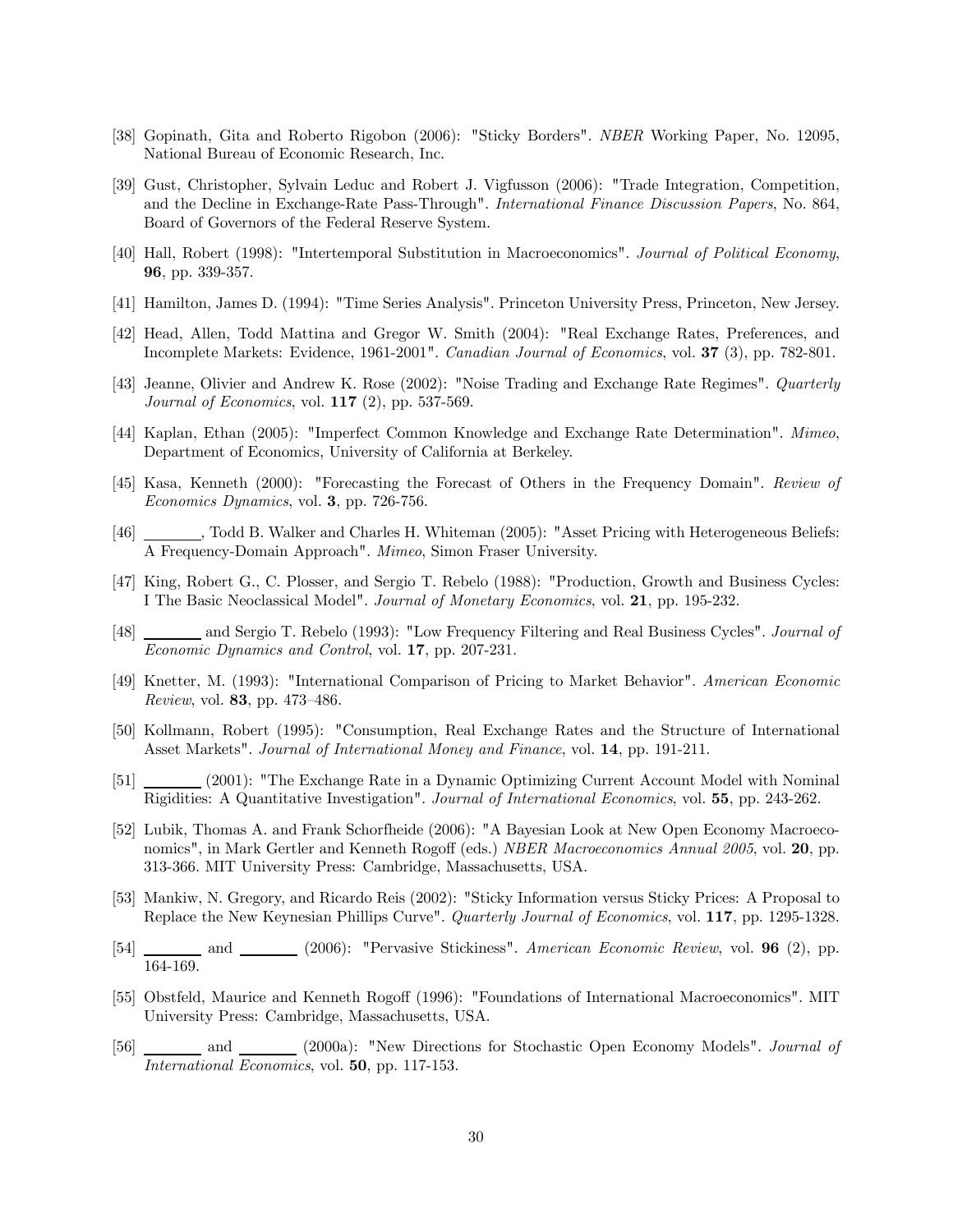- [57] and  $\qquad$  (2000b): "The Six Major Puzzles in International Macroeconomics: Is There a Common Cause?", in Ben S. Bernanke and Kenneth Rogoff (eds.) NBER Macroeconomics Annual 2000, vol. 15, pp. 339-390. MIT University Press: Cambridge, Massachusetts, USA.
- [58] \_\_\_\_\_\_\_\_ and \_\_\_\_\_\_\_ (2002): "Risk and Exchange Rates", in Elhanan Helpman and Effraim Sadka (eds.) Contemporary Economic Policy: Essays in Honor of Assaf Razin. Cambridge University Press: Cambridge, UK.
- [59] Rabanal, Pau and Juan F. Rubio-Ramírez (2003): "Comparing New Keynesian Models in the Euro Area: A Bayesian Approach". Federal Reserve Bank of Atlanta Working Paper, No. 2003-30.
- [60] \_\_\_\_\_\_\_\_ and \_\_\_\_\_\_\_ (2005): "Comparing New Keynesian Models of the Business Cycle: A Bayesian Approach". Journal of Monetary Economics, vol.  $52$  (6), pp. 1151-1166.
- [61] and Vicente Tuesta (2006): "Euro-Dollar Real Exchange Rate Dynamics in an Estimated Two-Country Model: What Is Important and What Is Not". International Monetary Fund Working Paper, No. 06/177.
- [62] Ravn, Morten O. (2001): "Consumption Dynamics and Real Exchange Rate". CEPR Discussion Paper No. 2940.
- [63] Rotemberg, Julio J. and Michael Woodford (1998a): "An Optimization-Based Econometric Model for the Evaluation of Monetary Policy", in Ben S. Bernanke and Julio Rotemberg (eds.) NBER Macroeconomics Annual 1997, vol. 12, pp. 297-346. MIT University Press: Cambridge, Massachusetts, USA.
- [64] and (1998b): "Interest Rate Rules in an Estimated Sticky Price Model", in J. B. Taylor (ed.) Monetary Policy Rules. University of Chicago Press: Chicago, USA.
- [65] Schorfheide, Frank (2005): "Learning and Monetary Policy Shifts". Review of Economic Dynamics, vol. 8, pp. 392-419.
- [66] Selaive, Jorge and Vicente Tuesta (2003): "Net Foreign Assets and Imperfect Pass-Through: The Consumption Real Exchange Rate Anomaly". International Finance Discussion Papers, No. 764, Board of Governors of the Federal Reserve System.
- [67] Thoenissen, Christoph (2003): "Real Exchange Rates, Current Accounts and the Net Foreign Asset Position". Mimeo, University of St. Andrews.
- [68] Townsend, Robert M. (1983): "Forecasting the Forecast of Others". Journal of Political Economy, vol. 91, pp. 546-588.
- [69] Warnock, Francis E. (2003): "Exchange Rate Dynamics and the Welfare Effects of Monetary Policy in a Two-Country Model with Home-Product Bias". Journal of International Money and Finance, vol. 22, pp. 343-363.
- [70] Wolman, A. L. (1999): "Sticky Prices, Marginal Cost, and the Behavior of Inflation". Federal Reserve Bank of Richmond, Economic Quarterly, vol. 85, pp. 29-48.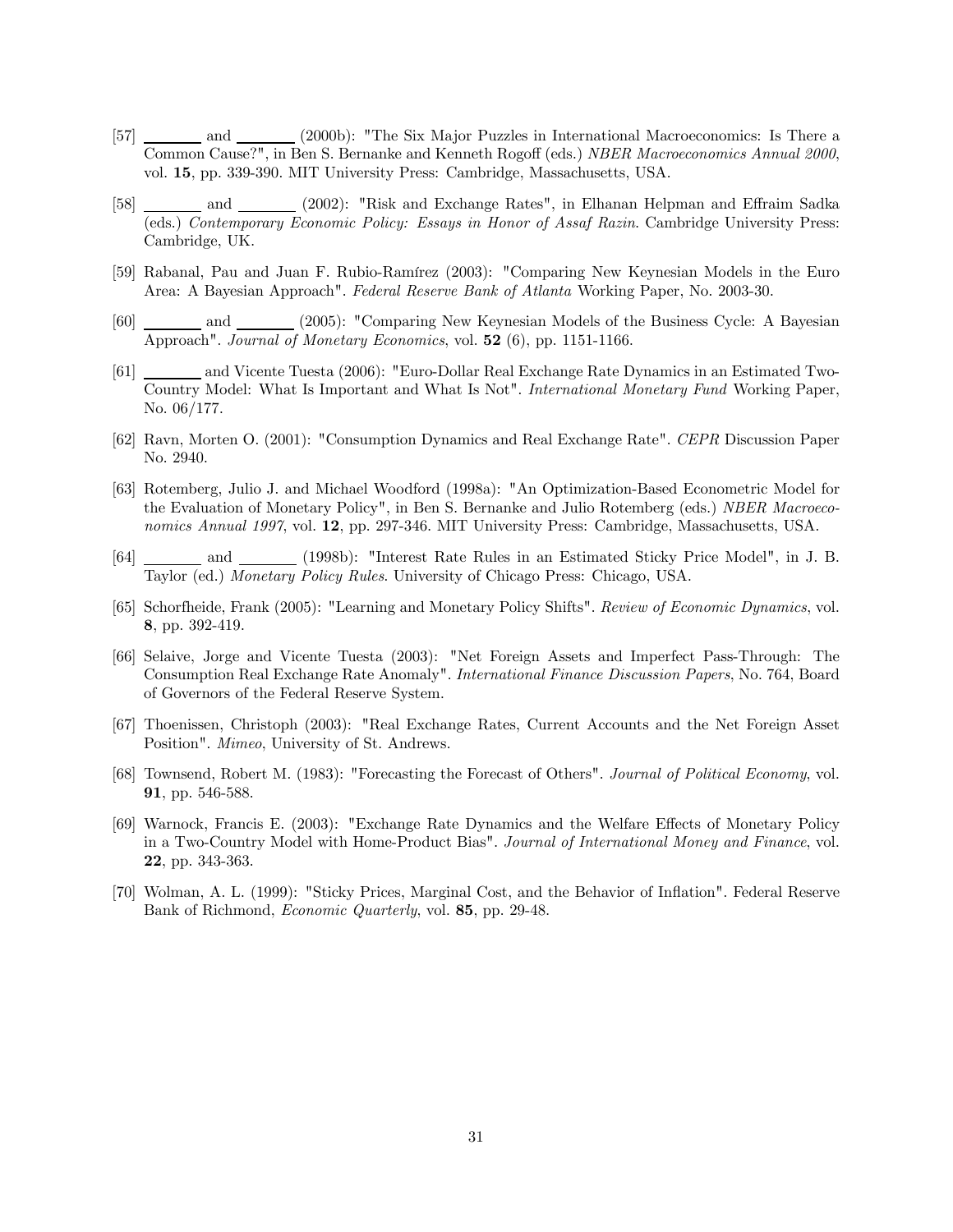## Appendix

## A Equilibrium Conditions

Here, I present the relevant equilibrium conditions of the model. Since the model is built around two mostly symmetric countries, all the equations reported correspond to the home country unless otherwise noted. More details can be found in the companion technical note.

#### A.1 The Households' First-Order Conditions

The Demand Functions of Household j. Each household j decides how much to allocate to the different varieties of home and foreign goods. Given the structure of preferences, the solution to the subutility maximization problem implies that the home and foreign households' demands for each variety are given by,

$$
C_{j,t}(h) = \frac{1}{n} \left(\frac{P_t(h)}{P_t^H}\right)^{-\theta} C_{j,t}^H, C_{j,t}^*(h) = \frac{1}{n} \left(\frac{P_t^*(h)}{P_t^{H*}}\right)^{-\theta} C_{j,t}^{H*}, \text{ if } h \in [0, n],\tag{A.1}
$$

$$
C_{j,t}(f) = \frac{1}{1-n} \left(\frac{P_t(f)}{P_t^F}\right)^{-\theta} C_{j,t}^F, \ C_{j,t}^*(f) = \frac{1}{1-n} \left(\frac{P_t^*(f)}{P_t^{F*}}\right)^{-\theta} C_{j,t}^{F*}, \text{ if } f \in (n,1], \tag{A.2}
$$

while the demands for the bundles of home and foreign goods are simply equal to,

$$
C_{j,t}^H = n \left(\frac{P_t^H}{P_t}\right)^{-\sigma} C_{j,t}, \ C_{j,t}^{H*} = n \left(\frac{P_t^{H*}}{P_t^*}\right)^{-\sigma} C_{j,t}^*, \tag{A.3}
$$

$$
C_{j,t}^F = (1-n) \left(\frac{P_t^F}{P_t}\right)^{-\sigma} C_{j,t}, \ C_{j,t}^{F*} = (1-n) \left(\frac{P_t^{F*}}{P_t^*}\right)^{-\sigma} C_{j,t}^*.
$$
 (A.4)

The Optimization Problem for the Representative Household. The (interior) optimal allocation in each country is characterized by the following necessary and sufficient first-order conditions,

$$
\beta \mathbb{E}\left[\exp\left(i_{t}-\Delta\xi_{t+1}\right)\left(\frac{C_{t+1}-bC_{t}}{C_{t}-bC_{t-1}}\right)^{-\gamma}\frac{P_{t}}{P_{t+1}}\mid \mathcal{H}_{t}\right] = 1, \tag{A.5}
$$

$$
\beta \mathbb{E}\left[\exp\left(i_t^* - \Delta \xi_{t+1}^*\right) \left(\frac{C_{t+1}^* - bC_t^*}{C_t^* - bC_{t-1}^*}\right)^{-\gamma} \frac{P_t^*}{P_{t+1}^*} \mid \mathcal{H}_t^*\right] = 1, \tag{A.6}
$$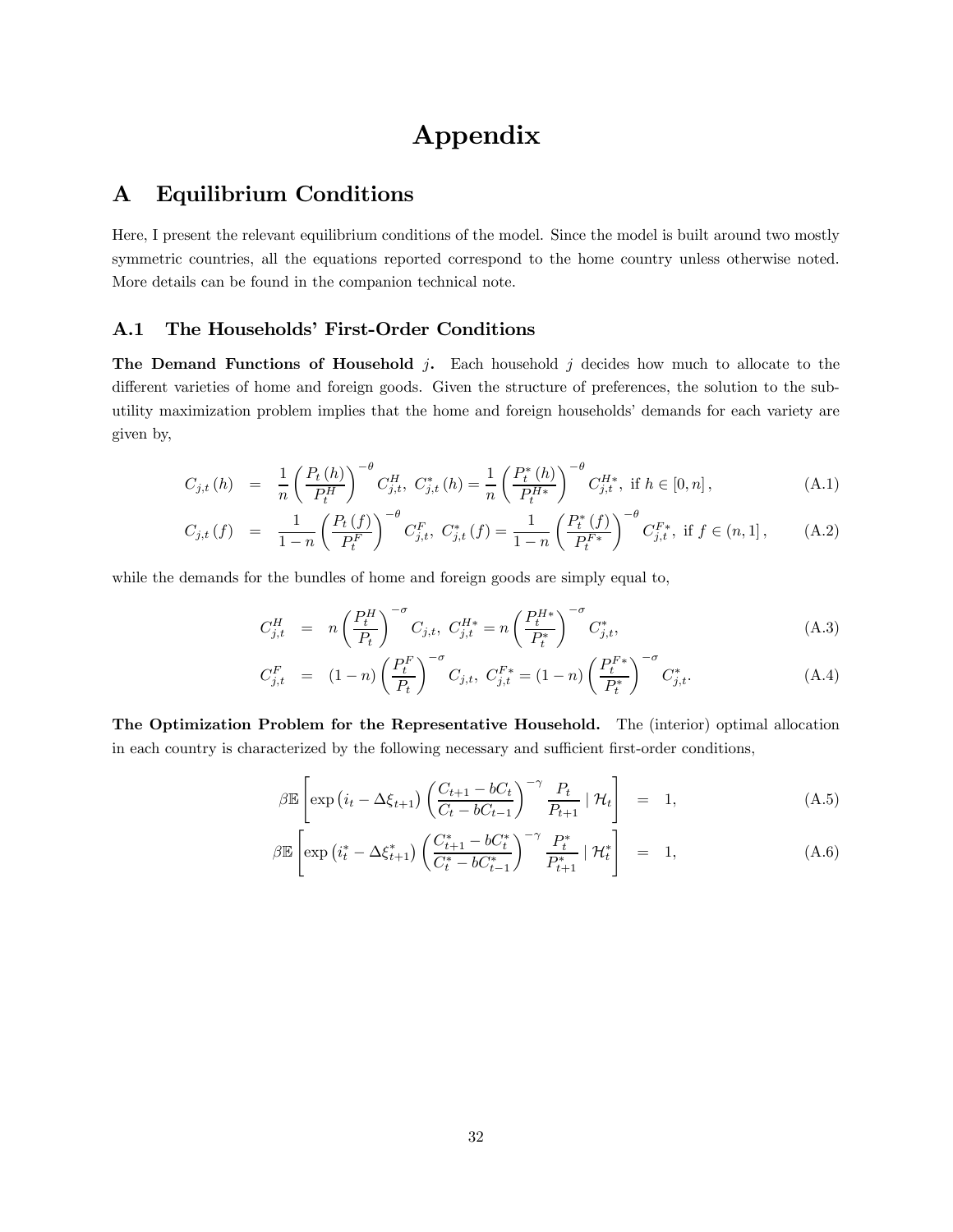and

$$
\left(\frac{M_t^d}{P_t\left(C_t - bC_{t-1}\right)}\right)^{-\gamma} = \chi\left(\frac{\exp\left(i_t\right) - 1}{\exp\left(i_t\right)}\right),\tag{A.7}
$$

$$
\left(\frac{M_t^{d*}}{P_t^*\left(C_t^*-bC_{t-1}^*\right)}\right)^{-\gamma} = \chi\left(\frac{\exp\left(i_t^*\right)-1}{\exp\left(i_t^*\right)}\right),\tag{A.8}
$$

$$
\frac{W_t}{P_t} = \kappa (C_t - bC_{t-1})^{\gamma} (L_t^s)^{\varphi}, \qquad (A.9)
$$

$$
\frac{W_t^*}{P_t^*} = \kappa \left( C_t^* - b C_{t-1}^* \right)^\gamma (L_t^{s*})^\varphi , \tag{A.10}
$$

plus the appropriate no-Ponzi games, transversality conditions and the budget constraint of both representative households. Equations  $(A.5)$  and  $(A.6)$  represent the home and foreign Euler equations obtained by optimally choosing the holdings of the local bonds denominated in their respective currencies. Equations (A.7) and (A.8) define the money demand functions (similar to Cagan's own). Households pre-commit to equating the marginal rate of substitution between real money balances and consumption to the opportunity cost of holding real money balances. Finally, equations  $(A.9)$  and  $(A.10)$  determine the labor supply functions. Households pre-commit to equating the marginal rate of substitution between consumption and labor to real wages.

#### A.2 The Firms' First-Order Conditions

**The Downward-Slopping Demand Constraint.** I derive the demand of variety  $h$  in the home and foreign markets by combining equations  $(A.1) - (A.4)$  and aggregating across all households. Then,  $\tilde{Y}_{t,t+\tau}^d(h)$ and  $\widetilde{Y}_{t,t+\tau}^{d*}(h)$  indicate the per capita demand for any variety h at home and abroad respectively, given that prices  $P_t(h)$  and  $P_t^*(h)$  remain unchanged between time t and  $t + \tau$ , i.e.

$$
\widetilde{Y}_{t,t+\tau}^{d}(h) = \left(\frac{\widetilde{P}_t(h)}{P_{t+\tau}^H}\right)^{-\theta} \left(\frac{P_{t+\tau}^H}{P_{t+\tau}}\right)^{-\sigma} C_{t+\tau}, \tag{A.11}
$$

$$
\widetilde{Y}_{t,t+\tau}^{d*}(h) = \left(\frac{\widetilde{P}_t^*(h)}{P_{t+\tau}^{H*}}\right)^{-\theta} \left(\frac{P_{t+\tau}^{H*}}{P_{t+\tau}^*}\right)^{-\sigma} C_{t+\tau}^*.
$$
\n(A.12)

Similarly, I obtain  $Y_{t,t+\tau}^d(f)$  and  $Y_{t,t+\tau}^d(f)$  to characterize the demand constraints of the foreign firms.

The Optimal Price-Setting Rule. The necessary and sufficient first-order conditions for the domestic firm producing variety  $h$  give me the following price-setting formulas,

$$
\widetilde{P}_t(h) = \frac{\theta}{\theta - 1} \frac{\sum_{\tau=0}^{\infty} (\beta \alpha^H)^{\tau} \mathbb{E} \left[ \Xi_{t,t+\tau} \widetilde{Y}_{t,t+\tau}^d \left( h \right) \left( \frac{W_{t+\tau}}{\exp(a_{t+\tau})} \right) \mid \mathcal{F}_t \right]}{\sum_{\tau=0}^{\infty} (\beta \alpha^H)^{\tau} \mathbb{E} \left[ \Xi_{t,t+\tau} \widetilde{Y}_{t,t+\tau}^d \left( h \right) \mid \mathcal{F}_t \right]},
$$
\n(A.13)

$$
\widetilde{P}_t^*(h) = \frac{\theta}{\theta - 1} \frac{\sum_{\tau=0}^{\infty} (\beta \alpha^{H*})^{\tau} \mathbb{E} \left[ \Xi_{t,t+\tau} \widetilde{Y}_{t,t+\tau}^{d*} (h) \left( \frac{W_{t+\tau}}{\exp(a_{t+\tau})} \right) | \mathcal{F}_t \right]}{\sum_{\tau=0}^{\infty} (\beta \alpha^{H*})^{\tau} \mathbb{E} \left[ \Xi_{t,t+\tau} \widetilde{Y}_{t,t+\tau}^{d*} (h) S_{t+\tau} | \mathcal{F}_t \right]},
$$
\n(A.14)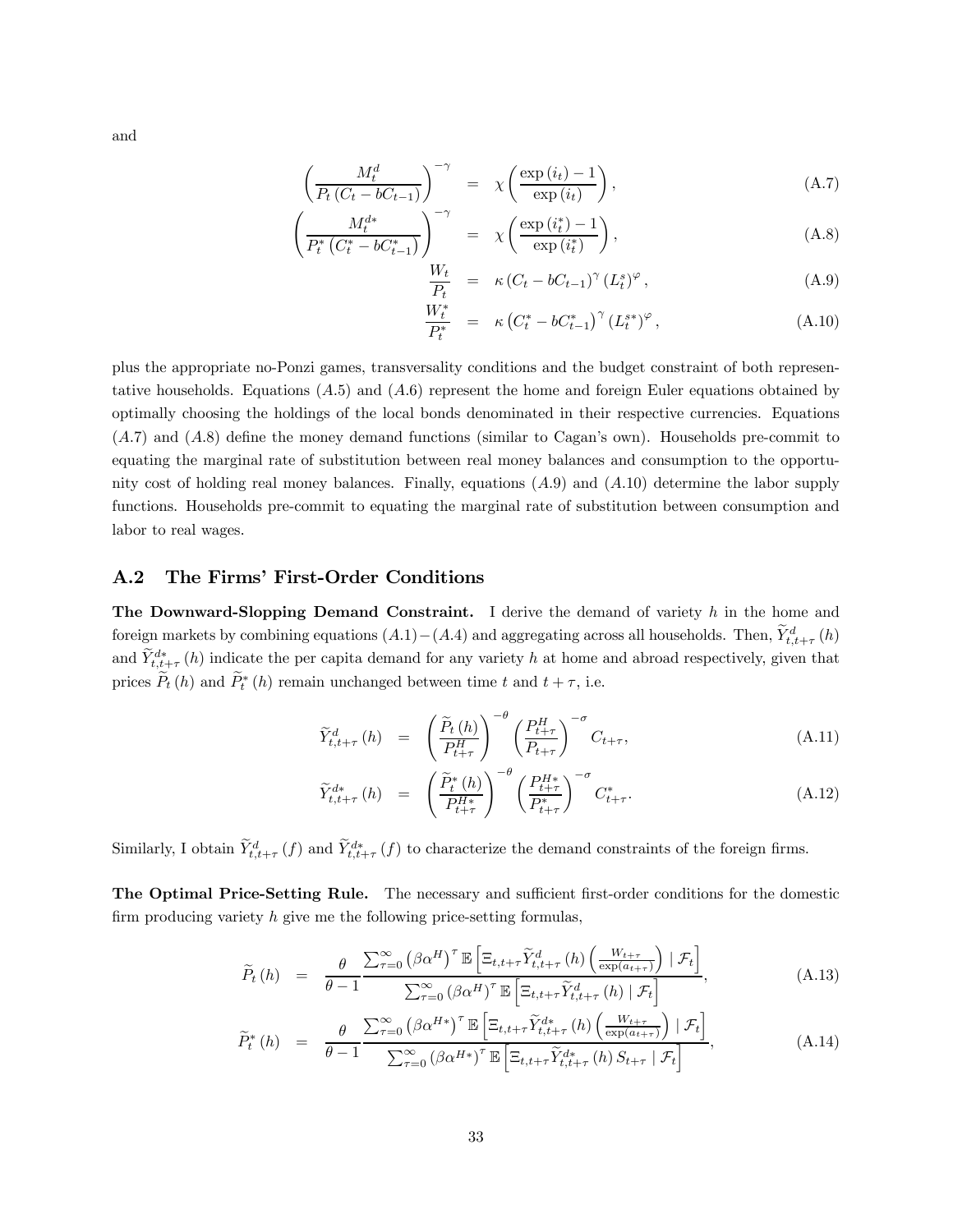where I allow for differences in the degree of nominal price rigidity across and within countries. Under proper aggregation rules, the price sub-indexes under sticky prices on domestic varieties,  $P_t^H$  and  $P_t^{H*}$ , are

$$
P_t^H = \left[\frac{1}{n} \int_0^n P_t(h)^{1-\theta} dh\right]^{\frac{1}{1-\theta}} = \left[\alpha^H \left(P_{t-1}^H\right)^{1-\theta} + \left(1 - \alpha^H\right) \left(\tilde{P}_t(h)\right)^{1-\theta}\right]^{\frac{1}{1-\theta}}, \tag{A.15}
$$

$$
P_t^{H*} = \left[\frac{1}{n} \int_0^n P_t^*(h)^{1-\theta} dh\right]^{\frac{1}{1-\theta}} = \left[\alpha^{H*} \left(P_{t-1}^{H*}\right)^{1-\theta} + \left(1 - \alpha^{H*}\right) \left(\tilde{P}_t^*(h)\right)^{1-\theta}\right]^{\frac{1}{1-\theta}}.
$$
 (A.16)

The price-setting rule is symmetric for all firms who can re-optimize at time t. The lagged term reflects the aggregate behavior of all domestic firms who cannot re-set prices. Similar conditions, pricing rules and price sub-indexes hold for the foreign firms.

#### A.3 The Financial Intermediaries' First-Order Conditions

The necessary and sufficient first-order condition for the representative financial intermediary produces the following investment rule,

$$
\mathbb{E}\left[\frac{S_{t+1}}{S_t} - \exp\left(i_t - i_t^*\right) - \lambda S_t B_t^F \mid \mathcal{I}_t\right] = 0.
$$
\n(A.17)

Hence, financial intermediaries are the only agents with a non-trivial portfolio choice problem. Although their strategy is purely myopic and does not incorporate an intertemporal hedging component, they still arbitrage any (and all) profit opportunities available in the bond markets such that  $(A.17)$  holds true. In turn, this introduces a risk premium on the uncovered interest rate parity condition which depends linearly on the disutility from foreign risk,  $\lambda$ .

#### A.4 The Resource Constraint

If I aggregate the budget constraint of the domestic households with the consolidated domestic government budget constraint, I obtain

$$
\frac{B_t}{\exp(i_t)} = B_{t-1} + P_t \left[ \left( \frac{P_t^H}{P_t} \right)^{1-\sigma} nC_t + RS_t \left( \frac{P_t^{H*}}{P_t^*} \right)^{1-\sigma} (1-n) C_t^* \right] - P_t C_t, \tag{A.18}
$$

which defines the home country resource constraint. The resource constraint of the foreign country is redundant by Walras' law, having assumed that profits from financial intermediation are purely re-invested. The difference between total income and total consumption in the home country is defined as the current account.

Let  $B_t^H$  denote the per capita net domestic asset position of the representative financial intermediary. If I combine equations (A.18) and (19) with the market clearing condition in the domestic bonds market, i.e.

$$
B_t + B_t^H = 0,\t\t(A.19)
$$

I can re-write the resource constraint as,

$$
\frac{1}{\exp(i_t^*)} B_t^{RF} = \frac{S_t}{S_{t-1}} \frac{P_{t-1}}{P_t} B_{t-1}^{RF} + \left[ \left( \frac{P_t^H}{P_t} \right)^{1-\sigma} nC_t + RS_t \left( \frac{P_t^{H*}}{P_t^*} \right)^{1-\sigma} (1-n) C_t^* - C_t \right],\tag{A.20}
$$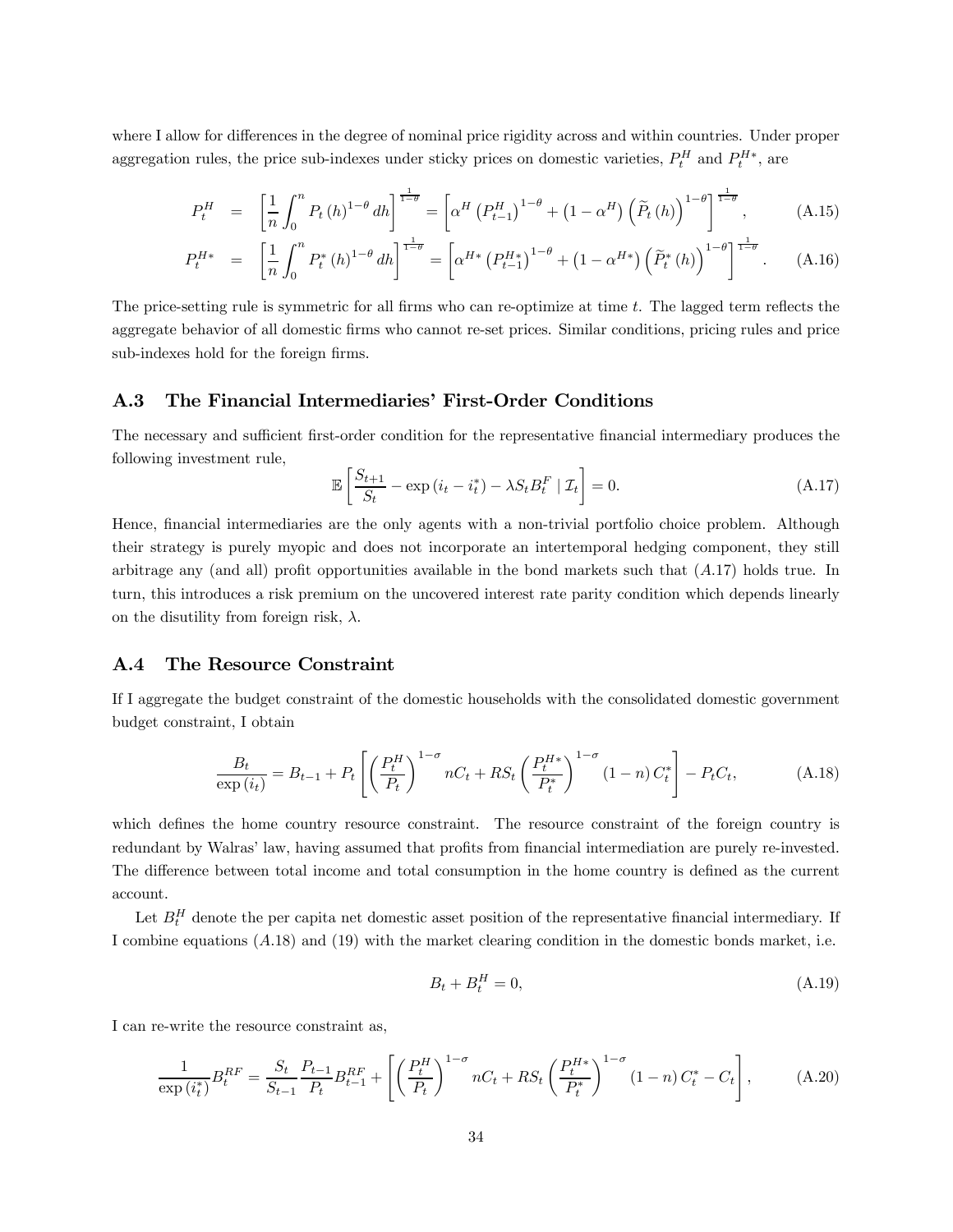where  $B_t^{RF} \equiv \frac{S_t B_t^F}{P_t}$  represents the (real) per capita net foreign asset position instrumented by the representative financial intermediary.

## B The Linearized Equilibrium Conditions

Here, I discuss the linearized equilibrium conditions of the model. The linearization of the sticky-price, intermediated-asset market model with asymmetrically-informed agents is expressed in the following system of equations,

|                             | The Optimal Decision of Households and Firms:                                                                                                                                                                                                                                                                                                                                                                                                                                                                              |
|-----------------------------|----------------------------------------------------------------------------------------------------------------------------------------------------------------------------------------------------------------------------------------------------------------------------------------------------------------------------------------------------------------------------------------------------------------------------------------------------------------------------------------------------------------------------|
| IS <sup>H</sup>             | $\frac{\gamma}{1-b}\mathbb{E}\left[\Delta\widehat{c}_{t+1}-b\Delta\widehat{c}_t\mid\mathcal{H}_t\right]\approx\mathbb{E}\left[\widehat{i}_t-n\widehat{\pi}_{t+1}^H-(1-n)\widehat{\pi}_{t+1}^F\mid\mathcal{H}_t\right]-\mathbb{E}\left[\Delta\widehat{\xi}_{t+1}\mid\mathcal{H}_t\right],$                                                                                                                                                                                                                                  |
| IS <sup>F</sup>             | $\tfrac{\gamma}{1-b} \mathbb{E}\left[ \Delta \widehat{c}_{t+1}^* - b \Delta \widehat{c}_t^* \mid \mathcal{H}_t^* \right] \approx \mathbb{E}\left[ \widehat{i}_t^* - n \widehat{\pi}_{t+1}^{H*} - (1-n) \, \widehat{\pi}_{t+1}^{F*} \mid \mathcal{H}_t^* \right] - \mathbb{E}\left[ \Delta \widehat{\xi}_{t+1}^* \mid \mathcal{H}_t^* \right],$                                                                                                                                                                             |
| MM <sup>H</sup>             | $\widehat{m}_t - n \widehat{p}_t^H - (1 - n) \widehat{p}_t^F \approx \frac{1}{1 - b} \left[ \widehat{c}_t - b \widehat{c}_{t-1} \right] - \frac{1}{\gamma} \left( \frac{\beta}{1 - \beta} \right) \mathbb{E} \left[ \widehat{i}_t \mid \mathcal{H}_t \right],$                                                                                                                                                                                                                                                             |
| MM <sup>F</sup>             | $\widehat{m}_t^* - n \widehat{p}_t^{H*} - (1 - n) \widehat{p}_t^{F*} \approx \frac{1}{1 - b} \left[ \widehat{c}_t^* - b \widehat{c}_{t-1}^* \right] - \frac{1}{\gamma} \left( \frac{\beta}{1 - \beta} \right) \mathbb{E} \left[ \widehat{i}_t^* \mid \mathcal{H}_t^* \right],$                                                                                                                                                                                                                                             |
| $AS^H$                      | $\widehat{\pi}_t^H \approx \beta \mathbb{E} \left  \widehat{\pi}_{t+1}^H \mid \mathcal{F}_t \right  + k_\pi^H \widehat{\pi}_t^H + k_{\pi^*}^H \widehat{\pi}_t^{H*} + \mathbb{E} \left[ k_{rs}^H \widehat{r}_{s} + k_t^H \widehat{t}_t + k_{t^*}^H \widehat{t}_t^* \mid \mathcal{F}_t \right] +$<br>$+ k_c^H \mathbb{E} \left[ \frac{\gamma}{1-b} \left( \widehat{c}_t - b \widehat{c}_{t-1} \right) + \varphi \widehat{c}_t^W - (1+\varphi) \widehat{a}_t \mid \mathcal{F}_t \right],$                                     |
| $AS^H*$                     | $\widehat{\pi}_t^{H*} \approx \beta \mathbb{E}\left \widehat{\pi}_{t+1}^{H*} \mid \mathcal{F}_t \right  + k_\pi^{H*} \widehat{\pi}_t^{H} + k_{\pi^*}^{H*} \widehat{\pi}_t^{H*} + \mathbb{E}\left[ k_{rs}^{H*} \widehat{r_{s}}_t + k_t^{H*} \widehat{t}_t + k_{t^*}^{H*} \widehat{t}_t^* \mid \mathcal{F}_t \right] +$<br>$+k_c^{H*}\mathbb{E}\left[\frac{\gamma}{1-b}\left(\widehat{c}_t-b\widehat{c}_{t-1}\right)+\varphi\widehat{c}_t^W-\left(1+\varphi\right)\widehat{a}_t\mid\mathcal{F}_t\right],$                    |
| $AS^F$                      | $\widehat{\pi}_t^F \approx \beta \mathbb{E} \left  \widehat{\pi}_{t+1}^F \mid \mathcal{F}_t^* \right  + k_\pi^F \widehat{\pi}_t^F + k_{\pi^*}^F \widehat{\pi}_t^{F*} + \mathbb{E} \left[ k_{rs}^F \widehat{r}_{s t} + k_t^F \widehat{t}_t + k_{t^*}^F \widehat{t}_t^* \mid \mathcal{F}_t^* \right] +$<br>$+k_c^F \mathbb{E} \left[ \frac{\gamma}{1-b} \left( \hat{c}_t^* - b \hat{c}_{t-1}^* \right) + \varphi \hat{c}_t^W - (1+\varphi) \hat{a}_t^* \mid \mathcal{F}_t^* \right],$                                        |
| $\mathbf{AS}^{\mathbf{F}*}$ | $\widehat{\pi}_{t}^{F*} \approx \beta \mathbb{E} \left  \widehat{\pi}_{t+1}^{F*} \mid \mathcal{F}_{t}^{*} \right  + k_{\pi}^{F*} \widehat{\pi}_{t}^{F} + k_{\pi^*}^{F*} \widehat{\pi}_{t}^{F*} + \mathbb{E} \left[ k_{rs}^{F*} \widehat{r}_{s} + k_{t}^{F*} \widehat{t}_{t} + k_{t}^{F*} \widehat{t}_{t}^{*} \mid \mathcal{F}_{t}^{*} \right] +$<br>$+k_c^{F*}\mathbb{E}\left[\frac{\gamma}{1-b}\left(\hat{c}_t^* - b\hat{c}_{t-1}^*\right) + \varphi \hat{c}_t^W - (1+\varphi)\,\hat{a}_t^* \mid \mathcal{F}_t^*\right],$ |
| RS                          | $\hat{rs}_t \approx \hat{s}_t + n \left( \hat{p}_t^{H*} - \hat{p}_t^H \right) + (1 - n) \left( \hat{p}_t^{F*} - \hat{p}_t^F \right).$                                                                                                                                                                                                                                                                                                                                                                                      |
| $\bf RP$                    | $\hat{t}_t = \hat{p}_t^F - \hat{p}_t^H$ , $\hat{t}_t^* = -(\hat{p}_t^{F*} - \hat{p}_t^{H*})$ , $\hat{t}_t^W = n\hat{t}_t - (1 - n)\hat{t}_t^*$ ,                                                                                                                                                                                                                                                                                                                                                                           |
|                             | The Resource Constraint:                                                                                                                                                                                                                                                                                                                                                                                                                                                                                                   |
| CA                          | $\beta \widehat{B}_{t}^{RF} \approx \widehat{B}_{t-1}^{RF} + (1-n) \left[ (\sigma - 1) \widehat{t}_{t}^{W} + \widehat{r} s_{t} - (\widehat{c}_{t} - \widehat{c}_{t}^{*}) \right].$                                                                                                                                                                                                                                                                                                                                         |
|                             | The Optimal Decision of the Financial Intermediaries:                                                                                                                                                                                                                                                                                                                                                                                                                                                                      |
| UIP                         | $\mathbb{E}\left[\Delta\widehat{s}_{t+1} - \left(\widehat{i}_t - \widehat{i}_t^*\right) - \delta\widehat{B}_t^{RF} \mid \mathcal{I}_t\right] \approx 0.$                                                                                                                                                                                                                                                                                                                                                                   |
|                             | <i>Variable Definitions:</i>                                                                                                                                                                                                                                                                                                                                                                                                                                                                                               |
|                             | $\widehat{c}_{t}^{W} \equiv n \widehat{c}_{t} + (1 - n) \, \widehat{c}_{t}^{*}, \, \widehat{\pi}_{t}^{H} \equiv \widehat{p}_{t}^{H} - \widehat{p}_{t-1}^{H}, \, \widehat{\pi}_{t}^{H*} \equiv \widehat{p}_{t}^{H*} - \widehat{p}_{t-1}^{H*},$                                                                                                                                                                                                                                                                              |
|                             | $\widehat{\boldsymbol{\pi}}_t^{F}\equiv \widehat{\boldsymbol{p}}_t^{F}-\widehat{\boldsymbol{p}}_{t-1}^{F},\, \widehat{\boldsymbol{\pi}}_t^{F\ast}\equiv \widehat{\boldsymbol{p}}_t^{F\ast}-\widehat{\boldsymbol{p}}_{t-1}^{F\ast}.$                                                                                                                                                                                                                                                                                        |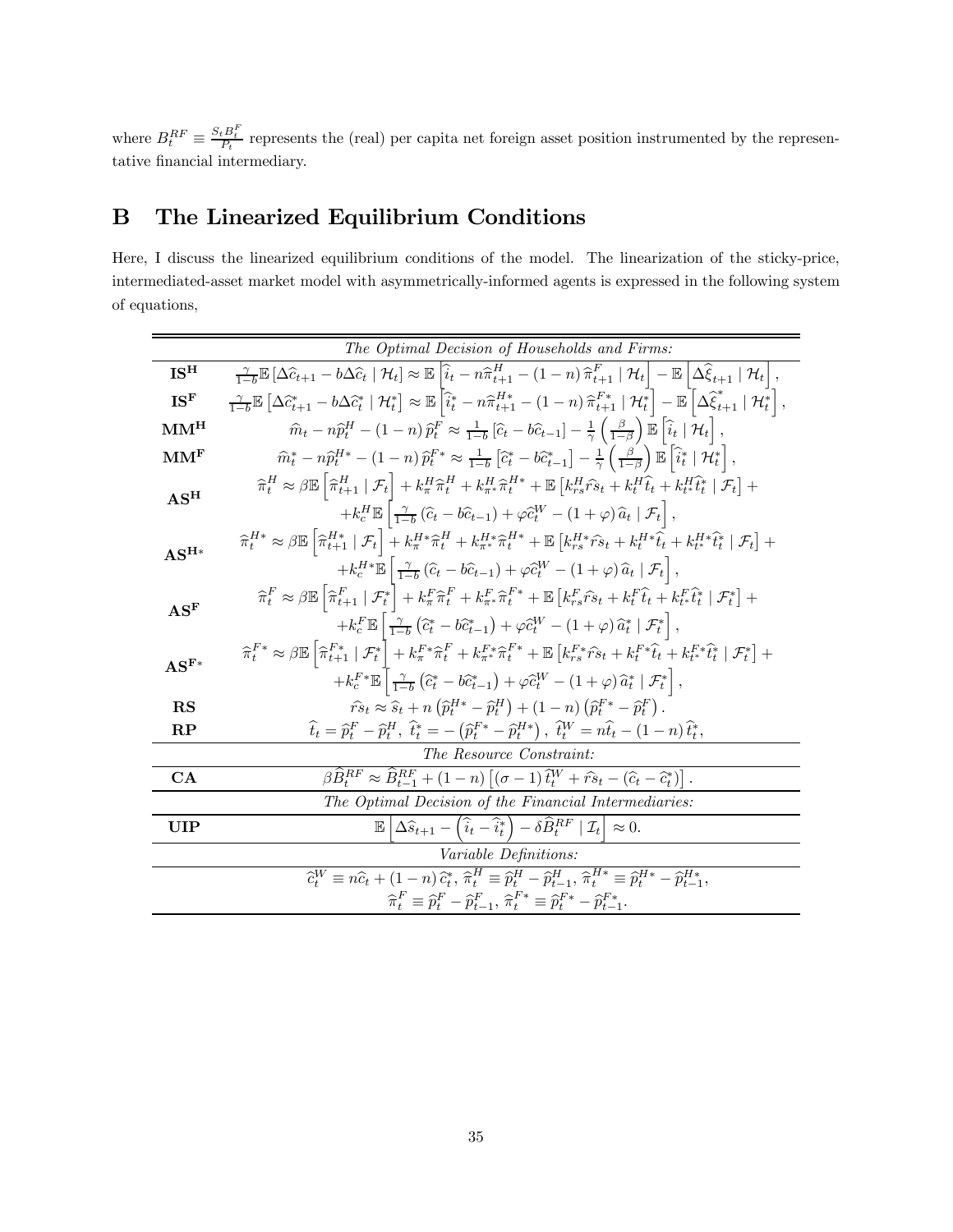| Composite Parameters:                                                                                                                                                                                                                                                                    |                                                                                                                                                                                                                                                                            |
|------------------------------------------------------------------------------------------------------------------------------------------------------------------------------------------------------------------------------------------------------------------------------------------|----------------------------------------------------------------------------------------------------------------------------------------------------------------------------------------------------------------------------------------------------------------------------|
| $k_{\pi}^{H} \equiv -\left(\frac{\alpha^{H*} - \alpha^{H}}{\alpha^{H*}}\right) \left(\frac{\varphi\theta(1-n)}{1+\varphi\theta}\right) \varphi\theta n,$                                                                                                                                 | $k_{\pi}^{H*} \equiv \left( \frac{\alpha^{H*} - \alpha^H}{\alpha^{H*}} \right) \left( \frac{1 - \alpha^{H*}}{1 - \alpha^H} \right) \left( \frac{1 + \varphi \theta n}{1 + \varphi \theta} \right) \varphi \theta n,$                                                       |
| $k_{\pi^*}^H \equiv \left(\frac{\alpha^H - \alpha^{H*}}{\alpha^H}\right) \left(\frac{1 - \alpha^H}{1 - \alpha^{H*}}\right) \left(\frac{1 + \varphi\theta(1-n)}{1 + \varphi\theta}\right) \varphi\theta\left(1 - n\right),$                                                               | $k_{\pi^*}^{H*} \equiv -\left(\frac{\alpha^H - \alpha^{H*}}{\alpha^H}\right) \left(\frac{\varphi \theta n}{1 + \varphi \theta}\right) \varphi \theta (1 - n),$                                                                                                             |
| $k_c^H \equiv \Phi^H \left( \frac{1+\varphi\theta(1-n)}{1+\varphi\theta} \right) - \Phi_H^{H*} \left( \frac{\varphi\theta(1-n)}{1+\varphi\theta} \right),$                                                                                                                               | $k_c^{H*} \equiv \Phi^{H*} \left( \frac{1+\varphi\theta n}{1+\varphi\theta} \right) - \Phi_{H*}^H \left( \frac{\varphi\theta n}{1+\varphi\theta} \right),$                                                                                                                 |
| $k_{rs}^H \equiv \Phi_H^{H*} \left( \frac{\varphi \theta (1-n)}{1+\varphi \theta} \right),$                                                                                                                                                                                              | $k_{rs}^{H*} \equiv -\Phi^{H*} \left( \frac{1+\varphi\theta n}{1+\varphi\theta} \right),$                                                                                                                                                                                  |
| $k_t^H{\equiv}\left \begin{array}{c} \Phi^H\left(\frac{(1-n)(1+\varphi\theta(1-n))(1+\varphi\sigma n)}{1+\varphi\theta}\right)-\\\ -\Phi_H^{H*}\left(\frac{(1-n)^2\varphi\theta(\varphi\sigma n)}{1+\varphi\theta}\right) \end{array}\right  \,,$                                        | $k_t^{H*} \!\!\equiv\!\!\! \left  \begin{array}{c} \Phi^{H*} \left( \frac{(1-n)n\varphi\sigma(1+\varphi\theta n)}{1+\varphi\theta} \right) - \\ -\Phi^H_{H*} \left( \frac{(1-n)n\varphi\theta(1+\varphi\sigma n)}{1+\omega\theta} \right) \end{array} \right  \,,$         |
| $k^H_{t^*} \!\!\equiv\!\! \left[ \begin{array}{c} \Phi^{H*}_{H} \left( \frac{(1-n)^2(1+\varphi\sigma(1-n))\varphi\theta}{1+\varphi\theta} \right) - \\ -\Phi^H \left( \frac{(1-n)^2(1+\varphi\theta(1-n))\varphi\sigma}{1+\varphi\theta} \right) \end{array} \right] \,, \label{eq:kkH}$ | $k^{H*}_{t^*} \equiv \left[ \begin{array}{c} \Phi^H_{H*} \left( \frac{(1-n)^2 (\varphi \theta n) \varphi \sigma}{1+\varphi \theta} \right) - \\ - \Phi^{H*} \left( \frac{(1-n)(1+\varphi \theta n)(1+\varphi \sigma (1-n))}{1+\varphi \theta} \right) \end{array} \right]$ |
| $k_{\pi}^{F} \equiv -\left(\frac{\alpha^{F*}-\alpha^{F}}{\alpha^{F*}}\right) \left(\frac{\varphi\theta(1-n)}{1+\varphi\theta}\right) \varphi\theta n,$                                                                                                                                   | $\overline{k_{\pi}^{F*} \equiv} \left( \frac{\alpha^{F*} - \alpha^F}{\alpha^{F*}} \right) \left( \frac{1 - \alpha^{F*}}{1 - \alpha^F} \right) \left( \frac{(1 + \varphi \theta n) \varphi \theta n}{1 + \varphi \theta} \right),$                                          |
| $k_{\pi^*}^F\!\equiv\!\left(\tfrac{\alpha^F-\alpha^{F*}}{\alpha^F}\right)\left(\tfrac{1-\alpha^F}{1-\alpha^{F*}}\right)\left(\tfrac{\varphi\theta(1-n)(1+\varphi\theta(1-n))}{1+\varphi\theta}\right),$                                                                                  | $k_{\pi^*}^{F*} \equiv -\left(\frac{\alpha^F - \alpha^{F*}}{\alpha^F}\right) \left(\frac{(\varphi \theta n) \varphi \theta(1-n)}{1+\varphi \theta}\right),$                                                                                                                |
| $k_c^F \equiv \Phi^F \left( \frac{1 + \varphi \theta(1-n)}{1 + \varphi \theta} \right) - \Phi_F^{F*} \left( \frac{\varphi \theta(1-n)}{1 + \varphi \theta} \right),$                                                                                                                     | $k_c^{F*} \equiv \Phi^{F*} \left( \frac{1+\varphi\theta n}{1+\varphi\theta} \right) - \Phi_{F*}^F \left( \frac{\varphi\theta n}{1+\varphi\theta} \right),$                                                                                                                 |
| $k_{rs}^F \equiv \Phi^F \left( \frac{1+\varphi\theta(1-n)}{1+\varphi\theta} \right),$                                                                                                                                                                                                    | $k_{rs}^{F*} \equiv -\Phi_{F*}^F \left(\frac{\varphi \theta n}{1+\varphi \theta}\right)$                                                                                                                                                                                   |
| $k_t^F \equiv \left[ \begin{array}{c} \Phi_F^{F*}\left( \frac{n^2 \varphi \theta(1-n) \varphi \sigma}{1+\varphi \theta} \right) - \\ -\Phi^F\left( \frac{n(1+\varphi \theta(1-n))(1+\varphi \sigma n)}{1+\varphi \theta} \right) \end{array} \right]$                                    | $k_t^{F*} \equiv \left  \begin{array}{c} \Phi_{F*}^F \left( \frac{n^2 \varphi \theta (1 + \varphi \sigma n)}{1 + \varphi \theta} \right) - \\ -\Phi^{F*} \left( \frac{n^2 (1 + \varphi \theta n) \varphi \sigma}{1 + \varphi \theta} \right) \end{array} \right  ,$        |
| $k_{t^{*}}^{F} \equiv \left  \begin{array}{c} \Phi^{F}\left(\frac{n\varphi\sigma(1-n)(1+\varphi\theta(1-n))}{1+\varphi\theta}\right) - \\ -\Phi^{F\ast}_{F}\left(\frac{n\varphi\theta(1-n)(1+\varphi\sigma(1-n))}{1+\varphi\theta}\right) \end{array} \right.$                           | $k_{t^*}^{F*} \!\equiv\! \left \begin{array}{c} \Phi^{F*}\left(\frac{n(1+\varphi\theta n)(1+\varphi\sigma(1-n))}{1+\varphi\theta}\right)-\\ -\Phi_{F*}^F\left(\frac{n\varphi\sigma(1-n)(\varphi\theta n)}{1+\varphi\theta}\right) \end{array}\right  \,,$                  |
| $\Phi^H_{H*} \equiv \left( \frac{(1-\beta \alpha^H)(1-\alpha^{H*})}{\alpha^H} \right),$                                                                                                                                                                                                  | $\Phi_H^{H*} \equiv \left( \frac{(1-\beta \alpha^{H*})(1-\alpha^H)}{\alpha^{H*}} \right)$                                                                                                                                                                                  |
| $\Phi_{F*}^F \equiv \left( \frac{(1-\beta\alpha^F)(1-\alpha^{F*})}{\alpha^F} \right)$                                                                                                                                                                                                    | $\Phi_{F}^{F*} \equiv \left( \frac{(1-\beta\alpha^{F*})(1-\alpha^{F})}{\alpha^{F*}} \right)$                                                                                                                                                                               |
| $\Phi^i \equiv \left( \frac{(1-\beta\alpha^i)(1-\alpha^i)}{\alpha^i} \right)$                                                                                                                                                                                                            | $, i = H, H^*, F, F^*,$                                                                                                                                                                                                                                                    |
| $\delta \equiv \lambda \frac{1}{1-h} \left( \frac{1-\beta}{\gamma} \right)^{\frac{1}{\gamma}}$                                                                                                                                                                                           |                                                                                                                                                                                                                                                                            |

## B.1 The Demand- and Supply-Side of the Economy

**The IS Equations.** The IS equations,  $IS^H$  and  $IS^F$ , are derived directly from a log linear approximation of the Euler equations (A.5) and (A.6). I also use the definition of the price indexes,  $P_t$  and  $P_t^*$ . These formulas show that the price dynamics matter in order to determine the consumption path for each representative household. Therefore, the structure of firms becomes relevant to understand the path of consumption. Habit formation and monetary policy, in as much as it influences the evolution of the nominal interest rate, are important constraints too.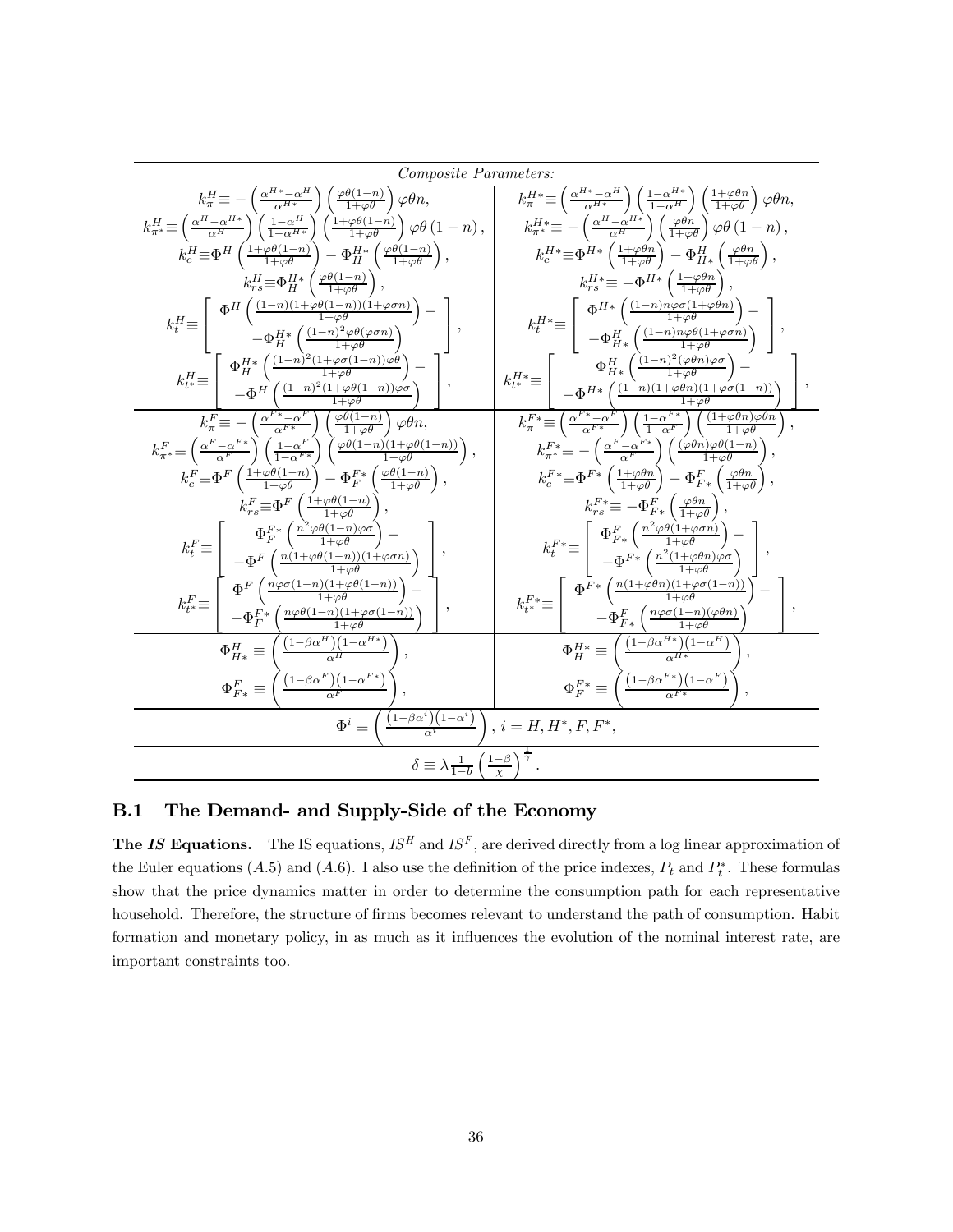The relative IS equation,  $IS^R$ , is obtained by substracting the  $IS^F$  from the  $IS^H$  equation, i.e.

$$
\frac{\gamma}{1-b} \left\{ \mathbb{E} \left[ \Delta \hat{c}_{t+1} - b \Delta \hat{c}_t \mid \mathcal{H}_t \right] - \mathbb{E} \left[ \Delta \hat{c}_{t+1}^* - b \Delta \hat{c}_t^* \mid \mathcal{H}_t^* \right] \right\} \n\approx \left\{ \mathbb{E} \left[ \hat{i}_t - n \hat{\pi}_{t+1}^H - (1-n) \hat{\pi}_{t+1}^F \mid \mathcal{H}_t \right] - \mathbb{E} \left[ \hat{i}_t^* - n \hat{\pi}_{t+1}^{H*} - (1-n) \hat{\pi}_{t+1}^{F*} \mid \mathcal{H}_t^* \right] \right\} - \n- \left\{ \mathbb{E} \left[ \Delta \hat{\xi}_{t+1} \mid \mathcal{H}_t \right] - \mathbb{E} \left[ \Delta \hat{\xi}_{t+1}^* \mid \mathcal{H}_t^* \right] \right\},
$$
\n(B.1)

where I denote the inflation of the bundle  $i = H, F$  as  $\hat{\pi}_{t+1}^i = \hat{p}_{t+1}^i - \hat{p}_t^i$ . I argue that the expected consumption growth rate differential across countries is affected by the habit, the nominal interest rates, the dynamics of prices for domestic and foreign firms, and preference shocks. I interpret the arguments inside the first bracket on the right-hand side of the equation as the difference between Fisher's real interest rate at home and abroad. This risk-sharing condition also depends on the different information available to households in either country.

The MM Equations. The MM equations,  $MM^H$  and  $MM^F$ , are easily derived from the money-market clearing conditions. A pair of stable money demand functions à la Cagan is obtained from the log linear approximation of the representative household's first-order conditions in  $(A.7)$  and  $(A.8)$ . The demand for real balances depends on the nominal interest rate, per capita consumption (instead of aggregate output), habit formation, consumption prices, and monetary shocks.

If I take the difference between the  $MM^H$  and  $MM^F$  equations, I can express the interest rate differential as,

$$
\widehat{i}_t^R \approx \gamma \left(\frac{1-\beta}{\beta}\right) \left[ \frac{1}{1-b} \left( \widehat{c}_t^R - b\widehat{c}_{t-1}^R \right) - \left( \widehat{m}_t - \widehat{m}_t^* \right) + \left( \widehat{p}_t - \widehat{p}_t^* \right) \right],\tag{B.2}
$$

where the relative consumption is defined as  $\hat{c}_t^R \equiv \hat{c}_t - \hat{c}_t^*$  and the interest rate spread as  $\hat{i}_t^R \equiv \hat{i}_t - \hat{i}_t^*$ . In other words, the interest rate differential moves with relative monetary shocks, relative consumption (adjusted by the habit) across countries, and relative CPI prices.

The AS Equations<sup>30</sup>. The AS equations,  $AS^H$ ,  $AS^{H*}$ ,  $AS^F$  and  $AS^{F*}$ , come from a model with Calvostyle price-setting firms and LCP pricing. The pair of equations  $AS^H$  and  $AS^{H*}$  is obtained from the log linearization of the optimal price-setting rules, equations  $(A.13)$  and  $(A.14)$ , and the home and foreign price sub-indexes of the domestic bundle, equations (A.15) and (A.16). Similarly, I derive the pair  $AS^F$  and  $AS^{F*}$ from the log linearization of the foreign firms' first-order conditions and the price sub-indexes of the foreign bundle of goods.

The inflation dynamics depend on the expectations of the future inflation rate given all the available information, and deviations of the real marginal cost from steady state. The specification of the real marginal cost is linked to output demand through the market clearing conditions and the linearity of technology. I obtain the log linear approximation of the labor supply functions from the representative household's firstorder conditions in  $(A.9)$  and  $(A.10)$ . I also approximate the domestic output demand described in  $(A.11)$ and (A.12), and the corresponding counterparts for the foreign output demand. Then, I observe that the

 $30$ An important feature of my model is that while preferences and technologies are symmetric, the nominal side (pricing contracts) is more asymmetric. This shows up on the aggregate supply (or  $AS$ ) equations.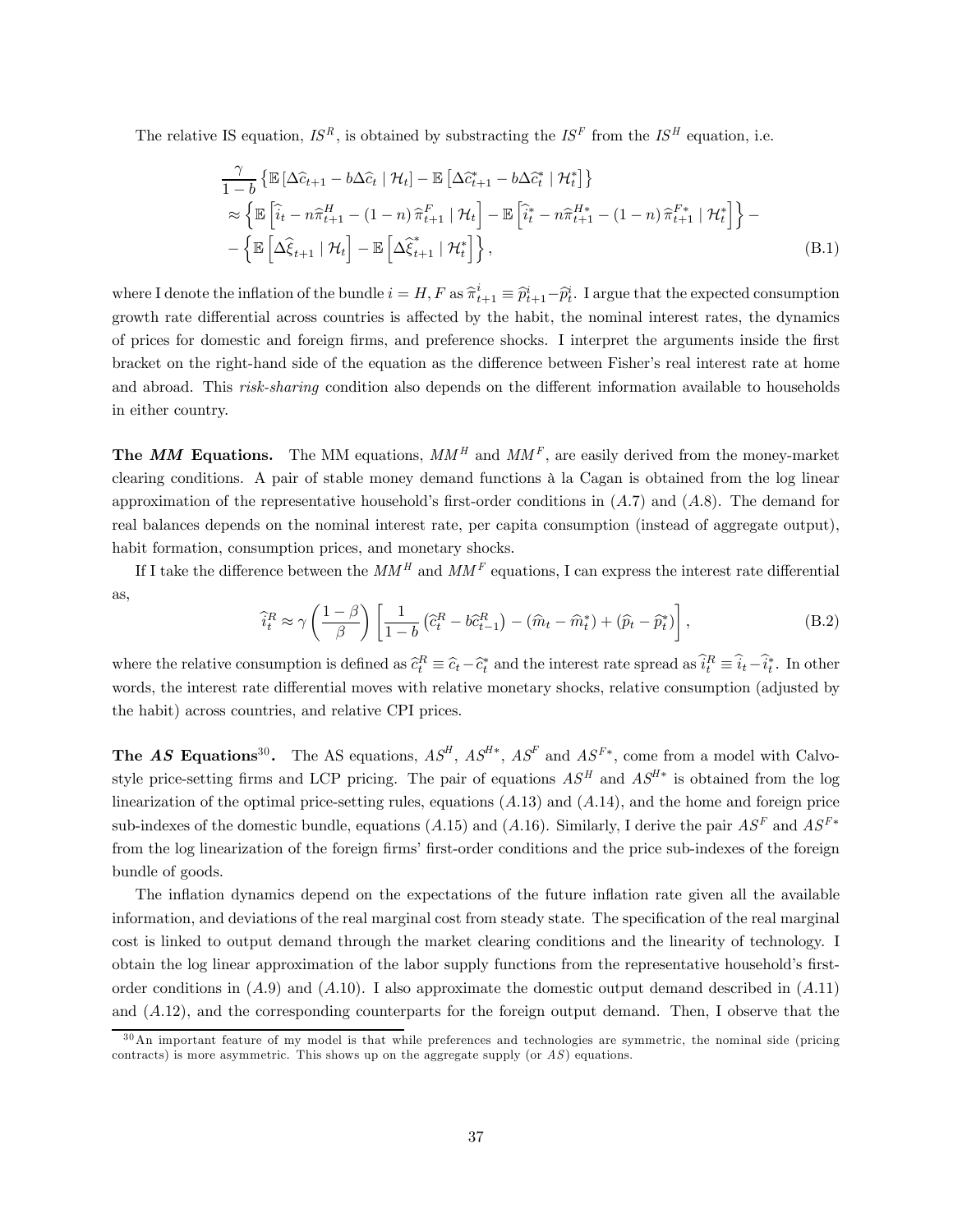real marginal cost moves with relative prices in both currencies, per capita consumption, the real exchange rate, and random TFP shocks.

**Other Definitions.** The RP equations, RP, are directly derived from the definitions of relative prices in (8). They show that movements in relative prices depend on the inflation differential between imported goods and local goods expressed in units of the local currency. These definitions point out that relative prices are directly linked to the price-setting strategy of firms. The model is completed with the RS equation, RS, which approximates the real exchange rate as a weighted combination of the nominal exchange rate and the firms' pricing differences across markets. This characterization is based upon the log linear approximation of the domestic CPI price in (4), its symmetric foreign counterpart, and the definition of the real exchange rate itself in (7).

#### B.2 The Current Account and the Role of Financial Intermediaries

**The CA Equation.** I linearize the resource constraint, equation  $(A.20)$ , around its deterministic steady state. The approximation is with respect to the level of real net foreign assets and the log of per capita consumption and prices. As a consequence, I derive the fundamental CA equation, CA, as follows

$$
\beta \widehat{B}_t^{RF} \approx \widehat{B}_{t-1}^{RF} + \widehat{c} \widehat{a}_t, \n\widehat{c} \widehat{a}_t \equiv (1-n) \left[ (\sigma - 1) \widehat{t}_t^W + \widehat{r} s_t - \widehat{c}_t^R \right],
$$
\n(B.5)

where  $\hat{ca}_t$  measures the per capita (real) current account and  $\hat{t}_t^W \equiv n\hat{t}_t - (1 - n)\hat{t}_t^*$  tracks the world relative prices<sup>31</sup>.  $\widehat{B}_t^{RF} \equiv \frac{S_t B_t^F}{P_t} \frac{1}{C}$  represents the real per capita net foreign asset position instrumented by the representative financial intermediary, relative to domestic steady state consumption. Hence, changes in  $\hat{B}_t^{RF}$ can be interpreted as movements in the capital account. The CA equation is similar to the expression derived by Thoenissen (2003) around the zero-current account steady state.

The UIP Condition. The UIP equation, UIP, comes from the log linearization of the representative financial intermediary's first-order condition in (A.17). Deviations of the UIP condition, hence, are proportional to the position in real net foreign assets taken by the intermediary, and unrelated to the LOOP condition. Unless the current account is balanced each period, the UIP condition does not hold, i.e.

$$
\mathbb{E}\left[\Delta\widehat{s}_{t+1} - \widehat{i}_t^R - \delta\widehat{B}_t^{RF} \mid \mathcal{I}_t\right] \approx 0,\tag{B.6}
$$

and the spread in nominal interest rates reflects movements in the expected exchange rate and a foreign exchange risk premium. The premium is time-varying and depends on the size of the real net foreign asset position,  $\widehat{B}_t^{RF}$ , and the cost of bond-holdings,  $\delta \equiv \lambda \frac{1}{1-b} \left( \frac{1-\beta}{\chi} \right)$  $\int_{0}^{\frac{1}{\gamma}}$ . The composite parameter  $\delta$  measures the elasticity of the interest rate differential to movements in real net foreign assets. The risk premium is positive or negative depending on whether the financial intermediary is a borrower or a lender for the home country.

<sup>&</sup>lt;sup>31</sup>Whenever  $\hat{t}^{W}_{t} > 0$ , then foreign-produced goods are relatively more expensive and world demand is shifted towards homeproduced goods.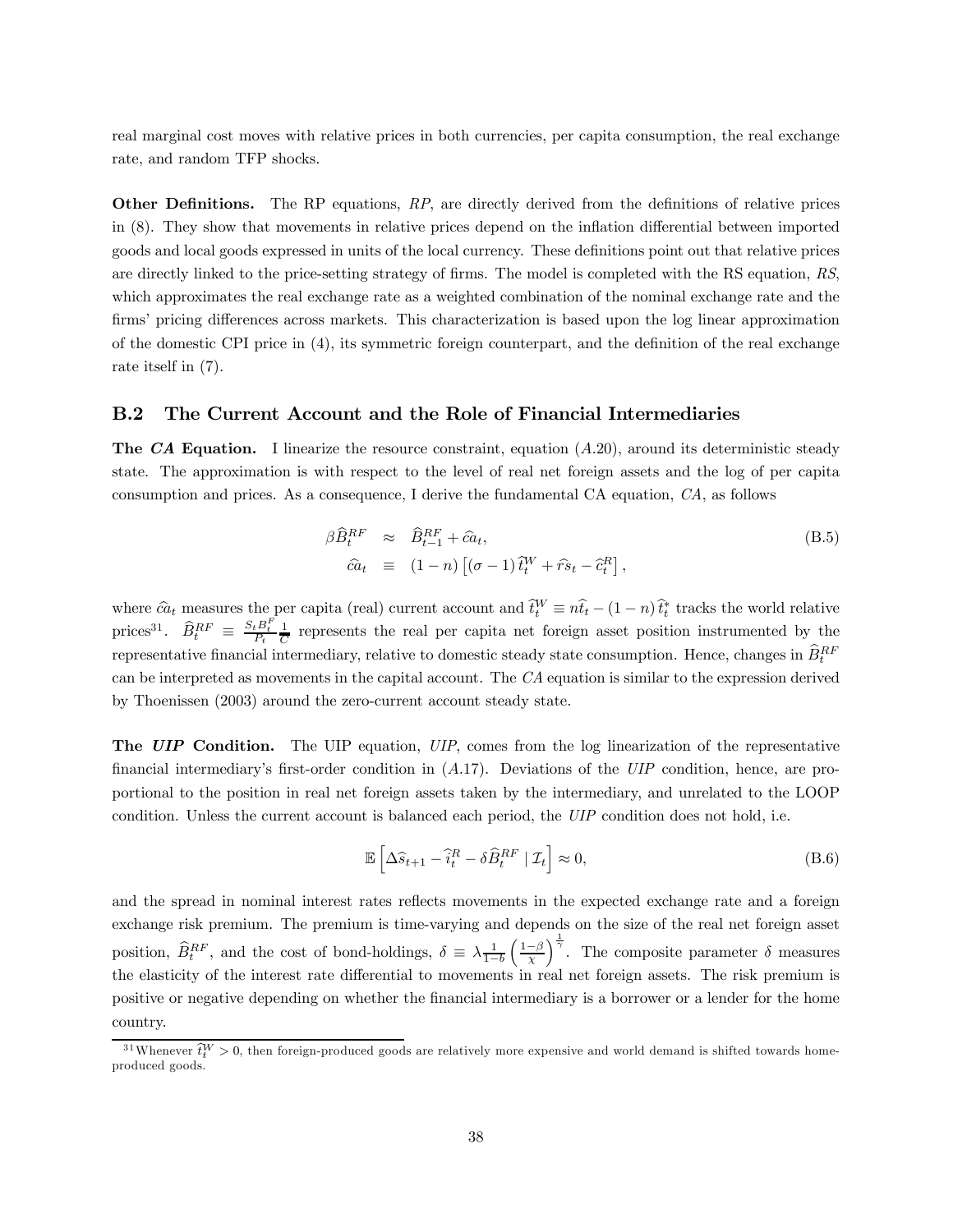## C Description of the Dataset

I identify the United States with the home country and the 12 member country Euro-zone (Austria, Belgium, Finland, France, Germany, Greece, Ireland, Italy, Luxembourg, Netherlands, Portugal, and Spain) with the foreign country. I also report some data for the United Kingdom for comparison purposes. Whenever possible I use data sources comparable to those of Chari et al. (2002), and similarly collect all quarterly data spanning the post-Bretton Woods period of 1973:I-2006:III (for a total of 135 observations per series). The sample period considered ends up before Slovenia became a member of the Euro-zone in January 2007. All data (except nominal prices, interest rates and exchange rates) is seasonally adjusted.

The Euro currency was introduced in non-physical form (travellers' checks, electronic transfers, banking, etc.) and the bilateral exchange rates where locked for all participating countries on January 1, 1999 (on June 19, 2000 for Greece). The new notes and coins did not circulate until January 1st, 2002. Whenever available, I rely on aggregate data computed by the OECD methodology to preclude exchange rate movements from affecting the real variables. I also construct a synthetic GDP-weighted series for the U.S. Dollar/Euro nominal exchange rate and the EURIBOR prior to 2001 based on country-by-country data. More details can be found in the dataset's companion description file.

Data Series. I collect information on real output (rgdp), real consumption (rcons), consumer price indexes (cpi), nominal exchange rates (ner), employment (emp), short-term nominal interest rates (i), population size (n), U.S. terms of trade (tot), and money with zero maturity (mzm).

◦ Real output (rgdp). Data at quarterly frequency, transformed to millions of national currency, and seasonally adjusted. Source: OECD's Main Economic Indicators, and OECD's Quarterly National Accounts.

◦ Real consumption (rcons). Data at quarterly frequency, transformed to millions of national currency, and seasonally adjusted. Source: OECD's Main Economic Indicators, and OECD's Quarterly National Accounts.

◦ Consumer price indexes (cpi). Data at quarterly frequency, expressed in percentages, and not seasonally adjusted. Source: OECD's Main Economic Indicators.

◦ Nominal exchange rate (ner). Data at quarterly frequency, transformed to be quoted as U.S. Dollars per National Currency (US\$/National Currency), and not seasonally adjusted. Sources: Board of Governors of the Federal Reserve System, IMF's International Financial Statistics, and OECD's Annual National Accounts.

◦ Employment (emp). Data at quarterly frequency, expressed in thousands of employees and selfemployed individuals, and seasonally adjusted. Source: OECD's Economic Outlook.

◦ (Working-age) Population between 15-64 years old (pop): Data at quarterly frequency, expressed in thousands of individuals, and seasonally adjusted. Source: OECD's Economic Outlook.

◦ Money market interest rates at 3-month maturity (i): Data at quarterly frequency, expressed in percentages, and not seasonally adjusted. Source: Eurostat.

 $\circ$  U.S. terms of trade (for all goods and services) = U.S. import deflator (for all goods and services) / U.S. export deflator (for all goods and services) (tot): Data at quarterly frequency, expressed in percentages, and not seasonally adjusted. Source: OECD's Economic Outlook.

◦ Money with zero maturity (mzm): Data at quarterly frequency, expressed in millions of the national currency, and seasonally adjusted. Source: Board of Governors of the Federal Reserve System, Bank of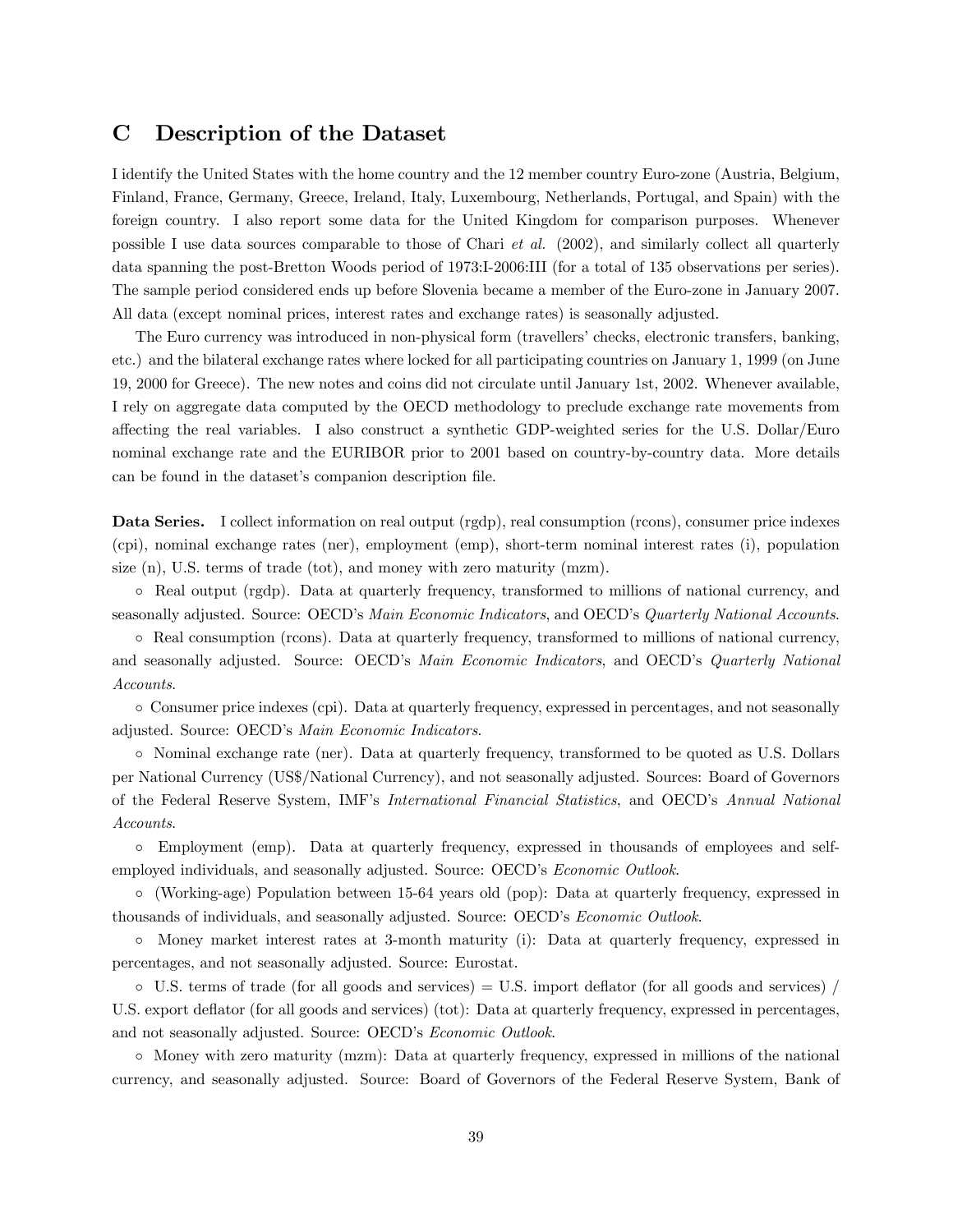England, and European Central Bank.

Updating Procedure. The real output (rgdp), real consumption (rcons), employment (emp), and the money with zero maturity (mzm) are expressed in per capita terms dividing each one of these series by the population size (n). I compute the ratio of CPI indexes,  $P_t^R \equiv$  $\left(\frac{P_t^*}{P_t}\right)$  $\int_{0}^{-1}$ , the real exchange rate,  $RS_t \equiv \frac{S_t P_t^*}{P_t}$ , and the consumption differential across countries,  $C_t^R \equiv \frac{C_t}{C_t^*}$ , from the dataset described before. Similarly, I proxy the exogenous shocks as follows,

> productivity shocks  $\{a, a^*\}\equiv$  per capita rgdp / per capita emp, preference shocks  $\{\xi, \xi^*\}\equiv \mu \cdot [i(-1) - 100 \cdot (\ln (cpi) - \ln (cpi (-1)))]$ ,  $\mu = 0.1$ , monetary supply shocks  ${m, m^*} \equiv$  mzm.

I express all variables in logs, except the nominal short-term interest rates and the preference shocks. I also multiply all data by 100, except the nominal short-term interest rates (which come already in percentages) and the preference shocks. Finally, all series are Hodrick-Prescott (H-P) filtered to eliminate their underlying trend. I use the H-P smoothing parameter at 1600 for my quarterly dataset.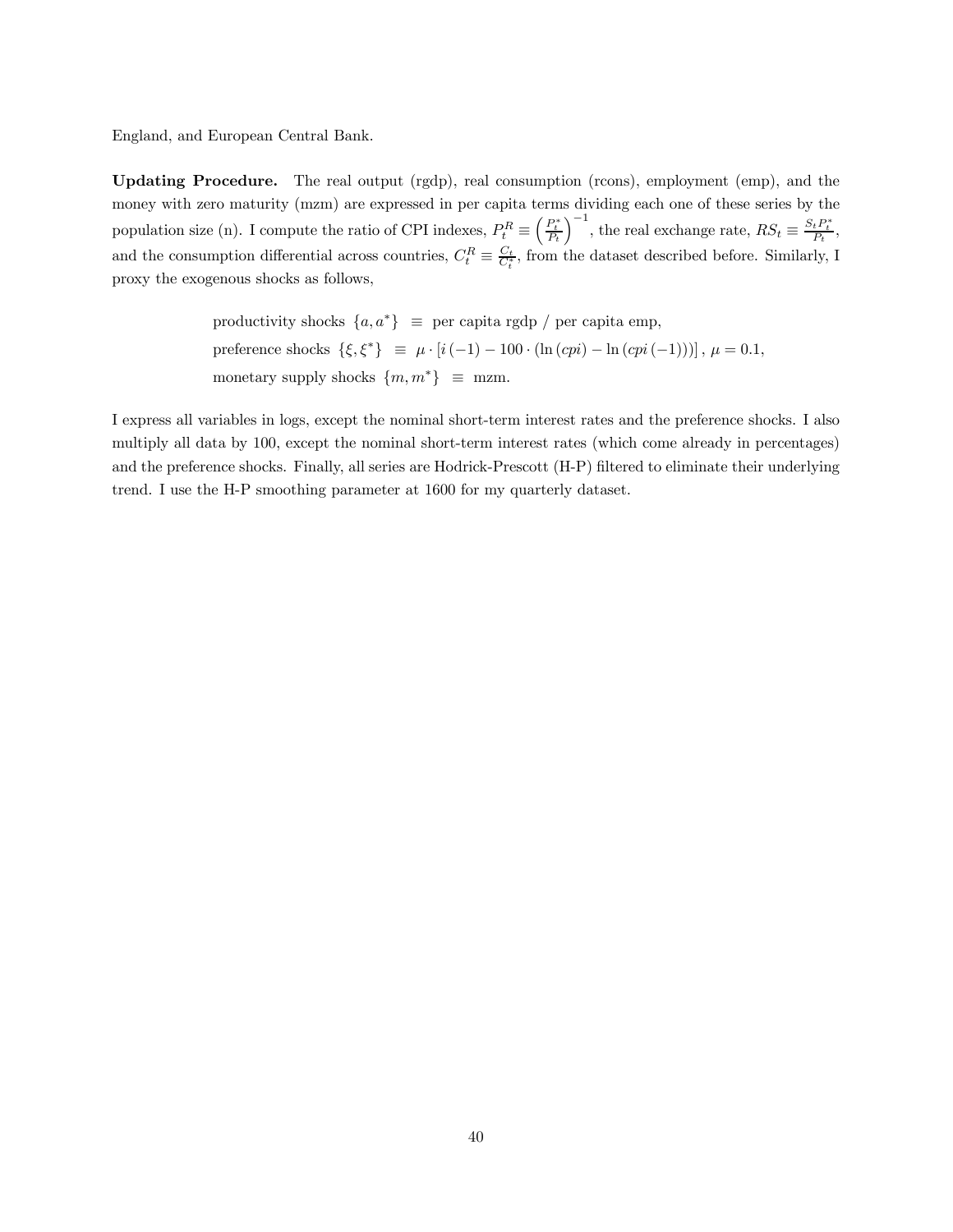# Tables

Table 1: The Standard Deviations and First-order Autocorrelations of the Exchange Rates.

| Historical Statistics: Standard Deviations |             |                               |                                     |                       |                                    |                                                     |                                 |                                 |          |  |
|--------------------------------------------|-------------|-------------------------------|-------------------------------------|-----------------------|------------------------------------|-----------------------------------------------------|---------------------------------|---------------------------------|----------|--|
| Foreign Country                            | $\sigma(c)$ | $(\widehat{c}^*)$<br>$\sigma$ | $\sigma(\widehat{c}^R)$             | $\sigma(\widehat{p})$ | $\sigma\left(\widehat{p}^*\right)$ | $1-\widehat{p}^{R}$                                 | $(\widehat{rs})$                | $(\widehat{s})$                 | $_{tot}$ |  |
| U.K.                                       | 1.236       | 1.535                         | 1.568                               | 1.373                 | 1.744                              | 1.544                                               | 7.533                           | 7.795                           | 2.709    |  |
| Euro <sub>12</sub>                         | 1.236       | 1.044                         | 1.232                               | 1.373                 | 0.908                              | 1.287                                               | 7.683                           | 7.989                           | 2.709    |  |
|                                            |             |                               |                                     |                       |                                    | Historical Statistics: First-Order Autocorrelations |                                 |                                 |          |  |
| Foreign                                    | $\rho(c)$   | $\rho(\widehat{c}^*)$         | $\rho\left( \widehat{c}^{R}\right)$ | $\rho(\widehat{p})$   | $\rho\left(\widehat{p}^*\right)$   | $\sqrt{-\hat{p}^{R}}$                               | $\rho\left(\widehat{rs}\right)$ | $\rho\left( \widehat{s}\right)$ |          |  |
| U.K.                                       | 0.866       | 0.788                         | 0.748                               | 0.933                 | 0.823                              | 0.774                                               | 0.823                           | 0.843                           | 0.817    |  |
| Euro <sub>12</sub>                         | 0.866       | 0.822                         | 0.800                               | 0.933                 | 0.918                              | 0.928                                               | 0.848                           | 0.859                           | 0.817    |  |

The standard deviations and first-order autocorrelations of the exchange rates, the CPI prices, the terms of trade and the per capita consumption in the U.S., the U.K. and the Euro-zone (12). Quarterly sample: 1973:I-2006:III. Sources: OECD and FRB/FRBNY.

This table reports the statistics after each series has been expressed in logs, multiplied by 100 and H-P filtered (smoothing parameter=1600). The superscript "\*" denotes the foreign country, while no superscript indicates the U.S. The superscript "R" denotes a relative variable, computed as the ratio of the U.S. value over the foreign value.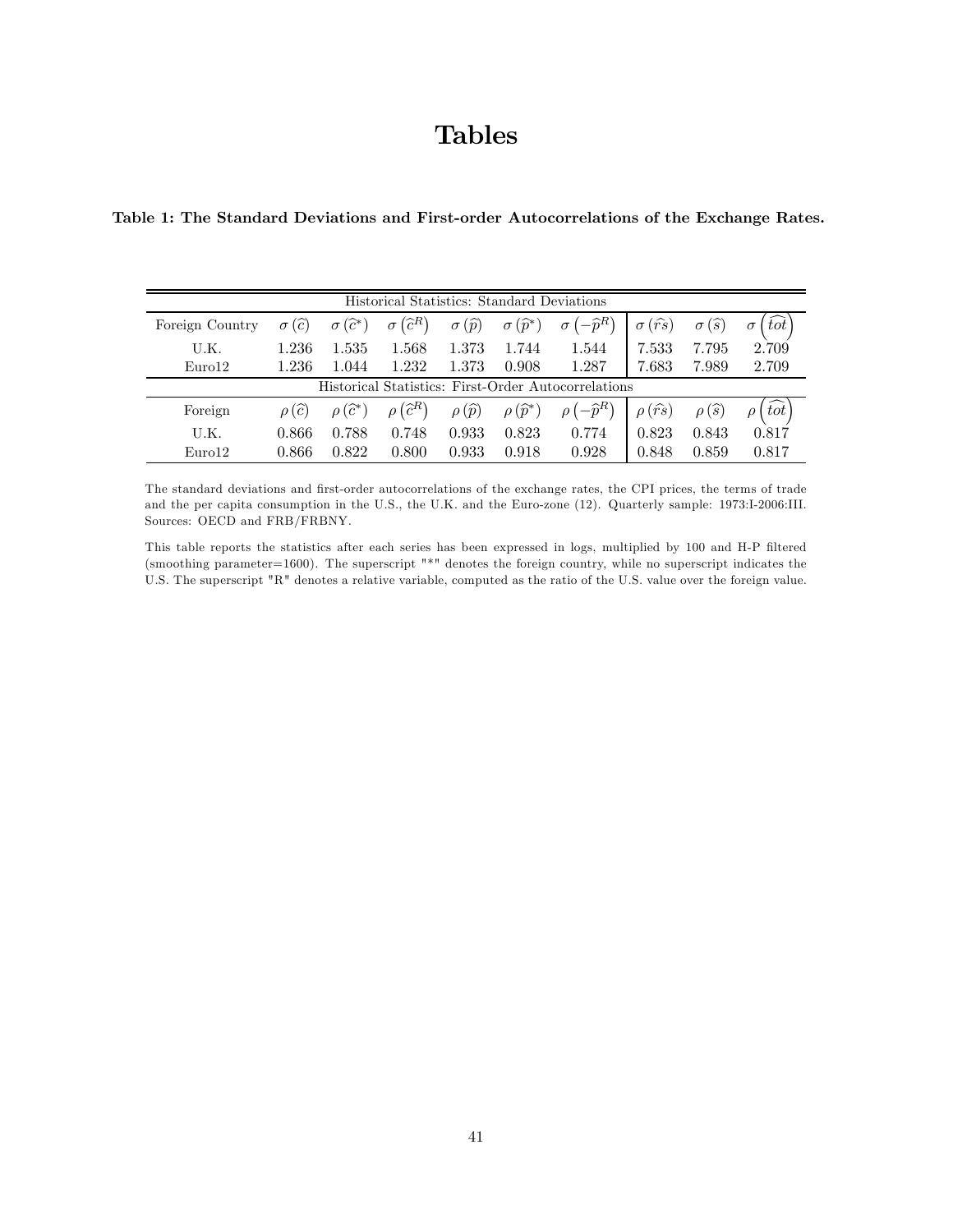Table 2: The Cross-correlation of the Exchange Rates.

|                                | Historical Statistics: The Correlation Matrix for the US-UK. |                 |                 |               |                 |                  |                |               |                  |  |  |  |
|--------------------------------|--------------------------------------------------------------|-----------------|-----------------|---------------|-----------------|------------------|----------------|---------------|------------------|--|--|--|
|                                | $\widehat{c}$                                                | $\widehat{c}^*$ | $\widehat{c}^R$ | $\widehat{p}$ | $\widehat{p}^*$ | $-\widehat{p}^R$ | $\widehat{rs}$ | $\widehat{s}$ | $\overline{tot}$ |  |  |  |
| $\widehat{c}$                  |                                                              | 0.376           | 0.421           | $-0.770$      | $-0.499$        | 0.121            | $-0.188$       | $-0.206$      | $-0.447$         |  |  |  |
| $\widehat{c}^*$                |                                                              |                 | $-0.683$        | $-0.193$      | $-0.543$        | $-0.441$         | 0.320          | 0.397         | 0.074            |  |  |  |
| $\hat{c}^R$                    |                                                              |                 |                 | $-0.419$      | 0.138           | 0.528            | $-0.462$       | $-0.551$      | $-0.425$         |  |  |  |
| $\widehat{p} \\ \widehat{p}^*$ |                                                              |                 |                 |               | 0.531           | $-0.289$         | 0.209          | 0.260         | 0.595            |  |  |  |
|                                |                                                              |                 |                 |               |                 | 0.657            | 0.103          | $-0.031$      | 0.192            |  |  |  |
| $-\widehat{p}^R$               |                                                              |                 |                 |               |                 |                  | $-0.070$       | $-0.266$      | $-0.312$         |  |  |  |
| $\bar{r}$                      |                                                              |                 |                 |               |                 |                  |                | 0.980         | 0.481            |  |  |  |
| $\widehat{s}$                  |                                                              |                 |                 |               |                 |                  |                |               | 0.527            |  |  |  |
| $\widehat{tot}$                |                                                              |                 |                 |               |                 |                  |                |               |                  |  |  |  |

The cross-correlation of the exchange rates, the CPI prices, the terms of trade and the per capita consumption in the U.S. and the U.K. Quarterly sample: 1973:I-2006:III. Sources: OECD and FRB/FRBNY.

This table reports the statistics after each series has been expressed in logs, multiplied by 100 and H-P filtered (smoothing parameter=1600). The superscript "\*" denotes the U.K., while no superscript indicates the U.S. The superscript "R" denotes a relative variable, computed as the ratio of the U.S. value over the U.K. value.

|                                               | Historical Statistics: The Correlation Matrix for the US-Euro12. |                 |                 |               |                 |                  |                |               |          |  |  |  |
|-----------------------------------------------|------------------------------------------------------------------|-----------------|-----------------|---------------|-----------------|------------------|----------------|---------------|----------|--|--|--|
|                                               | $\widehat{c}$                                                    | $\widehat{c}^*$ | $\widehat{c}^R$ | $\widehat{p}$ | $\widehat{p}^*$ | $-\widehat{p}^R$ | $\widehat{rs}$ | $\widehat{s}$ | tot      |  |  |  |
| $\widehat{c}$                                 |                                                                  | 0.426           | 0.642           | $-0.770$      | $-0.560$        | 0.427            | $-0.007$       | $-0.076$      | $-0.447$ |  |  |  |
| $\widehat{c}^*$                               |                                                                  |                 | $-0.420$        | $-0.138$      | $-0.681$        | $-0.334$         | 0.266          | 0.309         | 0.164    |  |  |  |
| $\hat{c}^R$                                   |                                                                  |                 |                 | $-0.656$      | 0.015           | 0.711            | $-0.233$       | $-0.338$      | $-0.587$ |  |  |  |
| $\widehat{p}$                                 |                                                                  |                 |                 | 1             | 0.423           | $-0.769$         | $-0.176$       | $-0.045$      | 0.595    |  |  |  |
| $\widehat{p}^*$                               |                                                                  |                 |                 |               |                 | 0.254            | $-0.492$       | $-0.514$      | $-0.004$ |  |  |  |
| $-\widehat{p}^R \over \widehat{r}\widehat{s}$ |                                                                  |                 |                 |               |                 |                  | $-0.160$       | $-0.314$      | $-0.637$ |  |  |  |
|                                               |                                                                  |                 |                 |               |                 |                  |                | 0.987         | 0.275    |  |  |  |
| $\widehat{s}$                                 |                                                                  |                 |                 |               |                 |                  |                |               | 0.367    |  |  |  |
| $\widehat{tot}$                               |                                                                  |                 |                 |               |                 |                  |                |               |          |  |  |  |

The cross-correlation of the exchange rates, the CPI prices, the terms of trade and the per capita consumption in the U.S. and the Euro-zone (12). Quarterly sample: 1973:I-2006:III. Sources: OECD and FRB/FRBNY.

This table reports the statistics after each series has been expressed in logs, multiplied by 100 and H-P filtered (smoothing parameter=1600). The superscript "\*" denotes the Euro-zone (12), while no superscript indicates the U.S. The superscript "R" denotes a relative variable, computed as the ratio of the U.S. value over the Euro-zone value.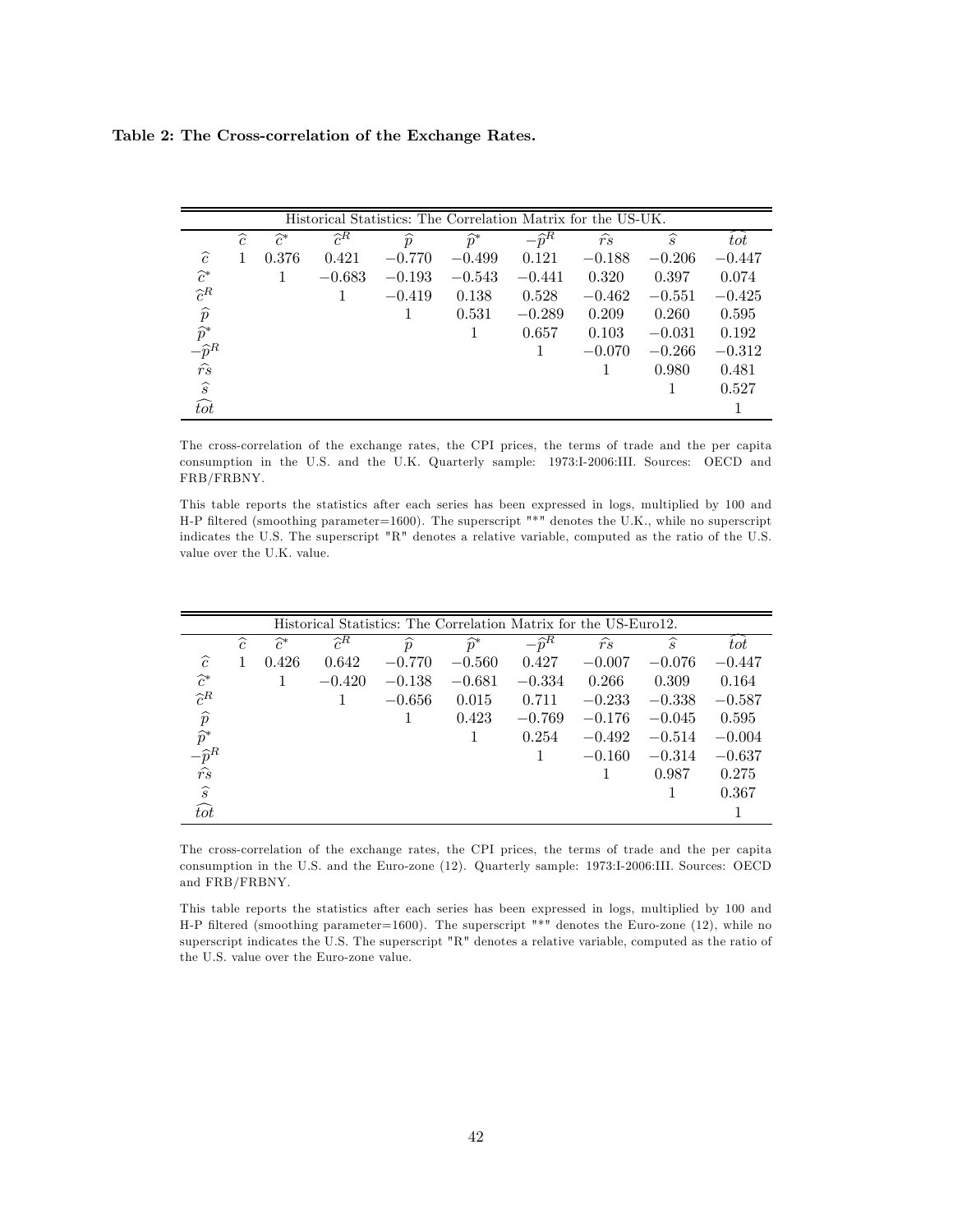#### Table 3: The Benchmark Parametrization.

|                                                 |                 | Benchmark | Sensitivity Analysis |
|-------------------------------------------------|-----------------|-----------|----------------------|
| Parameters on Households' Preferences:          |                 |           |                      |
| Discount Factor                                 | $\beta =$       | 0.99264   |                      |
| Elasticity of Intratemporal Substitution        | $\sigma =$      | 1.5       |                      |
| Elasticity of Substitution across Varieties     | $\theta =$      | 7.88      |                      |
| Coeff. of Relative Risk Aversion on Consumption | $\gamma =$      | 5         |                      |
| Elasticity of Labor Supply                      | $\varphi =$     | 0.47      |                      |
| Home Population Size                            | $n =$           | 0.5       |                      |
| Rate of Habit Formation                         | $b=$            | $\theta$  | (0, 0.7)             |
| Parameters on Contract Duration for Firms:      |                 |           |                      |
| Domestic Firms, Domestic Market                 | $\alpha^H =$    | 0.62      | (0.407, 0.77)        |
| Foreign Firms, Domestic Market                  | $\alpha^{H*} =$ | 0.62      | (0.407, 0.77)        |
| Domestic Firms, Foreign Market                  | $\alpha^F =$    | 0.62      | (0.407, 0.77)        |
| Foreign Firms, Foreign Market                   | $\alpha^{F*}=$  | 0.62      | (0.407, 0.77)        |
| Parameters of the Financial Intermediaries:     |                 |           |                      |
| Cost of Borrowing                               |                 | 0         | (0, 0.007)           |

The table defines benchmark parameterization and the choice of a range of values to perform a sensitivity analysis on the structural parameters.

The results of the sensitivity analysis for a given parameter are discussed in the paper, but not always reported. They can be obtained directly from the author upon request.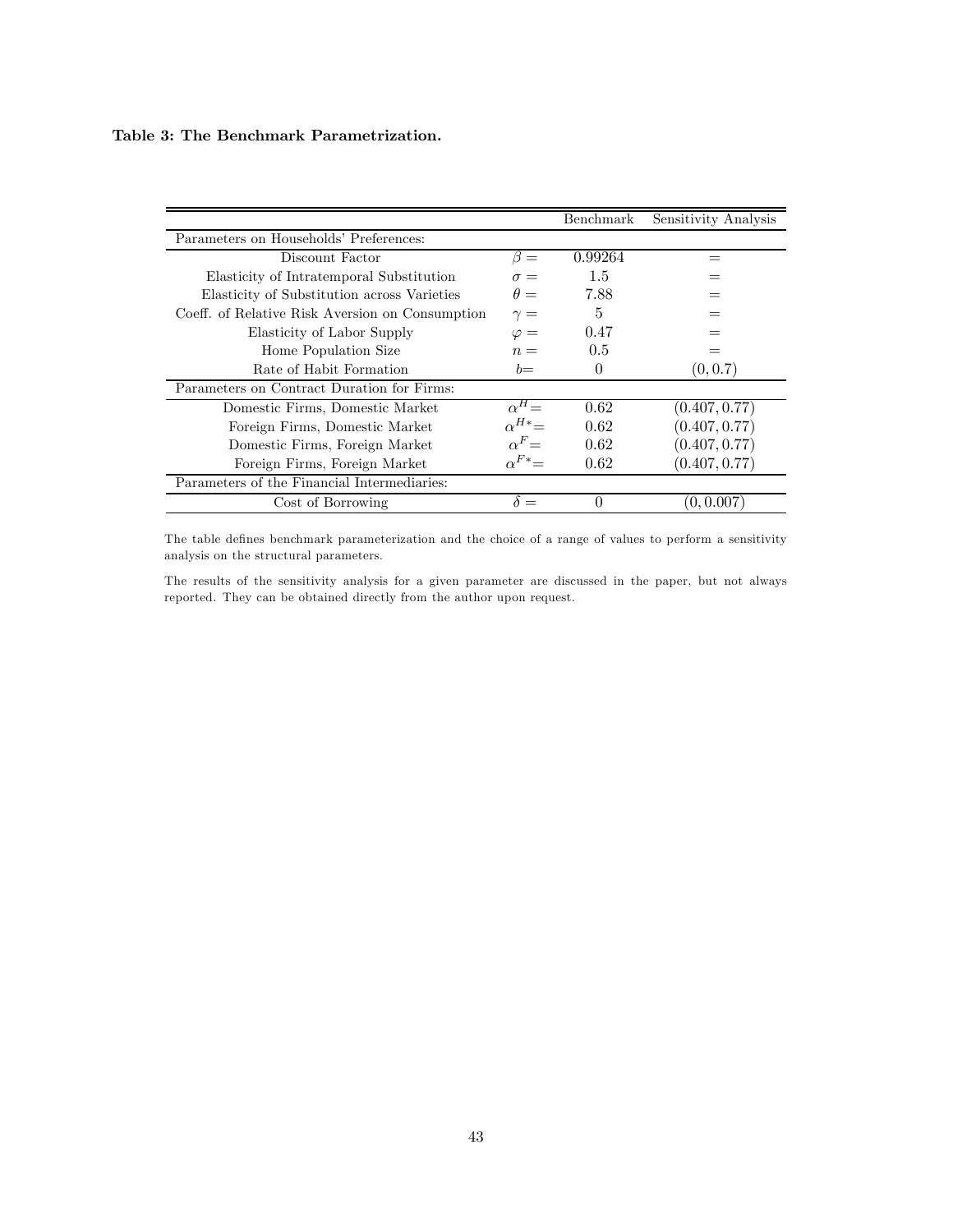| Table 4: The VAR(1) Estimate for the Exogenous Shocks. |  |  |  |  |  |
|--------------------------------------------------------|--|--|--|--|--|
|--------------------------------------------------------|--|--|--|--|--|

|                                         |               | Unrestricted Vector Autoregression: VAR Estimates. |              |                   |               |                 |
|-----------------------------------------|---------------|----------------------------------------------------|--------------|-------------------|---------------|-----------------|
|                                         | $\widehat{a}$ | $\widehat{a}^*$                                    | ξ            | $\widehat{\xi}^*$ | $\widehat{m}$ | $\widehat{m}^*$ |
| $\widehat{a}(-1)$                       | 0.629733      | 0.230683                                           | 0.026259     | 0.006613          | $-0.410905$   | 0.154250        |
|                                         | (0.06884)     | (0.08196)                                          | (0.00998)    | (0.00873)         | (0.22729)     | (0.09927)       |
|                                         | [9.14727]     | [2.81468]                                          | [2.63128]    | [0.75745]         | $[-1.80787]$  | [1.55382]       |
| $\widehat{a}^*(-1)$                     | $-0.036490$   | 0.625283                                           | 0.011617     | 0.016107          | $-0.508933$   | 0.052552        |
|                                         | (0.06738)     | (0.08022)                                          | (0.00977)    | (0.00854)         | (0.22246)     | (0.09716)       |
|                                         | $[-0.54155]$  | [7.79507]                                          | [1.18935]    | [1.88505]         | $[-2.28779]$  | [0.54088]       |
|                                         | $-1.013730$   | 0.732993                                           | 0.411090     | 0.045075          | 1.172220      | $-0.332070$     |
| $\hat{\xi}(-1)$                         | (0.66246)     | (0.78864)                                          | (0.09603)    | (0.08401)         | (2.18709)     | (0.95525)       |
|                                         | $[-1.53026]$  | [0.92944]                                          | [4.28080]    | [0.53656]         | [0.53597]     | $[-0.34763]$    |
|                                         | $-0.994457$   | $-1.520153$                                        | $-0.002674$  | 0.779898          | 0.774224      | 0.514914        |
| $\widehat{\xi}^*(-1)$                   | (0.50616)     | (0.60257)                                          | (0.07337)    | (0.06419)         | (1.67108)     | (0.72987)       |
|                                         | $[-1.96470]$  | $[-2.52276]$                                       | $[-0.03644]$ | [12.1503]         | [0.46331]     | [0.70548]       |
| $\hat{m}(-1)$                           | 0.006538      | $-0.007544$                                        | $-0.014241$  | $-0.002399$       | 0.929400      | $-0.005039$     |
|                                         | (0.02070)     | (0.02465)                                          | (0.00300)    | (0.00263)         | (0.06835)     | (0.02986)       |
|                                         | [0.31576]     | $[-0.30609]$                                       | $[-4.74484]$ | $[-0.91362]$      | [13.5968]     | $[-0.16877]$    |
| $\widehat{m}^*(-1)$                     | $-0.048203$   | $-0.003948$                                        | $-0.002418$  | $-0.006407$       | 0.220953      | 0.623044        |
|                                         | (0.05947)     | (0.07080)                                          | (0.00862)    | (0.00754)         | (0.19635)     | (0.08576)       |
|                                         | $-0.81052$    | $-0.05576$                                         | $-0.28047$   | $-0.84948$        | [1.12532]     | [7.26515]       |
| R-squared                               | 0.597871      | 0.610109                                           | 0.658485     | 0.672485          | 0.821959      | 0.452414        |
| Adj. R-squared                          | 0.581656      | 0.594388                                           | 0.644715     | 0.659279          | 0.814780      | 0.430334        |
| Sum sq. resids                          | 33.75111      | 47.83320                                           | 0.709245     | 0.542760          | 367.8790      | 70.17849        |
| S.E. equation                           | 0.521715      | 0.621089                                           | 0.075629     | 0.066160          | 1.722430      | 0.752300        |
| F-statistic                             | 36.87179      | 38.80756                                           | 47.81766     | 50.92168          | 114.4941      | 20.48966        |
| Log likelihood                          | $-96.80814$   | $-119.4741$                                        | 154.2588     | 171.6485          | $-252.0763$   | $-144.3900$     |
| Akaike AIC                              | 1.581664      | 1.930370                                           | $-2.280904$  | $-2.548438$       | 3.970404      | 2.313692        |
| Schwarz SC                              | 1.714011      | 2.062718                                           | $-2.148556$  | $-2.416090$       | 4.102752      | 2.446040        |
| Mean dependent                          | $-0.034542$   | $-0.025263$                                        | $-0.001005$  | 0.000151          | $-0.001382$   | 0.006440        |
| S.D. dependent                          | 0.806616      | 0.975211                                           | 0.126882     | 0.113343          | 4.002195      | 0.996738        |
| Determinant resid covariance (dof adj.) |               |                                                    | $1.80E - 06$ |                   |               |                 |
| Determinant resid covariance            |               |                                                    | $1.36E - 06$ |                   |               |                 |
| Log likelihood                          |               |                                                    | $-228.5377$  |                   |               |                 |
| Akaike information criterion            |               |                                                    | 4.069811     |                   |               |                 |
| Schwarz criterion                       |               |                                                    | 4.863897     |                   |               |                 |

The table identifies the unrestricted VAR(1) estimates used to calibrate the structure of the stochastic process for the exogenous shocks in the model. Quarterly sample (adjusted): 1974:II-2006:III. Included observations: 130 after adjustments. Standard errors in () and t-statistics in [].

This table reports the estimates after each series (except the preference shocks) has been expressed in logs and multiplied by 100. All series are H-P filtered (smoothing parameter=1600). The superscript "\*" denotes the Euro-zone (12), while no superscript indicates the U.S.

The results may be sensitive to the data used to represent (or proxy) for the exogenous shocks of the model. I have experimented with other alternative datasets and specifications, but chose not to report the findings here. More details can be obtained directly from the author upon request.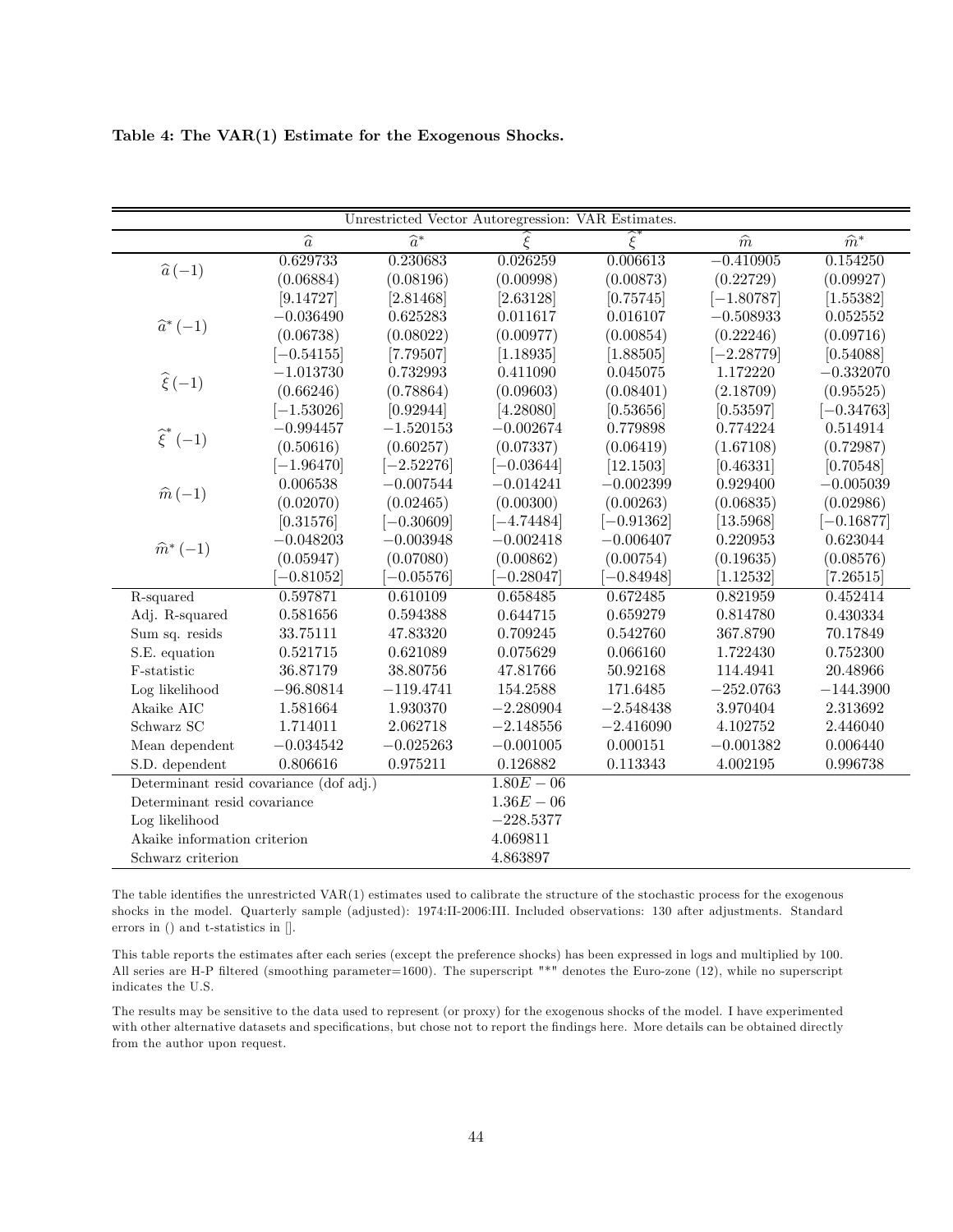|                       |                                            | Restricted Vector Autoregression: VAR Estimates. |                                            |                                      |                                            |                                      |
|-----------------------|--------------------------------------------|--------------------------------------------------|--------------------------------------------|--------------------------------------|--------------------------------------------|--------------------------------------|
|                       | $\widehat{a}$                              | $\widehat{a}^*$                                  |                                            | $\tilde{\xi}$                        | $\widehat{m}$                              | $\widehat{m}^*$                      |
| $\widehat{a}(-1)$     | 0.617028<br>(0.064006)<br>[9.640096]       | 0.206849<br>(0.078309)<br>[2.641440]             | 0.031405<br>(0.008628)<br>[3.639724]       | $\overline{0}$                       | $-0.479832$<br>(0.212063)<br>$[-2.262687]$ | 0.139174<br>(0.081528)<br>[1.707062] |
| $\widehat{a}^*(-1)$   | $\overline{0}$                             | 0.664639<br>(0.058219)<br>[11.41627]             | $\theta$                                   | 0.018137<br>(0.006086)<br>[2.980305] | $-0.366607$<br>(0.171143)<br>$[-2.142105]$ | $\overline{0}$                       |
| $\widehat{\xi}(-1)$   | $-1.297907$<br>(0.409074)<br>$[-3.172792]$ | $\Omega$                                         | 0.417548<br>(0.091137)<br>[4.581546]       | $\overline{0}$                       | $\overline{0}$                             | $\overline{0}$                       |
| $\widehat{\xi}^*(-1)$ | $-0.878547$<br>(0.495679)<br>$[-1.772413]$ | $-1.072500$<br>(0.545799)<br>$[-1.965007]$       | $\theta$                                   | 0.823080<br>(0.052647)<br>[15.63402] | $\overline{0}$                             | $\overline{0}$                       |
| $\widehat{m}(-1)$     | $\boldsymbol{0}$                           | $\Omega$                                         | $-0.015047$<br>(0.002923)<br>$[-5.147325]$ | $\theta$                             | 0.904611<br>(0.042473)<br>[21.29839]       | $\overline{0}$                       |
| $\hat{m}^*(-1)$       | $\overline{0}$                             | $\overline{0}$                                   | $\theta$                                   | $\theta$                             | $\Omega$                                   | 0.648903<br>(0.066385)<br>[9.774887] |
| R-squared             | 0.589306                                   | 0.599965                                         | 0.653438                                   | 0.656416                             | 0.819224                                   | 0.449022                             |
| Adj. R-squared        | 0.582839                                   | 0.593665                                         | 0.647981                                   | 0.653732                             | 0.816377                                   | 0.444717                             |
| Sum sq. resids        | 34.46999                                   | 49.07775                                         | 0.719726                                   | 0.569389                             | 373.5311                                   | 70.61317                             |
| S.E. equation         | 0.520977                                   | 0.621642                                         | 0.075280                                   | 0.066696                             | 1.714990                                   | 0.742742                             |
| Log likelihood        | $-98.17806$                                | $-121.1436$                                      | 153.3052                                   | 168.5351                             | $-253.0674$                                | $-144.7914$                          |
| Akaike AIC            | 1.556585                                   | 1.909902                                         | $-2.312388$                                | $-2.562079$                          | 3.939498                                   | 2.258329                             |
| Schwarz SC            | 1.622759                                   | 1.976076                                         | $-2.246214$                                | $-2.517963$                          | 4.005672                                   | 2.302444                             |
| Mean dependent        | $-0.034542$                                | $-0.025263$                                      | $-0.001005$                                | 0.000151                             | $-0.001382$                                | 0.006440                             |
| S.D. dependent        | 0.806616                                   | 0.975211                                         | 0.126882                                   | 0.113343                             | 4.002195                                   | 0.996738                             |

The table identifies the restricted VAR(1) estimates for the exogenous shocks in the model. Quarterly sample (adjusted): 1974:II-2006:III. Included observations: 130 after adjustments. Standard errors in () and t-statistics in [].

This table reports the estimates after each series (except the preference shocks) has been expressed in logs and multiplied by 100. All series are H-P filtered (smoothing parameter=1600). The superscript "\*" denotes the Euro-zone (12), while no superscript indicates the U.S.

The results may be sensitive to the data used to represent (or proxy) for the exogenous shocks of the model. I have experimented with other alternative datasets and specifications, but chose not to report the findings here. More details can be obtained directly from the author upon request.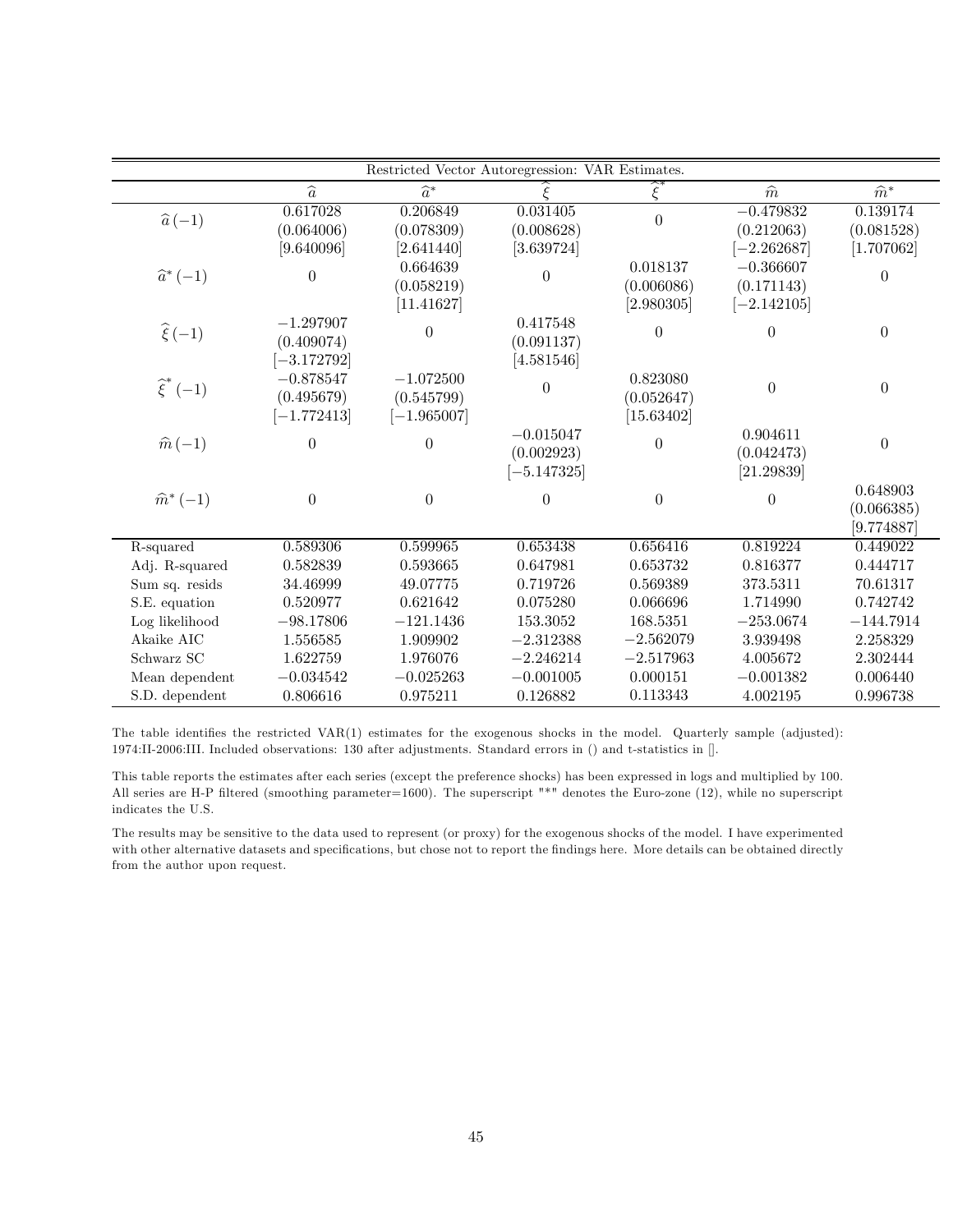| Unrestricted VAR: Residual Covariance Matrix. |               |                 |             |             |               |                 |  |  |  |  |  |
|-----------------------------------------------|---------------|-----------------|-------------|-------------|---------------|-----------------|--|--|--|--|--|
|                                               | $\widehat{a}$ | $\widehat{a}^*$ |             | ∼∗          | $\widehat{m}$ | $\widehat{m}^*$ |  |  |  |  |  |
| $\widehat{a}$                                 | 0.272186      | 0.048630        | $-0.002570$ | $-0.005888$ | 0.074790      | 0.032637        |  |  |  |  |  |
| $\widehat{a}^*$                               |               | 0.385752        | $-0.002300$ | $-0.004776$ | $-0.057794$   | 0.270317        |  |  |  |  |  |
| $\hat{\xi}^*$<br>$\hat{\hat{\xi}}^*$          |               |                 | 0.005720    | 0.001600    | $-0.064035$   | $-0.006385$     |  |  |  |  |  |
|                                               |               |                 |             | 0.004377    | $-0.016485$   | $-0.008619$     |  |  |  |  |  |
|                                               |               |                 |             |             | 2.966766      | 0.090339        |  |  |  |  |  |
| $\widehat{m}$                                 |               |                 |             |             |               | 0.565956        |  |  |  |  |  |

The table reports the residual covariance matrix for the estimated, unrestricted VAR(1) process. For convenience, I use the same notation to identify the residual of a shock that I use for the shock itself. Notice, however, that this table simply represents the covariance of the residuals. Quarterly sample (adjusted): 1974:II-2006:III. Included observations: 130 after adjustments.

This table reports the statistics after each series (except the preference shocks) has been expressed in logs and multiplied by 100. All series are H-P filtered (smoothing parameter=1600). The superscript "\*" denotes the Euro-zone (12), while no superscript indicates the U.S.

|                                                                                    | Unrestricted VAR: Residual Correlation Matrix. |                 |             |             |               |                 |  |  |  |  |  |  |
|------------------------------------------------------------------------------------|------------------------------------------------|-----------------|-------------|-------------|---------------|-----------------|--|--|--|--|--|--|
|                                                                                    | $\widehat{a}$                                  | $\widehat{a}^*$ |             |             | $\widehat{m}$ | $\widehat{m}^*$ |  |  |  |  |  |  |
| $\widehat{a}$                                                                      |                                                | 0.150077        | $-0.065136$ | $-0.170585$ | 0.083228      | 0.083155        |  |  |  |  |  |  |
|                                                                                    |                                                |                 | $-0.048967$ | $-0.116228$ | $-0.054024$   | 0.578533        |  |  |  |  |  |  |
| $\begin{array}{c} \widehat{a}^* \\ \widehat{\xi}^* \\ \widehat{\xi}^* \end{array}$ |                                                |                 |             | 0.319814    | $-0.491575$   | $-0.112220$     |  |  |  |  |  |  |
|                                                                                    |                                                |                 |             |             | $-0.144664$   | $-0.173174$     |  |  |  |  |  |  |
| $\hat{\hat{m}}$                                                                    |                                                |                 |             |             |               | 0.069717        |  |  |  |  |  |  |
| $\widehat{m}$                                                                      |                                                |                 |             |             |               |                 |  |  |  |  |  |  |

The table reports the residual correlation matrix for the estimated, unrestricted VAR(1) process. For convenience, I use the same notation to identify the residual of a shock that I use for the shock itself. Notice, however, that this table simply represents the correlation of the residuals. Quarterly sample (adjusted): 1974:II-2006:III. Included observations: 130 after adjustments.

This table reports the statistics after each series (except the preference shocks) has been expressed in logs and multiplied by 100. All series are H-P filtered (smoothing parameter=1600). The superscript "\*" denotes the Euro-zone (12), while no superscript indicates the U.S.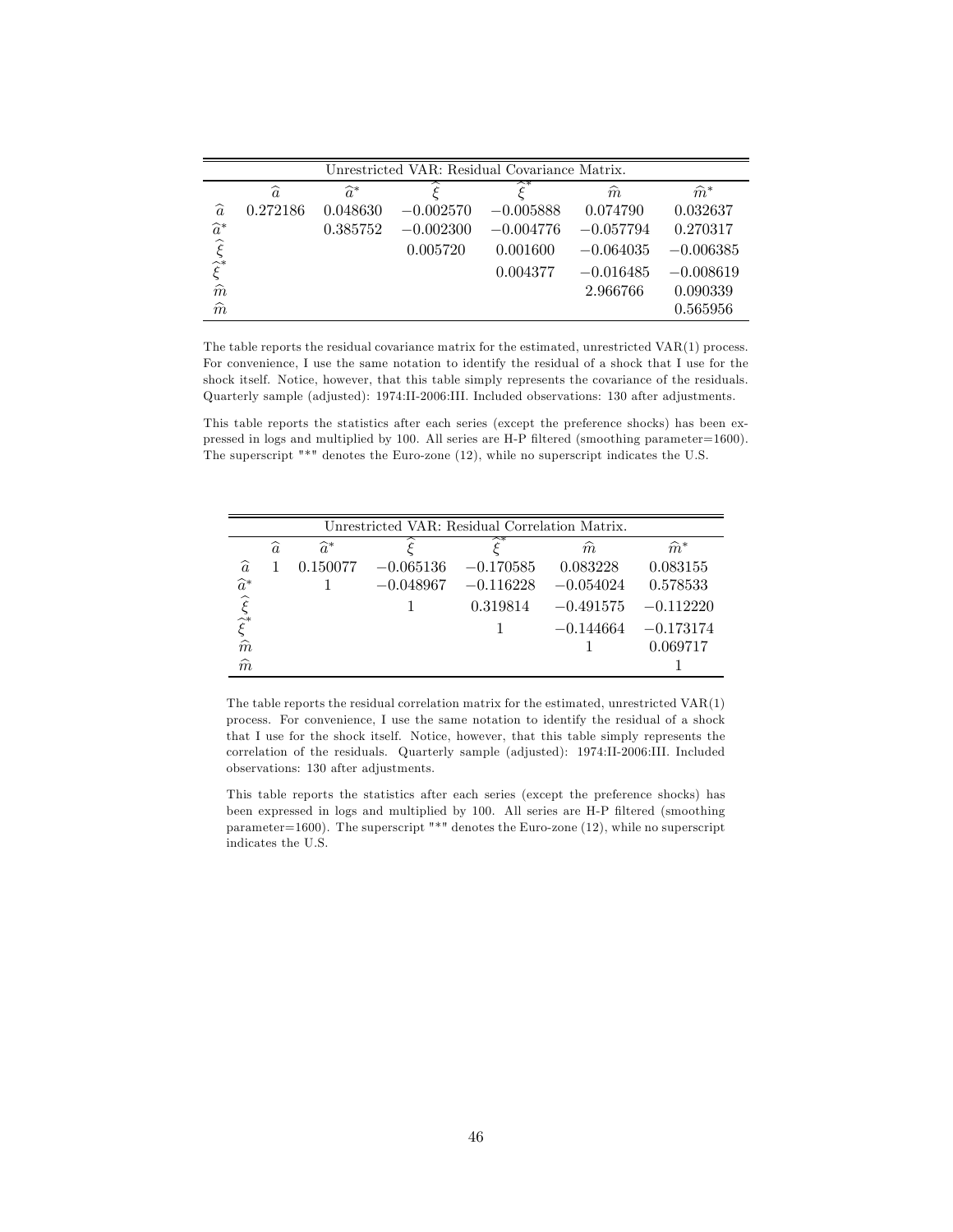|                                                                           |                             |             |            | Benchmark  |             |             |          | Public Monetary Policy |             |  |  |
|---------------------------------------------------------------------------|-----------------------------|-------------|------------|------------|-------------|-------------|----------|------------------------|-------------|--|--|
| <b>Statistics</b>                                                         | Data                        | <b>SSFM</b> | <b>SSF</b> | <b>SSM</b> | <b>DSFM</b> | <b>SSFM</b> | SSF      | <b>SSM</b>             | <b>DSFM</b> |  |  |
| Standard Deviations relative to U.S. Consumption                          |                             |             |            |            |             |             |          |                        |             |  |  |
| $\widehat{c}^R$<br>$\widehat{c}$<br>$\sigma$<br>$\sigma$                  | 0.997                       | 1.011       | 1.056      | 1.038      | 0.783       | 0.965       | 1.001    | 1.047                  | 0.769       |  |  |
| $(\widehat{c})$<br>$\sigma$<br>$\sigma$                                   | 1.041                       | 4.854       | 5.038      | 8.301      | 6.126       | 5.338       | 5.530    | 8.629                  | 6.251       |  |  |
| $(\widehat{rs}% ,\widehat{r},\widehat{r})$<br>(ĉ)<br>$\sigma$<br>$\sigma$ | 6.216                       | 5.029       | 5.554      | 4.946      | 4.341       | 3.903       | 4.335    | 4.219                  | 3.625       |  |  |
| $\left( s\right)$<br>$\sigma(c)$<br>$\sigma$                              | 6.464                       | 8.272       | 8.980      | 6.559      | 5.571       | 8.270       | 8.914    | 6.453                  | 5.299       |  |  |
| $\sigma\left( \widehat{c}\right)$<br>$\sigma$                             | 2.192                       | 6.237       | 6.732      | 4.323      | 4.084       | 5.266       | 5.737    | 3.360                  | 3.386       |  |  |
|                                                                           | First-Order Autocorrelation |             |            |            |             |             |          |                        |             |  |  |
| $\widehat{c}^R$<br>$\rho$                                                 | 0.800                       | 0.886       | 0.875      | 0.916      | 0.905       | 0.845       | 0.830    | 0.894                  | 0.882       |  |  |
| $-\widehat{p}^{\hat{R}}$<br>ρ                                             | 0.928                       | 0.952       | 0.951      | 0.947      | 0.964       | 0.950       | 0.949    | 0.947                  | 0.964       |  |  |
| $\sqrt{\widehat{r}\widehat{s}}$<br>$\rho$                                 | 0.848                       | 0.576       | 0.590      | 0.695      | 0.719       | 0.576       | 0.597    | 0.758                  | 0.763       |  |  |
| $\rho\left(\widehat{s}\right)$                                            | 0.859                       | 0.828       | 0.829      | 0.833      | 0.824       | 0.831       | 0.831    | 0.837                  | 0.827       |  |  |
| tot<br>$\rho$                                                             | 0.817                       | 0.693       | 0.683      | 0.599      | 0.679       | 0.819       | 0.782    | 0.721                  | 0.733       |  |  |
| Cross-Correlation                                                         |                             |             |            |            |             |             |          |                        |             |  |  |
| $'\widehat{rs}, \widehat{c}^R$<br>$\rho$                                  | $-0.233$                    | 0.272       | 0.301      | 0.708      | 0.660       | 0.410       | 0.448    | 0.830                  | 0.780       |  |  |
| $tot, \hat{c}^R$<br>$\rho$                                                | $-0.587$                    | $-0.314$    | $-0.335$   | $-0.090$   | 0.058       | $-0.335$    | $-0.371$ | $-0.150$               | 0.039       |  |  |
| $\rho\left(\widehat{c},\widehat{c}^*\right)$                              | 0.426                       | 0.496       | 0.428      | 0.571      | 0.793       | 0.549       | 0.492    | 0.561                  | 0.810       |  |  |
| $\rho\left(\widehat{s},-\widehat{p}^R\right)$                             | $-0.314$                    | $-0.831$    | $-0.831$   | $-0.803$   | $-0.728$    | $-0.925$    | $-0.926$ | $-0.883$               | $-0.815$    |  |  |
| $(\widehat{s},\widehat{rs})$                                              | 0.987                       | 0.843       | 0.863      | $-0.022$   | 0.255       | 0.854       | 0.876    | $-0.276$               | 0.056       |  |  |

Table 5: The Theoretical Moments of the Model.

Exchange rates, CPI prices and per capita consumption statistics under the benchmark of asymmetric information or asymmetric information with common knowledge about monetary policy. This table reports the selected theoretical moments for each series given my calibration of the structural parameters and the estimation of the stochastic process for the exogenous variables. I use Matlab 7.4.0 to compute the equilibrium, and DYNARE v3.065 for the stochastic simulation. SSMM indicates that the parameterization is  $\alpha^H = \alpha^{H*} = \alpha^F = \alpha^{F*} = 0.62$ . SSF indicates that the parameterization is  $\alpha^H =$  $\alpha^{H*} = 0.5335$  and  $\alpha^F = \alpha^{F*} = 0.72$ . SSM indicates that the parameterization is  $\alpha^H = 0.5335$ ,  $\alpha^{H*} = 0.7$ ,  $\alpha^F = 0.5335$ and  $\alpha^{F*} = 0.7$ . DSFM indicates that the parameterization is  $\alpha^H = 0.407$ ,  $\alpha^{H*} = 0.67$ ,  $\alpha^F = 0.66$  and  $\alpha^{F*} = 0.77$ . All parameterizations introduce G. Benigno's (2004) pricing wedge between the local and foreign prices of a given good, except SSFM and SSF. The superscript "\*" denotes the Euro-zone (12), while no superscript indicates the U.S. The superscript "R" denotes a relative variable, computed as the ratio of the U.S. value over the Euro-zone value.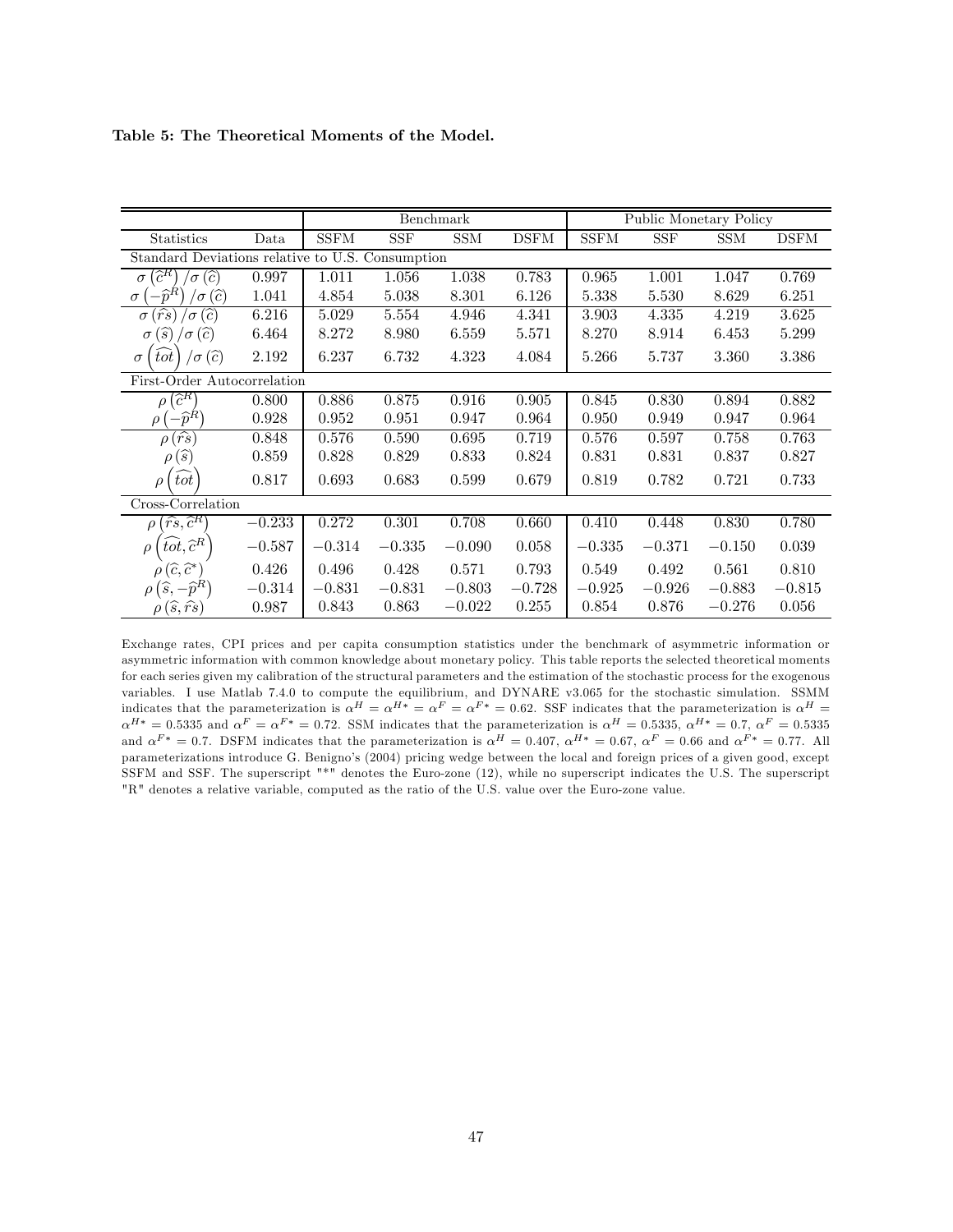|                                                              |                   | Public Productivity |          |            |             | All Public Information |            |            |             |  |  |
|--------------------------------------------------------------|-------------------|---------------------|----------|------------|-------------|------------------------|------------|------------|-------------|--|--|
| <b>Statistics</b>                                            | $\it Data$        | <b>SSFM</b>         | SSF      | <b>SSM</b> | <b>DSFM</b> | <b>SSFM</b>            | <b>SSF</b> | <b>SSM</b> | <b>DSFM</b> |  |  |
| Standard Deviations relative to U.S. Consumption             |                   |                     |          |            |             |                        |            |            |             |  |  |
| $\widehat{c}^R$<br>$(\widehat{c})$<br>$\sigma$<br>$\sigma$   | 0.997             | 1.003               | 1.046    | 1.054      | 0.801       | 0.971                  | 1.009      | 1.172      | 0.831       |  |  |
| (ĉ)<br>$\sigma$<br>$\sigma$                                  | 1.041             | 4.778               | 4.963    | 8.334      | 6.149       | 5.264                  | 5.523      | 9.026      | 6.452       |  |  |
| $\widehat{rs}$<br>(ĉ<br>$\sigma$<br>$\sigma$                 | 6.216             | 4.896               | 5.364    | 4.919      | 4.270       | 3.634                  | 4.062      | 4.356      | 3.639       |  |  |
| $\left( \widehat{c}\right)$<br>$\sigma(\hat{s})$<br>$\sigma$ | 6.464             | 8.134               | 8.784    | 6.455      | 5.456       | 7.955                  | 8.648      | 6.605      | 5.326       |  |  |
| $\widehat{(c)}$<br>tot<br>$\sigma$<br>$\sigma$               | 2.192             | 6.023               | 6.493    | 4.223      | 4.019       | 4.985                  | 5.392      | 3.388      | 3.337       |  |  |
| First-Order Autocorrelation                                  |                   |                     |          |            |             |                        |            |            |             |  |  |
| $\widehat{c}^R$<br>$\rho$                                    | 0.800             | 0.880               | 0.869    | 0.908      | 0.892       | 0.861                  | 0.847      | 0.893      | 0.892       |  |  |
| $-\widehat{p}^R$<br>$\rho$                                   | 0.928             | 0.950               | 0.950    | 0.944      | 0.961       | 0.953                  | 0.952      | 0.949      | 0.964       |  |  |
| $\rho\left(\widehat{rs}\right)$                              | 0.848             | 0.595               | 0.607    | 0.717      | 0.745       | 0.605                  | 0.626      | 0.793      | 0.796       |  |  |
| $\rho\left( \widehat{s}\right)$                              | 0.859             | 0.837               | 0.837    | 0.841      | 0.832       | 0.848                  | 0.848      | 0.854      | 0.844       |  |  |
| tot<br>$\rho$                                                | 0.817             | 0.695               | 0.683    | 0.614      | 0.691       | 0.837                  | 0.790      | 0.761      | 0.752       |  |  |
|                                                              | Cross-Correlation |                     |          |            |             |                        |            |            |             |  |  |
| $\widehat{rs}, \widehat{c}^R$<br>$\rho$                      | $-0.233$          | 0.293               | 0.320    | 0.727      | 0.683       | 0.320                  | 0.354      | 0.832      | 0.758       |  |  |
| $\hat{tot}, \hat{c}^R$<br>$\rho$                             | $-0.587$          | $-0.315$            | $-0.336$ | $-0.085$   | 0.073       | $-0.359$               | $-0.016$   | $-0.049$   | 0.117       |  |  |
| $\rho\left(\widehat{c},\widehat{c}^{*}\right)$               | 0.426             | 0.520               | 0.457    | 0.557      | 0.782       | 0.537                  | 0.485      | 0.469      | 0.769       |  |  |
| $-\widehat{p}^R$<br>$\rho$ (s,                               | $-0.314$          | $-0.836$            | $-0.837$ | $-0.808$   | $-0.735$    | $-0.929$               | $-0.929$   | $-0.890$   | $-0.826$    |  |  |
| $(\widehat{s},\widehat{rs})$                                 | 0.987             | 0.845               | 0.863    | $-0.057$   | 0.219       | 0.843                  | 0.865      | $-0.328$   | $-0.001$    |  |  |

Exchange rates, CPI prices and per capita consumption statistics under the asymmetric information with common knowledge about productivity or symmetric information with common knowledge of all the shocks. This table reports the selected theoretical moments for each series given my calibration of the structural parameters and the estimation of the stochastic process for the exogenous variables. I use Matlab 7.4.0 to compute the equilibrium, and DYNARE v3.065 for the stochastic simulation. SSMM indicates that the parameterization is  $\alpha^{H} = \alpha^{H*} = \alpha^{F} = \alpha^{F*} = 0.62$ . SSF indicates that the parameterization is  $\alpha^H = \alpha^{H*} = 0.5335$  and  $\alpha^F = \alpha^{F*} = 0.72$ . SSM indicates that the parameterization is  $\alpha^H = 0.5335$ ,  $\alpha^{H*} = 0.7$ ,  $\alpha^F = 0.5335$  and  $\alpha^{F*} = 0.7$ . DSFM indicates that the parameterization is  $\alpha^H = 0.407$ ,  $\alpha^{H*} = 0.67$ ,  $\alpha^F = 0.66$ and  $\alpha^{F*} = 0.77$ . All parameterizations introduce G. Benigno's (2004) pricing wedge between the local and foreign prices of a given good, except SSFM and SSF. The superscript "\*" denotes the Euro-zone (12), while no superscript indicates the U.S. The superscript "R" denotes a relative variable, computed as the ratio of the U.S. value over the Euro-zone value.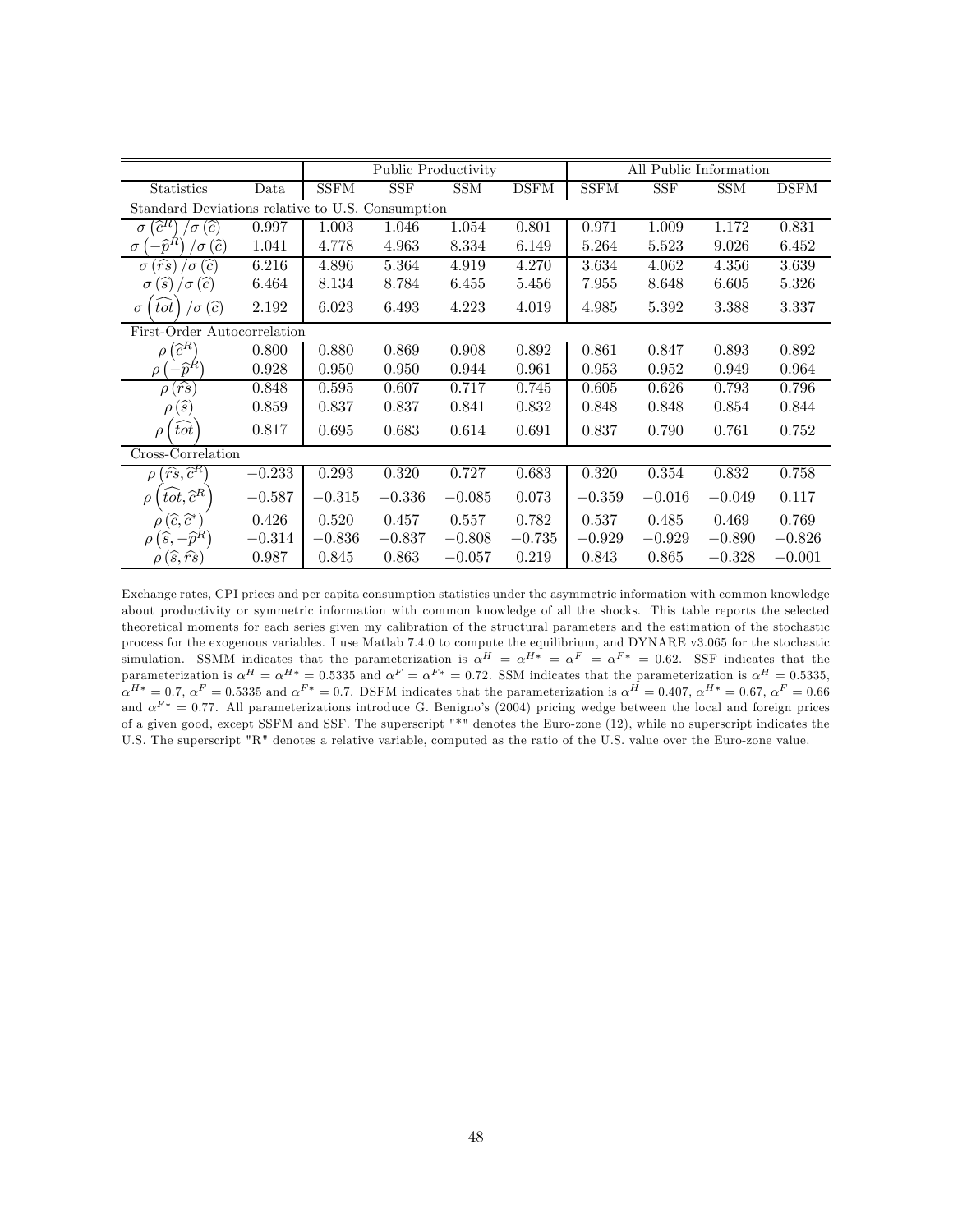|                                                                            |                             | $\overline{\delta} = 0$ |                      |             | $\delta = 0.001$ |            |                            | $\delta = 0.007$      |            |             |  |  |
|----------------------------------------------------------------------------|-----------------------------|-------------------------|----------------------|-------------|------------------|------------|----------------------------|-----------------------|------------|-------------|--|--|
| <b>Statistics</b>                                                          | Data                        | <b>SSFM</b>             | $\operatorname{SSF}$ | <b>DSFM</b> | <b>SSFM</b>      | <b>SSF</b> | $\overline{\mathrm{DSFM}}$ | $\operatorname{SSFM}$ | <b>SSF</b> | <b>DSFM</b> |  |  |
| Standard Deviations relative to U.S. Consumption                           |                             |                         |                      |             |                  |            |                            |                       |            |             |  |  |
| $\sqrt{\sigma\left( \widehat{c}\right) }$<br>$[\widehat{c}^R]$<br>$\sigma$ | 0.997                       | 1.011                   | 1.056                | 0.783       | 0.944            | 0.981      | 1.060                      | 1.006                 | 1.023      | 1.087       |  |  |
| $\sigma(\widehat{c})$<br>กิ<br>$\sigma$                                    | 1.041                       | 4.854                   | 5.038                | 6.126       | 4.536            | 4.630      | 4.484                      | 3.738                 | 3.780      | 4.290       |  |  |
| $\sigma(\widehat{rs})$<br>(ĉ)<br>$\sigma$                                  | 6.216                       | 5.029                   | 5.554                | 4.341       | 4.817            | 5.194      | 4.617                      | 4.135                 | 4.345      | 3.883       |  |  |
| $\sigma(\widehat{s})$<br>$\sigma(\widehat{c})$                             | 6.464                       | 8.272                   | 8.980                | 5.571       | 7.844            | 8.337      | 6.698                      | 6.606                 | 6.896      | 5.910       |  |  |
| $\sigma\left( \widehat{c}\right)$<br>tot<br>$\sigma$                       | 2.192                       | 6.237                   | 6.732                | 4.084       | 5.694            | 6.098      | 4.768                      | 4.844                 | 5.132      | 4.204       |  |  |
|                                                                            | First-Order Autocorrelation |                         |                      |             |                  |            |                            |                       |            |             |  |  |
| $(\widehat{c}^R)$<br>$\rho$                                                | 0.800                       | 0.886                   | 0.875                | 0.905       | 0.858            | 0.849      | 0.9076                     | 0.868                 | 0.862      | 0.911       |  |  |
| $-\hat{p}^{\hat{R}}$<br>$\mathcal{Q}$                                      | 0.928                       | 0.952                   | 0.951                | 0.964       | 0.950            | 0.949      | 0.9511                     | 0.948                 | 0.948      | 0.953       |  |  |
| $\rho(\widehat{rs})$                                                       | 0.848                       | 0.576                   | 0.590                | 0.719       | 0.575            | 0.588      | 0.6607                     | 0.572                 | 0.584      | 0.631       |  |  |
| $\rho\left(\widehat{s}\right)$                                             | 0.859                       | 0.828                   | 0.829                | 0.824       | 0.824            | 0.824      | 0.8260                     | 0.815                 | 0.816      | 0.824       |  |  |
| $\widehat{tot}$<br>$\rho$                                                  | 0.817                       | 0.693                   | 0.683                | 0.679       | 0.663            | 0.662      | 0.6761                     | 0.656                 | 0.661      | 0.684       |  |  |
| Cross-Correlation                                                          |                             |                         |                      |             |                  |            |                            |                       |            |             |  |  |
| $(\widehat{rs}, \widehat{c}^R)$<br>$\rho$                                  | $-0.233$                    | 0.272                   | 0.301                | 0.660       | 0.338            | 0.364      | 0.457                      | 0.363                 | 0.385      | 0.457       |  |  |
| $\left(tot, \hat{c}^R\right)$<br>$\rho$                                    | $-0.587$                    | $-0.314$                | $-0.335$             | 0.058       | $-0.166$         | $-0.219$   | $-0.274$                   | $-0.067$              | $-0.153$   | $-0.264$    |  |  |
| $\rho\left(\widehat{c},\widehat{c}^*\right)$                               | 0.426                       | 0.496                   | 0.428                | 0.793       | 0.539            | 0.467      | 0.529                      | 0.452                 | 0.380      | 0.465       |  |  |
| $\rho\left(\widehat{s},-\widehat{p}^R\right)$                              | $-0.314$                    | $-0.831$                | $-0.831$             | $-0.728$    | $-0.828$         | $-0.828$   | $-0.727$                   | $-0.820$              | $-0.824$   | $-0.754$    |  |  |
| $(\widehat{s}, \widehat{rs})$                                              | 0.987                       | 0.843                   | 0.863                | 0.255       | 0.849            | 0.866      | 0.745                      | 0.856                 | 0.870      | 0.689       |  |  |

Table 6: The Theoretical Moments of the Model with Risk-Averse Financial Intermediaries.

Exchange rates, CPI prices and per capita consumption statistics under the benchmark of asymmetric information. This table reports the selected theoretical moments for each series given my calibration of the structural parameters and the estimation of the stochastic process for the exogenous variables. I use Matlab 7.4.0 to compute the equilibrium, and DYNARE v3.065 for the stochastic simulation. SSMM indicates that the parameterization is  $\alpha^H = \alpha^{H*} = \alpha^F = \alpha^{F*} = 0.62$ . SSF indicates that the parameterization is  $\alpha^H = \alpha^{H*} = 0.5335$  and  $\alpha^F = \alpha^{F*} = 0.72$ . DSFM indicates that the parameterization is  $\alpha^H = 0.407$ ,  $\alpha^{H*} = 0.67$ ,  $\alpha^F = 0.66$  and  $\alpha^{F*} = 0.77$  whenever  $\delta = 0$ . Alternatively, DSFM indicates that the paremeterization is  $\alpha^H =$ 0.407,  $\alpha^{H*} = 0.77$ ,  $\alpha^F = 0.66$  and  $\alpha^{F*} = 0.67$  whenever  $\delta = 0.001$  or 0.007 to avoid the indeterminacy/non-existence region. Only the DSFM parameterization introduces G. Benigno's (2004) pricing wedge between the local and foreign prices of a given good. The superscript "\*" denotes the Euro-zone (12), while no superscript indicates the U.S. The superscript "R" denotes a relative variable, computed as the ratio of the U.S. value over the Euro-zone value.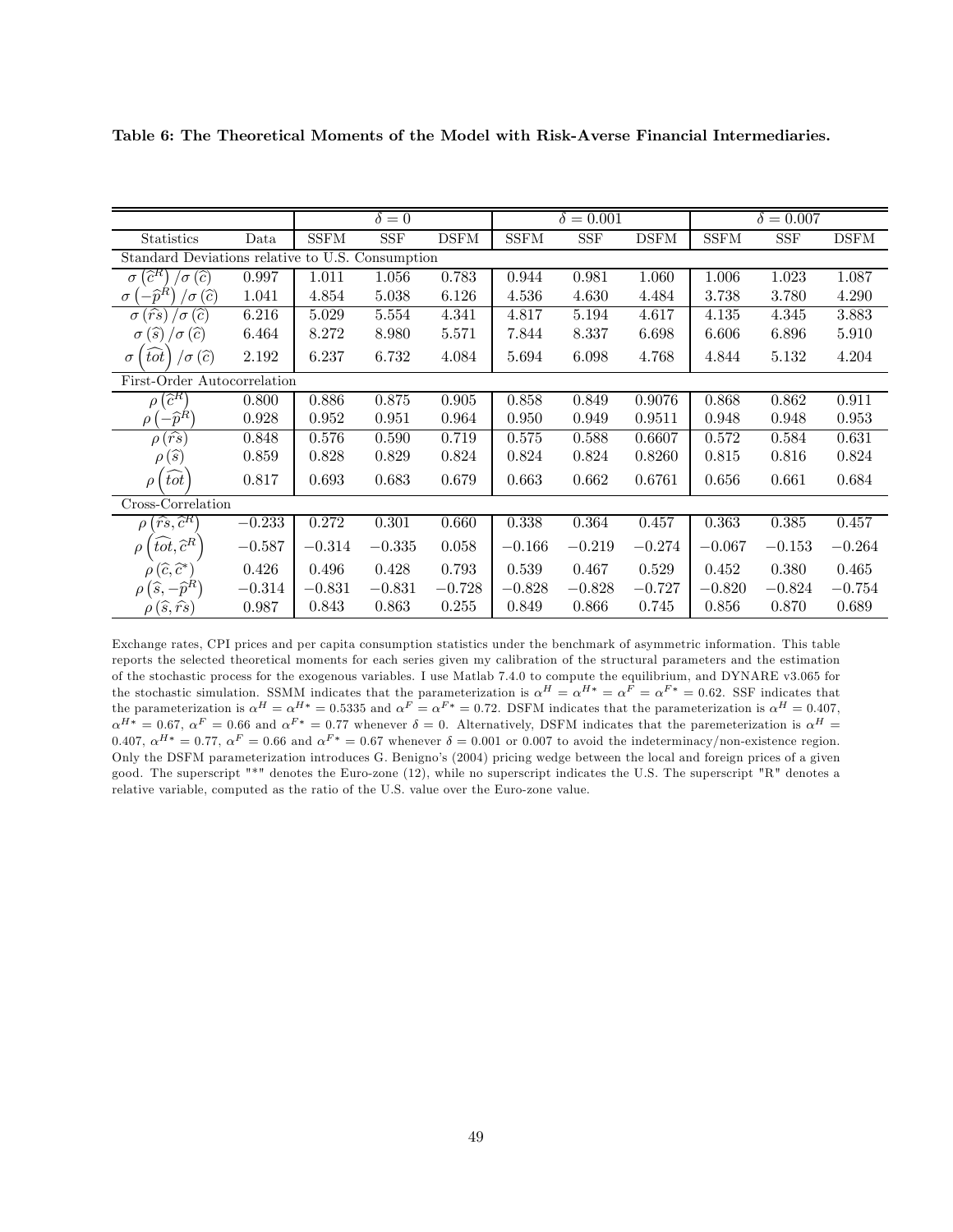| Table 7: The Theoretical Moments of the Model with Habit Formation. |  |
|---------------------------------------------------------------------|--|
|---------------------------------------------------------------------|--|

|                                                                             |          | $b=0$      |             | $b = 0.25$ |             | $b = 0.7$  |             |  |  |  |  |
|-----------------------------------------------------------------------------|----------|------------|-------------|------------|-------------|------------|-------------|--|--|--|--|
| <b>Statistics</b>                                                           | Data     | <b>SSM</b> | <b>DSFM</b> | <b>SSM</b> | <b>DSFM</b> | <b>SSM</b> | <b>DSFM</b> |  |  |  |  |
| Standard Deviations relative to U.S. Consumption                            |          |            |             |            |             |            |             |  |  |  |  |
| $\widehat{c}^R$<br>$\overline{c}$<br>$\sigma$<br>$\sigma$                   | 0.997    | 1.038      | 0.783       | 1.025      | 0.765       | 0.892      | 0.604       |  |  |  |  |
| $(\widehat{c})$<br>$\widehat{n}^{\textstyle\kappa}$<br>$\sigma$<br>$\sigma$ | 1.041    | 8.301      | 6.126       | 8.556      | 6.251       | 10.306     | 6.936       |  |  |  |  |
| $(\widehat{rs})$<br>$\sigma(\widehat{c})$<br>$\sigma$                       | 6.216    | 4.946      | 4.341       | 5.110      | 4.450       | 6.237      | 5.062       |  |  |  |  |
| (s)<br>$\sigma(c)$<br>$\sigma$                                              | 6.464    | 6.559      | 5.571       | 6.799      | 5.699       | 8.473      | 6.673       |  |  |  |  |
| $\sigma\left( \widehat{c}\right)$<br>tot<br>$\sigma$                        | 2.192    | 4.323      | 4.084       | 4.490      | 4.212       | 5.593      | 4.984       |  |  |  |  |
| First-Order Autocorrelation                                                 |          |            |             |            |             |            |             |  |  |  |  |
| $\widehat{c}^R$<br>$\rho$                                                   | 0.800    | 0.916      | 0.905       | 0.935      | 0.938       | 0.963      | 0.971       |  |  |  |  |
| $-\widehat{p}^R$<br>$\rho$                                                  | 0.928    | 0.947      | 0.964       | 0.947      | 0.964       | 0.946      | 0.963       |  |  |  |  |
| $\rho(\overline{\hat{rs}})$                                                 | 0.848    | 0.695      | 0.719       | 0.695      | 0.721       | 0.690      | 0.709       |  |  |  |  |
| $\rho\left(\widehat{s}\right)$                                              | 0.859    | 0.833      | 0.824       | 0.833      | 0.824       | 0.832      | 0.824       |  |  |  |  |
| tot<br>$\rho$                                                               | 0.817    | 0.599      | 0.679       | 0.601      | 0.684       | 0.603      | 0.689       |  |  |  |  |
| Cross-Correlation                                                           |          |            |             |            |             |            |             |  |  |  |  |
| $\langle \widehat{rs}, \widehat{c}^R \rangle$<br>$\rho$                     | $-0.233$ | 0.708      | 0.660       | 0.713      | 0.661       | 0.642      | 0.596       |  |  |  |  |
| $tot, \hat{c}^R$<br>$\rho$                                                  | $-0.587$ | $-0.090$   | 0.058       | $-0.062$   | 0.075       | 0.016      | 0.114       |  |  |  |  |
| $\rho(\widehat{c},\widehat{c}^*)$                                           | 0.426    | 0.571      | 0.793       | 0.582      | 0.805       | 0.666      | 0.864       |  |  |  |  |
| $\rho\left(\widehat{s},-\widehat{p}^R\right)$                               | $-0.314$ | $-0.803$   | $-0.728$    | $-0.802$   | $-0.726$    | $-0.796$   | $-0.724$    |  |  |  |  |
| $(\widehat{s},\widehat{rs})$                                                | 0.987    | $-0.022$   | 0.255       | $-0.013$   | 0.260       | 0.043      | 0.326       |  |  |  |  |

Exchange rates, CPI prices and per capita consumption statistics under the benchmark of asymmetric information. This table reports the selected theoretical moments for each series given my calibration of the structural parameters and the estimation of the stochastic process for the exogenous variables. I use Matlab 7.4.0 to compute the equilibrium, and DYNARE v3.065 for the stochastic simulation. SSM indicates that the parameterization is  $\alpha^{H} = 0.5335$ ,  $\alpha^{H*} = 0.7$ ,  $\alpha^{F} = 0.5335$ , and  $\alpha^{F*} = 0.7$ . DSFM indicates that the parameterization is  $\alpha^{H} = 0.407$ ,  $\alpha^{H*} = 0.67$ ,  $\alpha^{F} = 0.66$  and  $\alpha^{F*} = 0.77$ . Both parameterizations introduce G. Benigno's (2004) pricing wedge between the local and foreign prices of a given good. The superscript "\*" denotes the Euro-zone (12), while no superscript indicates the U.S. The superscript "R" denotes a relative variable, computed as the ratio of the U.S. value over the Euro-zone value.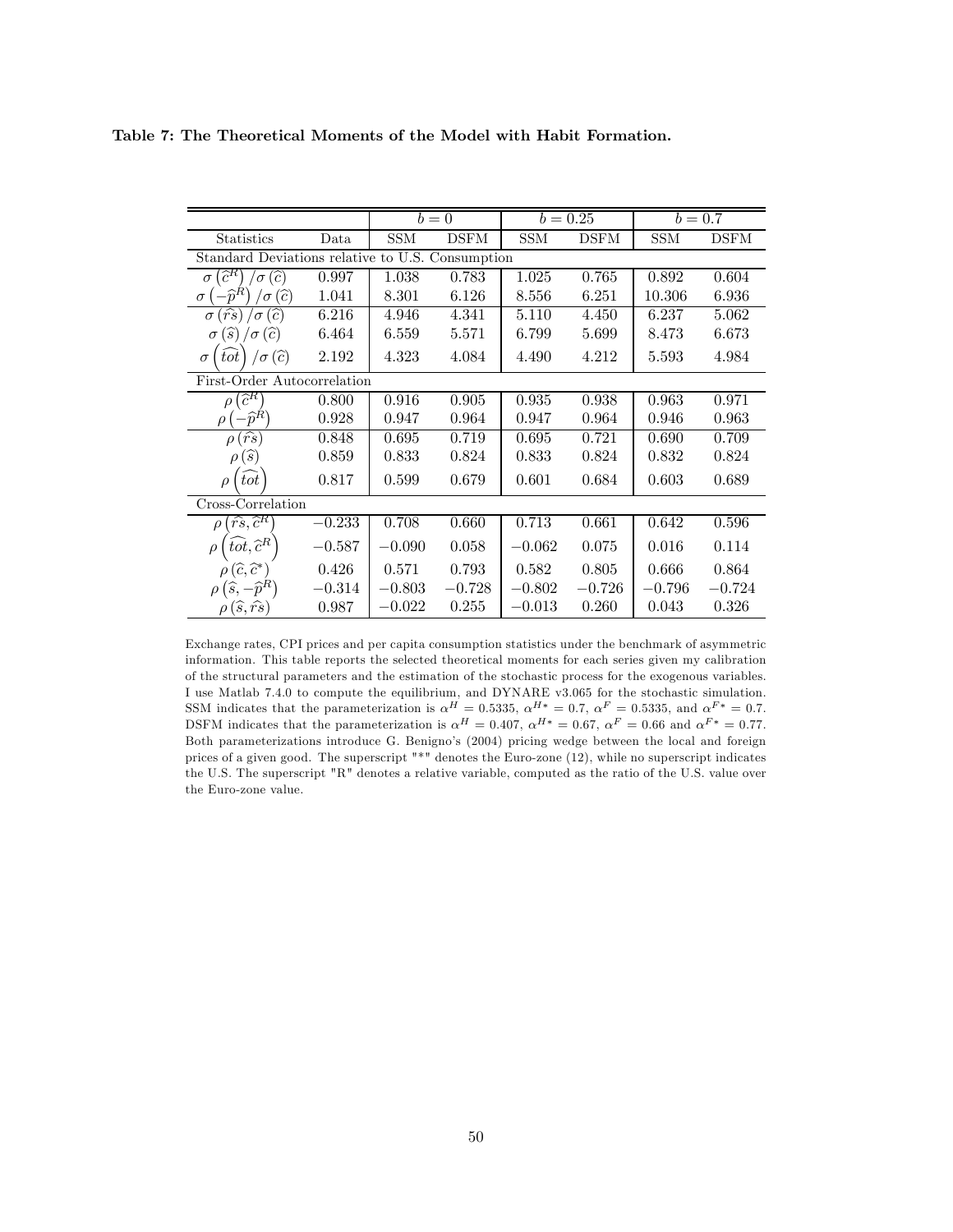|                  |                                                           |                         |                      |                         |                         | Statistics: The Correlation Matrix.         |                        |                          |                         |  |
|------------------|-----------------------------------------------------------|-------------------------|----------------------|-------------------------|-------------------------|---------------------------------------------|------------------------|--------------------------|-------------------------|--|
|                  | The Benchmark under Asymmetrically-Dispersed Information. |                         |                      |                         |                         |                                             |                        |                          |                         |  |
|                  | $\widehat{c}$                                             | $\widehat{c}^*$         | $\widehat{c}^R$      | $\widehat{p}$           | $\widehat{p}^*$         | $-\bar{p}^{\overline{R}}$                   | $\widehat{rs}$         | $\widehat{s}$            | $\widehat{tot}$         |  |
| $\widehat{c}$    | $\mathbf{1}$                                              | $0.496*$                | $0.490*$             | $-0.649*$               | $-0.754*$               | $0.243*$                                    | $-0.067*$              | $-0.183*$                | $-0.287*$               |  |
| $\widehat{c}^*$  |                                                           | (0.426)<br>$\mathbf{1}$ | (0.642)<br>$-0.514*$ | $(-0.770)$<br>$-0.704*$ | $(-0.560)$<br>$-0.700*$ | (0.427)<br>0.337                            | $(-0.007)$<br>$-0.336$ | $(-0.076)$<br>$-0.402$   | $(-0.447)$<br>$0.030*$  |  |
|                  |                                                           |                         | $(-0.420)$           | $(-0.138)$              | $(-0.681)$              | $(-0.334)$                                  | (0.266)                | (0.309)                  | (0.164)                 |  |
| $\hat{c}^R$      |                                                           |                         | 1                    | 0.065<br>$(-0.656)$     | $-0.042$                | $-0.098$                                    | 0.272<br>$(-0.233)$    | 0.223<br>$(-0.338)$      | $-0.314*$               |  |
| $\widehat{p}$    |                                                           |                         |                      | 1                       | (0.015)<br>$0.434*$     | (0.711)<br>$-0.828*$                        | 0.420                  | 0.741                    | $(-0.587)$<br>$0.362*$  |  |
|                  |                                                           |                         |                      |                         | (0.423)                 | $(-0.769)$                                  | $(-0.176)$             | $(-0.045)$               | (0.595)                 |  |
| $\widehat{p}^*$  |                                                           |                         |                      |                         | 1                       | $0.146*$<br>(0.254)                         | 0.097<br>$(-0.492)$    | $-0.027*$<br>$(-0.514)$  | $-0.098*$<br>$(-0.004)$ |  |
| $-\widehat{p}^R$ |                                                           |                         |                      |                         |                         | 1                                           | $-0.401*$              | $-0.831*$                | $-0.459*$               |  |
| $\widehat{rs}$   |                                                           |                         |                      |                         |                         |                                             | $(-0.160)$<br>1        | $(-0.314)$<br>$0.843*$   | $(-0.637)$<br>$-0.486$  |  |
|                  |                                                           |                         |                      |                         |                         |                                             |                        | (0.987)                  | (0.275)                 |  |
| $\widehat{s}$    |                                                           |                         |                      |                         |                         |                                             |                        | 1                        | $-0.026$<br>(0.367)     |  |
| $\widehat{tot}$  |                                                           |                         |                      |                         |                         |                                             |                        |                          | $\mathbf{1}$            |  |
|                  |                                                           |                         |                      |                         |                         | The Benchmark under Public Monetary Policy. |                        |                          |                         |  |
|                  | $\widehat{c}$                                             | $\widehat{c}^*$         | $\widehat{c}^R$      | $\overline{\hat{p}}$    | $\widehat{p}^*$         | $-\overline{\hat{p}^R}$                     | $\widehat{rs}$         | $\overline{\widehat{s}}$ | tot                     |  |
| $\widehat{c}$    | $\mathbf{1}$                                              | $0.549*$<br>(0.426)     | $0.448*$             | $-0.602*$               | $-0.761*$               | $0.160*$                                    | $-0.101*$              | $-0.151*$                | $-0.273*$               |  |
| $\widehat{c}^*$  |                                                           | 1                       | (0.642)<br>$-0.501*$ | $(-0.770)$<br>$-0.700*$ | $(-0.560)$<br>$-0.690*$ | (0.427)<br>0.303                            | $(-0.007)$<br>$-0.481$ | $(-0.076)$<br>$-0.422$   | $(-0.447)$<br>$0.049*$  |  |
|                  |                                                           |                         | $(-0.420)$           | $(-0.138)$              | $(-0.681)$              | $(-0.334)$                                  | (0.266)                | (0.309)                  | (0.164)                 |  |
| $\widehat{c}^R$  |                                                           |                         | 1                    | 0.125<br>$(-0.656)$     | $-0.050$<br>(0.015)     | $-0.158$<br>(0.711)                         | 0.410<br>$(-0.233)$    | 0.296<br>$(-0.338)$      | $-0.335*$<br>$(-0.587)$ |  |
| $\widehat{p}$    |                                                           |                         |                      | 1                       | $0.338*$                | $-0.823*$                                   | 0.617                  | 0.822                    | $0.405*$                |  |
|                  |                                                           |                         |                      |                         | (0.423)                 | $(-0.769)$                                  | $(-0.176)$             | $(-0.045)$               | (0.595)                 |  |
| $\widehat{p}^*$  |                                                           |                         |                      |                         | 1                       | $0.255*$<br>(0.254)                         | 0.069<br>$(-0.492)$    | $-0.132*$<br>$(-0.514)$  | $-0.173*$<br>$(-0.004)$ |  |
| $-\widehat{p}^R$ |                                                           |                         |                      |                         |                         | 1                                           | $-0.592*$              | $-0.925*$                | $-0.520*$               |  |
| $\widehat{rs}$   |                                                           |                         |                      |                         |                         |                                             | $(-0.160)$<br>1        | $(-0.314)$<br>$0.854*$   | $(-0.637)$<br>$-0.195$  |  |
|                  |                                                           |                         |                      |                         |                         |                                             |                        | (0.987)                  | (0.275)                 |  |
| $\widehat{s}$    |                                                           |                         |                      |                         |                         |                                             |                        | 1                        | $0.244*$<br>(0.367)     |  |
| $\widehat{tot}$  |                                                           |                         |                      |                         |                         |                                             |                        |                          | 1                       |  |

Table 8: The Theoretical Cross-correlations of the Model.

Exchange rates, CPI prices and per capita consumption statistics under the benchmark of asymmetric information or asymmetric information with common knowledge about monetary policy. This table reports the selected theoretical moments for each series given my calibration of the structural parameters and the estimation of the stochastic process for the exogenous variables. I use Matlab 7.4.0 to compute the equilibrium, and DYNARE v3.065 for the stochastic simulation. I assume symmetric nominal rigidities across countries and firms, i.e.  $\alpha^H$  =  $\alpha^{H*} = \alpha^F = \alpha^{F*} = 0.62$ . This parameterization does not introduce G. Benigno's (2004) pricing wedge between the local and foreign prices of a given good. The superscript "\*" denotes the Euro-zone (12), while no superscript indicates the U.S. The superscript "R" denotes a relative variable, computed as the ratio of the U.S. value over the Euro-zone value.

(∗) The superscript indicates that the theoretical cross-correlation has the same sign as the corresponding empirical one. For comparison purposes, the true cross-correlations are also included within parenthesis.